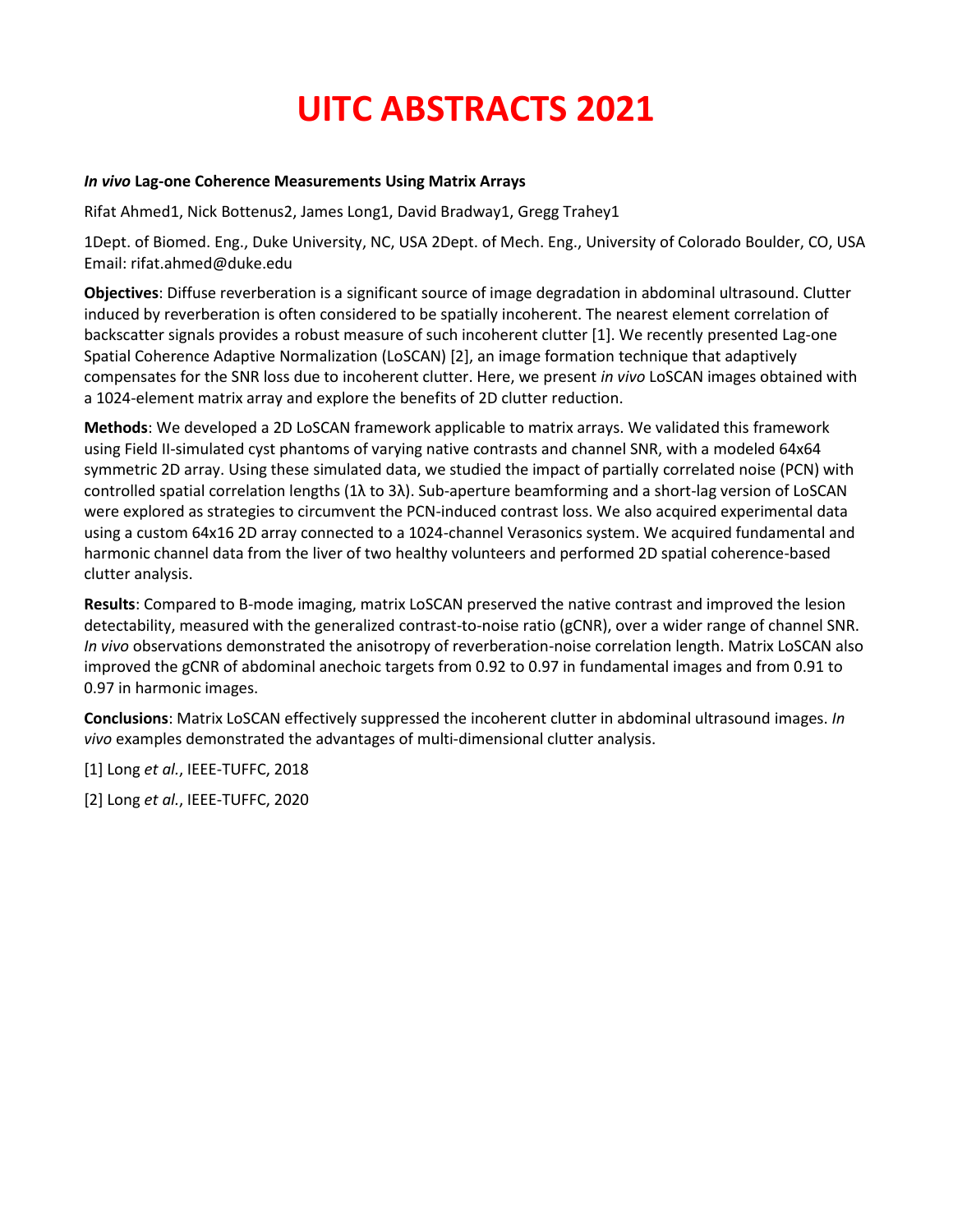## *In vivo* **Murine Cardiac Strain Imaging with Adaptive Bayesian Regularization**

Rashid Al Mukaddim1,2, Ashley M. Weichmann3, Rachel Taylor4, Timothy J. Hacker4, Thomas Pier5, Melissa Graham6, Carol C. Mitchell7 and Tomy Varghese1,2,

*1Medical Physics, University of Wisconsin (UW) – Madison, 2Electrical and computer engineering, UW-Madison, 3Small Animal Imaging and Radiotherapy Facility, UW Carbone Cancer Center, 4Cardiovascular Physiology Core Facility, UWMadison, 5Experimental Animal Pathology Lab, UW-Madison, 6Comparative Pathology Laboratory, Research Animal Resources and Compliance (RARC), UW-Madison, 7Department of Medicine/Division of Cardiovascular Medicine, UW-Madison.* Email: mukaddim@wisc.edu

*Objectives*: Murine cardiovascular disease models play a critical role in understanding cardiovascular disease progression and therapy development. Cardiac strain imaging (CSI) is an ultrasound radio-frequency (RF) signalbased method to estimate myocardial tissue elasticity. Here, we report on a murine CSI framework incorporating adaptive Bayesian regularization in a longitudinal study of myocardial remodeling associated with myocardial infarction (MI) and ischemia-reperfusion (IR) models.

*Methods*: RF data from three male BALB/CJ mice (one MI, one IR and one sham) were collected at pre-surgery (BL) and 1,2,7 and 14 days post-surgery using MS 550 D transducer (fc = 30 MHz) at 235 fps in the parasternal long axis view (Vevo 2100, Fujifilm Visualsonics). MI was induced by ligation of the left anterior descending coronary artery (LAD) via thoracotomy. For IR, the tie was released after 45 minutes of ischemia. Interframe displacements were estimated using a three-level block matching algorithm with adaptive Bayesian regularization. Lagrangian cardiac strain tensor was derived by segmenting myocardial wall starting at the EKG R-wave and accumulating incremental deformations over a cardiac cycle. Segmental peak radial (Er) and longitudinal (El) strains were derived. Regions with fibrosis were confirmed using Masson's trichrome staining.

*Results*: No significant variation in strain was observed for sham mice. Apical infarcts were identified in both MI and IR mice either by marked reduction in segmental strains or sign reversal of strain when compared to BL imaging. Anterior apical segment peak Er at BL, Day 14 for sham =16.52%, 38.82%; MI =38.29%, 10.74%; IR = 20.76%, 8.81%. Strain variations were associated with increased collagen content in the infarcted regions (as seen in slide interpretation).

*Conclusion:* Our results show that our proposed framework provides high quality strain images with ability to distinguish between infarcted and viable regions in murine models of MI and IR demonstrating the potential for early detection of cardiac dysfunction.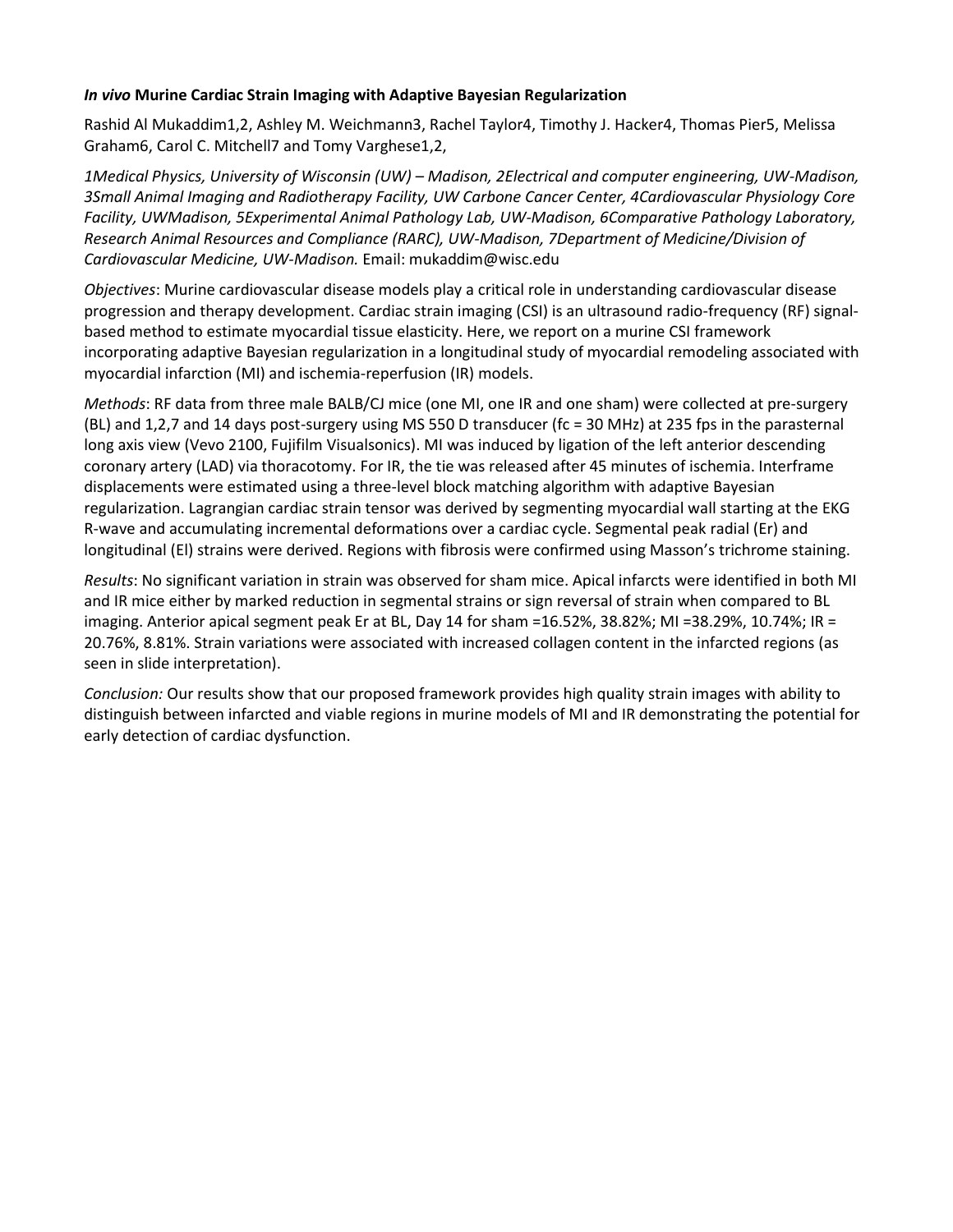# **Combining Variance of Acceleration and Vector Flow Imaging of Human Cadaveric Carotid Plaques**

**Keerthi Anand**; Jonathon Homeister; J. Ashley Ezzel; Gabriela Torres; Caterina M. Gallippi

**Background:** Carotid atherosclerotic plaque composition and wall shear stress convey susceptibility to rupture, a precursor to ischemic stroke. Variance of acceleration (VoA) imaging, which assesses plaque composition, and vector flow Doppler, used to estimated wall shear stress (WSS), are herein combined and applied to evaluating human carotid plaques with varying geometries.

**Method:** Excised human carotids from four recently deceased males and females aged 63-83 years were attached to a custom flow setup and pressurized to ~80 mmHg or ~120 mmHg while circulating whole milk at 300 or 600 ml/min. Custom beam sequences integrating focused- or plane wave-derived VoA and vector flow with or without angle compounding were executed using a Verasonics scanner and L7-4 transducer. From the acquired raw data, 2D vector flow, wall shear stress, and VoA were computed, with spatially matched histological validation of VoA outcomes.

**Results and Conclusion:** WSS on all four examined plaques increased with flow rate. At 600 ml/min flow, the peak WSS on the most stenotic (>50%) plaque, which was highly calcified, was 4.16 Pa versus an average peak WSS of 2.13±0.30 Pa over the three other plaques (each <50% stenotic and not highly calcified). Focused- and plane wave-derived VoA yielded comparable delineations of calcium, collagen, and lipid regions, which correlated well with matched histology. Results suggest that high framerate VoA imaging may be combined with vector flow techniques to visualize plaque morphology and detect heightened WSS associated with stenosis. Future studies will incorporate fluid structure interaction modeling to validate WSS estimates.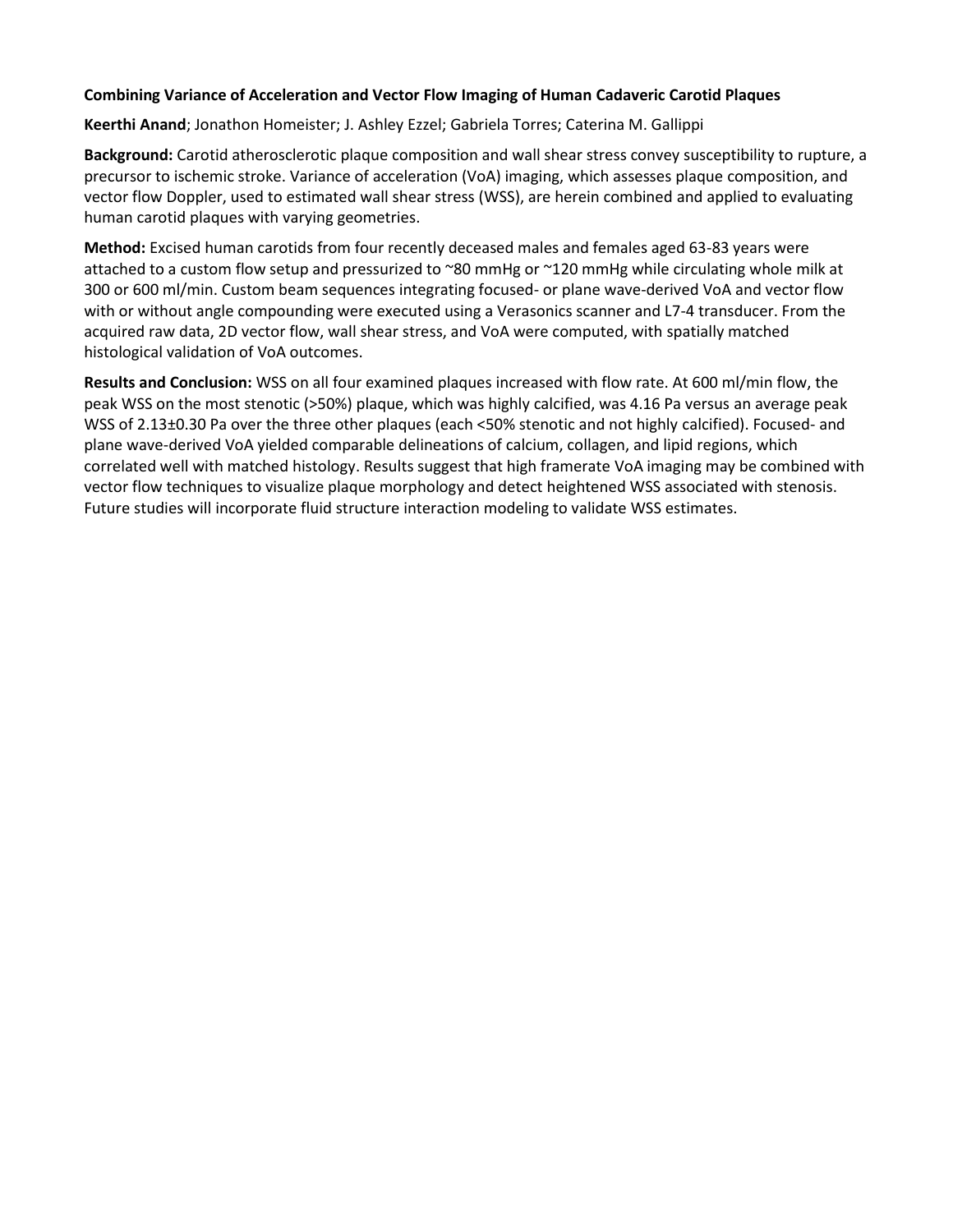# **A Miniaturized Time Delay Spectrometry Based Wearable Ultrasound Imaging System**

Ahmed Bashatah, Paul Otto *PhD*, Parag Chitnis *PhD*, Siddhartha Sikdar, *PhD*, *ssikdar@gmu.edu*

Department of Bioengineering, George Mason University, Fairfax, USA

**Background and Aims:** With the increased adoption of miniaturized point of care commercial ultrasound systems available in the market, in recent years, wearable ultrasound imaging systems have been gaining attention. These systems have the potential to push the frontier of ultrasound from diagnostic imaging applications to biosignal sensing and monitoring applications. Research on this topic has primarily focused on transducer design, and the signaling and instrumentation has not received much attention. We have developed a novel imaging method for wearable ultrasound systems based on time-delay spectrometry (TDS) that employs a low-voltage, wideband, chirp transmit signal to establish a relationship between time of flight of the signal and transmit frequency. TDS can enable significantly simplified instrumentation compared to conventional pulseecho imaging with high voltage and short duration transmit pulses along with electronics that operate in the MHz frequency range. In previous years, we have shown benchtop implementations of a TDS system that can be used with commercial single element transducers. We also showed the acoustic output parameters for the TDS system to establish its safety for imaging purposes and demonstrated the ability to dynamically image deepseated tissue in real-time. We will show a fully miniaturized system with a microprocessor, quantify power consumption and show tissue M-modes from that system.

**Methods:** The prototype TDS system consists of a power conditioning sub system, a chirp subsystem, an analog TDS subsystem, a TI C2000 DSP microprocessor, and a commercial 4.25 MHz single element PZT. The power subsystem converts a dual cell 7.4V LiPo battery to ±5V to power analog circuitry and +3.3V for the chirp subsystem. The chirp subsystem consists of an AD5930 swept-frequency source (100 kHz/ms) that is programmed by the microprocessor. The TDS subsystem contains a custom RF transmit amplifier to boost the chirp signal, a demodulator for TDS mixing, and a receive amplifier and low-pass filter. The resulting downmixed signal is digitized and processed using FFT on microprocessor which was powered by a standalone supply. The power measurements were collected using a JouleScope power meter attached at the battery, then at the output of the power subsystem, and finally at the microprocessor power input to measure overall power consumption and the consumption at the different subsystems.

**Results:** The power consumption of the chirp was 40mW for all four channels. The TDS analog subsystems were 602mW for all four channels. At the battery, the power consumption was 1.92W. Additionally, the power consumption of the processor performing digitization, FFT and sending the data to a host computer via RS232 was 576mW. The system was powered by a 7.4V 2000mAh battery and it can scan for 7 hours. With these TDS drive parameters, we obtained in-vivo, M-mode images with average successfully tracked muscle-tissue boundaries in vivo in humans for imaging depth up to 5 cm.

**Conclusion:** We demonstrate the ability of a miniaturized time delay spectrometry-based ultrasound imaging systems for in-vivo ultrasound imaging. Having shown the power requirements, we believe the system can be used for wearable applications. Future work on optimizing the power and signal processing of the system can provide us with longer scan time per battery charge.

**Acknowledgement:** This work was partially supported by the Office of the Assistant Secretary of Defense for Health Affairs, through the Peer Reviewed Orthopaedic Research Program under Award No. W81XWH-16-1- 0722. This work was also partially supported by the National Institute of Biomedical Imaging and Bioengineering of the National Institutes of Health under Award No. U01EB027601. Opinions, interpretations, conclusions, and recommendations are those of the authors and are not necessarily endorsed by the Department of Defense or National Institutes of Health.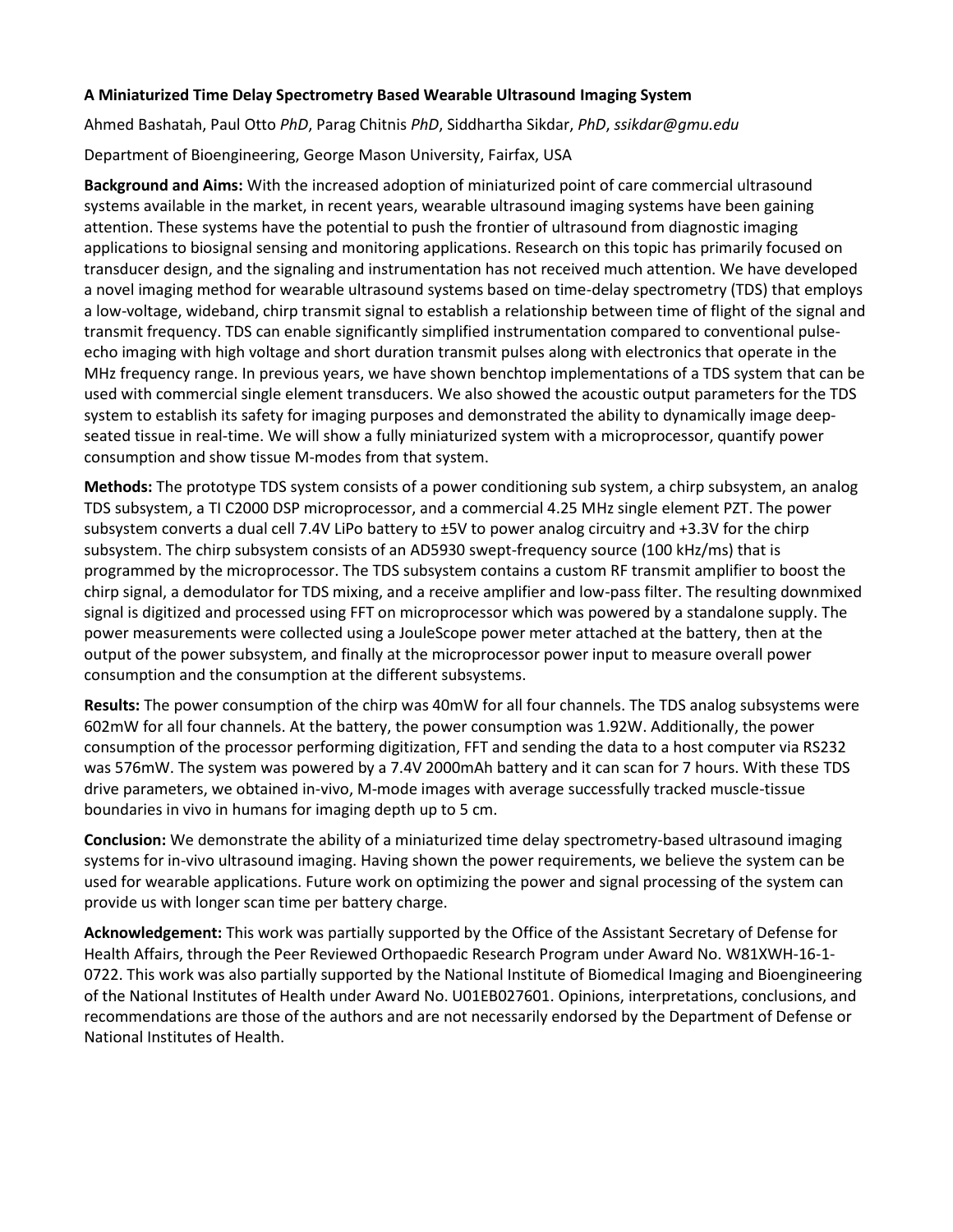# **Real-time registration and display of 3D echocardiography and 3D interventional device reconstructions from x-ray fluoroscopy**

Lindsay E. Bodart,1 Martin G. Wagner,1 Timothy J. Hall,1 Amish N. Raval,2 Michael A. Speidel1,2

1Department of Medical Physics, University of Wisconsin – Madison 2Department of Medicine, University of Wisconsin – Madison

# speidel@wisc.edu

*Background*: Valvular interventions rely on accurate visualization of catheter-based devices as they are navigated through three-dimensional cardiac chambers and vessels. A real-time, 3D fusion platform was developed for display of 3D device reconstructions derived from x-ray fluoroscopy relative to anatomy portrayed in transthoracic echocardiography (TTE). This work presents an evaluation of the fusion platform using a custommade phantom simulating multi-modality imaging conditions for interventions such as transcatheter aortic valve replacement (TAVR).

*Methods*: A software and hardware framework generates a real-time 3D display of valve reconstructions relative to volumetric TTE with two concurrent device tracking tasks. Task one determines the 3D pose and shape of a TAVR valve device from biplane (2-view) fluoroscopy images. Task two registers volumetric TTE to x-ray coordinate space by tracking the 3D pose of a rigid fiducial attachment to the probe based on its appearance in 2D monoplane fluoroscopy. Platform execution time and TTE-to-x-ray registration error were evaluated with a multi-modality thoracic phantom containing a tissue-mimicking slurry and interchangeable imaging inserts. Platform processing speed (fps) was measured while imaging an insert with simulated cardiac cavities and an expanding TAVR valve device. Registration error was measured with a second insert embedded with x-ray and ultrasound-visible targets, by comparing the positions of corresponding targets upon registration of TTE to x-ray coordinates. Based on prior literature on cardiac interventional image guidance, the goal was to achieve registration errors under 5 mm.

*Results*: Platform frame rates measured under conditions of probe and valve motion ranged between 6.6 – 7.8 fps. Target Registration Error of TTE-to-x-ray registration was measured with the probe in four standard acoustic windows. Average errors ranged from 1.12 – 1.61 mm (95th percentile ≤ 1.77 mm). *Conclusion*: A 3D TTE/X-ray fusion platform has been developed to provide real-time displays of device/anatomy interrelationships and aid device navigation during valvular interventions.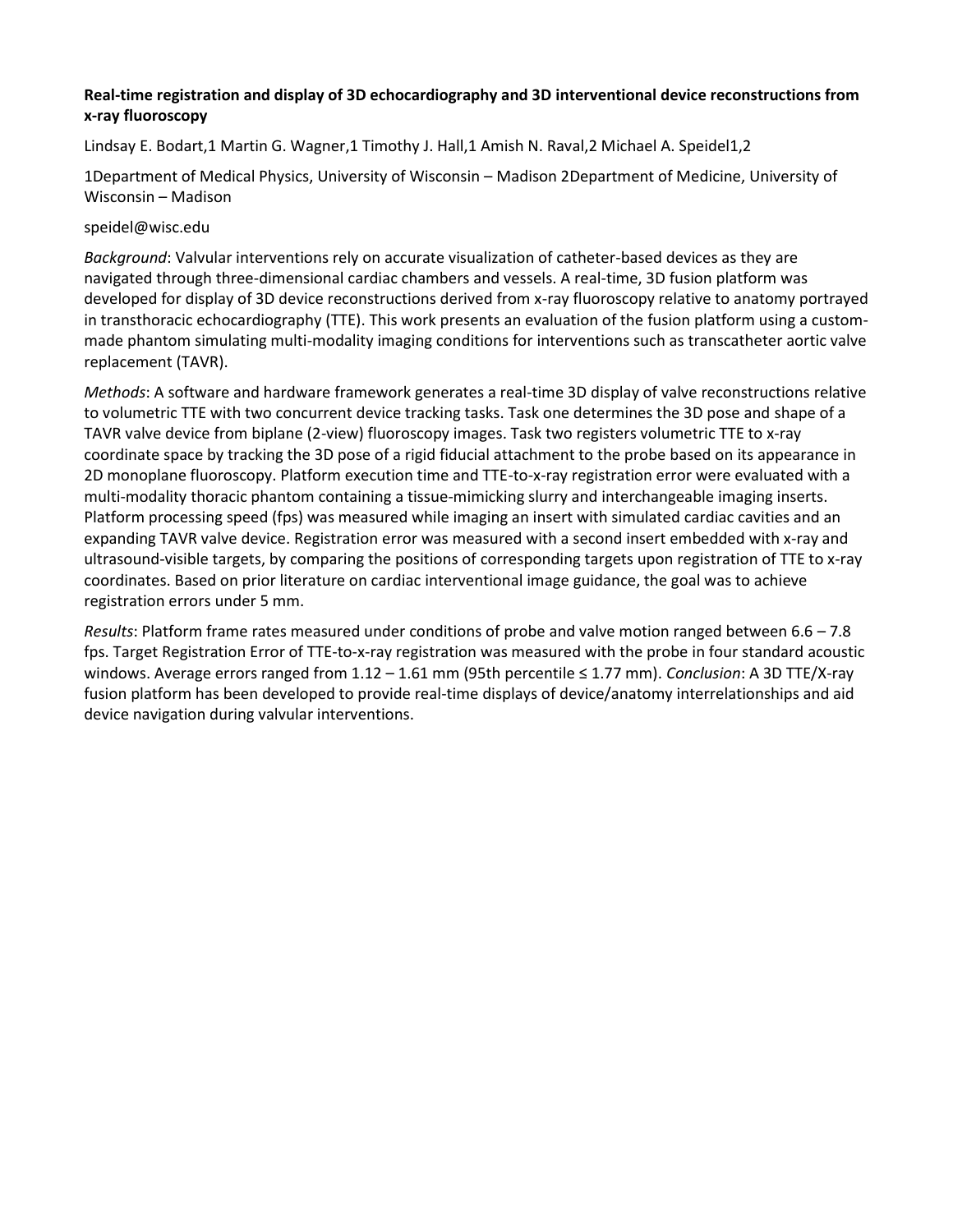# **Acoustic signal injection for reverse engineering of image formation** Isaac Brighton1, Nick Bottenus1

*1Department of Mechanical Engineering, University of Colorado Boulder, Boulder, CO*

## *nick.bottenus@colorado.edu*

**Objective:** To demonstrate the use of a controlled acoustic source to study the image formation process of a black-box ultrasound system.

**Methods:** We use a single element transducer as a switchable acoustic point source, controlled by a microcontroller through a pulser. This source injects its acoustic signal into the imaging field where it is received by an ultrasound scanner and processed as though it were a pulse-echo signal from that system. First, we demonstrate the use of this technique with synchronization to imaging sequences on a research scanner. The acoustic source, active only during a single pulse echo event per frame, creates distinctive patterns depending on how each transmission is processed into part of the image. Second, we demonstrate this technique with a black-box system (without a synchronization signal) using manual pulse timing. Moving the switchable source through time and space relative to the imaging sequence provides insight to the receive processing of each transmission to uniquely identify common beamforming strategies.

**Results:** We identify spatial patterns observed on the scanner display indicative of dynamic receive, virtual source synthetic aperture and REFoCUS beamforming. These approaches cannot ordinarily be distinguished based on the transmit beam pattern or pulse sequence. The injected signal reveals spatial masks and focal delays applied to the received signal. In the case of REFoCUS, a distinctive multi-lobed pattern is formed when the signal is injected off-axis from a transmit beam. We also study patterns observed with plane wave imaging.

**Conclusion:** While the transmissions of an imaging sequence can be observed using a receiving element, acoustic signal injection provides an opportunity to probe the receive processing and image formation process. This technique could be useful for investigating the sensitivity of synthetic aperture imaging to target motion and as a tool for preventing the infringement of patented image formation methods.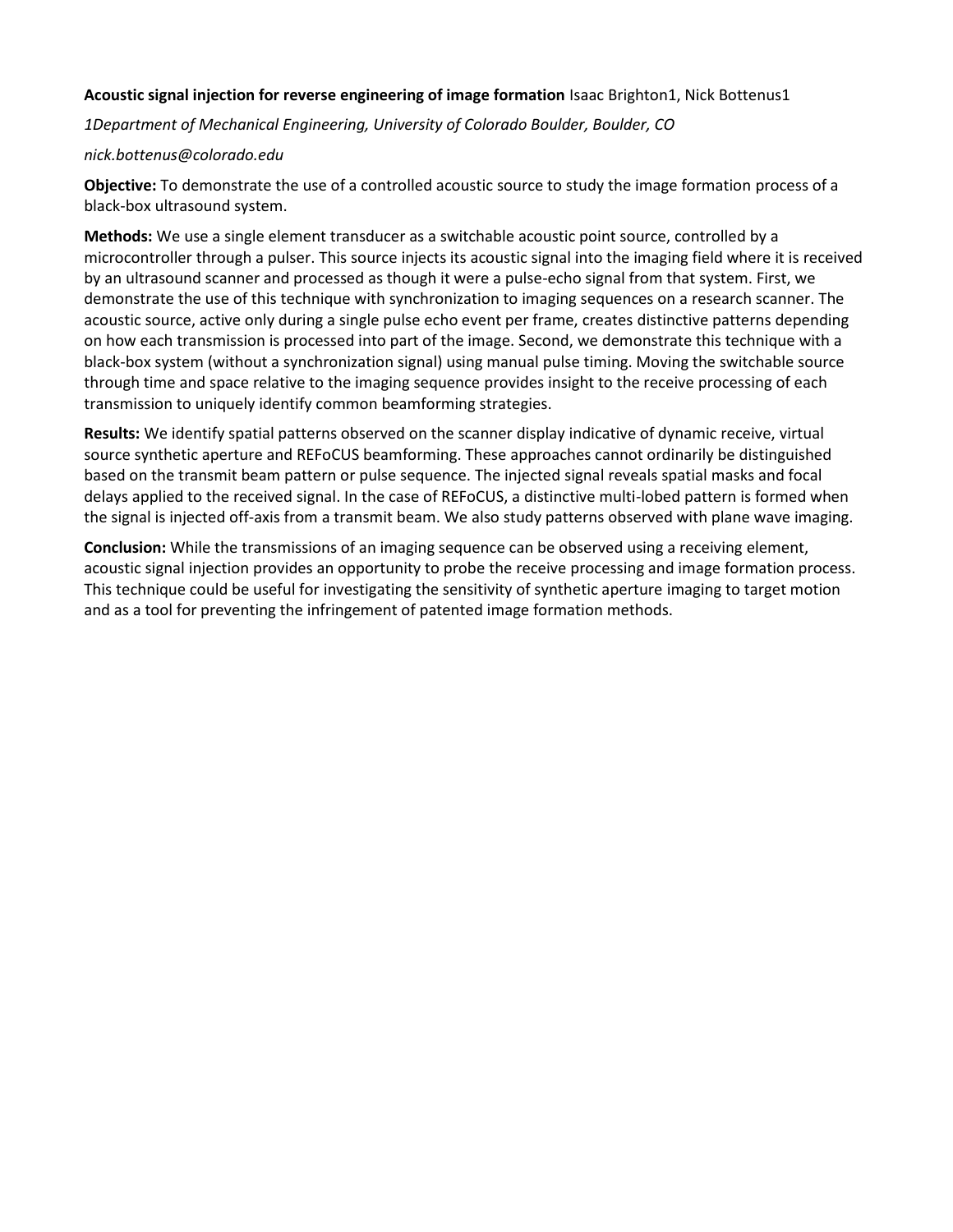# **Real-Time Reverberation Reduction of Ultrasound Channel Data Using a 3D Convolutional Neural Network**

Leandra Brickson1, Dongwoon Hyun1, Jeremy Dahl1

## *1Stanford University, Stanford, California, USA***.**

**Background, Motivation and Objective** Diffuse reverberation is caused by multiple reflections of a wavefront before returning to the transducer. This noise degrades both B-mode image quality and ultrasound channel signals, which decreases the performance of techniques that rely on channel signals. Previously, we implemented a 3D convolutional neural network (3DCNN) to remove reverberation noise from the channel signals prior to beamforming [1]. In this work, we investigate architecture changes to this 3DCNN to allow reverberation noise reduction of ultrasound images in real-time.

**Statement of Contribution/Methods** The 3DCNNs were trained using the same approach as in our previous work [1]. To increase network speed, adjustments to the network architecture such as decreasing the convolution kernel size, decreasing the number of layers, combining the real and imaginary layers, and reducing the network to a series of permuted 2D convolutions were investigated. The trained networks were used in conjunction with a GPU software beamformer on a Verasonics Vantage 256 scanner and L12-3v transducer. A coherent plane wave compounding transmit sequence was used with 128 plane waves over an angular span of 30. The frame rate (fps) was measured to be the rate at which the received data was time-delayed, filtered, and displayed as a B-mode image. The previous network [1] and the new network variations were tested for speed and performance of reverberation reduction.

**Results/Discussion** Images of the real-time networks applied to in-vivo data of carotid artery and benign thyroid cysts are shown below for the original unfiltered data (a), the 3DCNN from [1] (b), and one of the new network architectures (c). The frame rates for the networks are given, along with the GCNR, LOC and contrast of the ROIs shown in (a) for the networks in the Table. The original network yielded 11 fps, while the new network architecture modifications ranged from 15 to 30 fps. Many of the new architectures yielded similar performance to the original network. However, a performance tradeoff was observed for the faster, more simple networks. Original Network from [1] fps: 11 Simplified Network fps: 15

[1] Brickson LL, Hyun D, Jakovljevic M, Dahl JJ. Reverberation Noise Suppression in Ultrasound Channel Signals Using a 3D Fully Convolutional Neural Network. IEEE Trans Med Imaging. 2021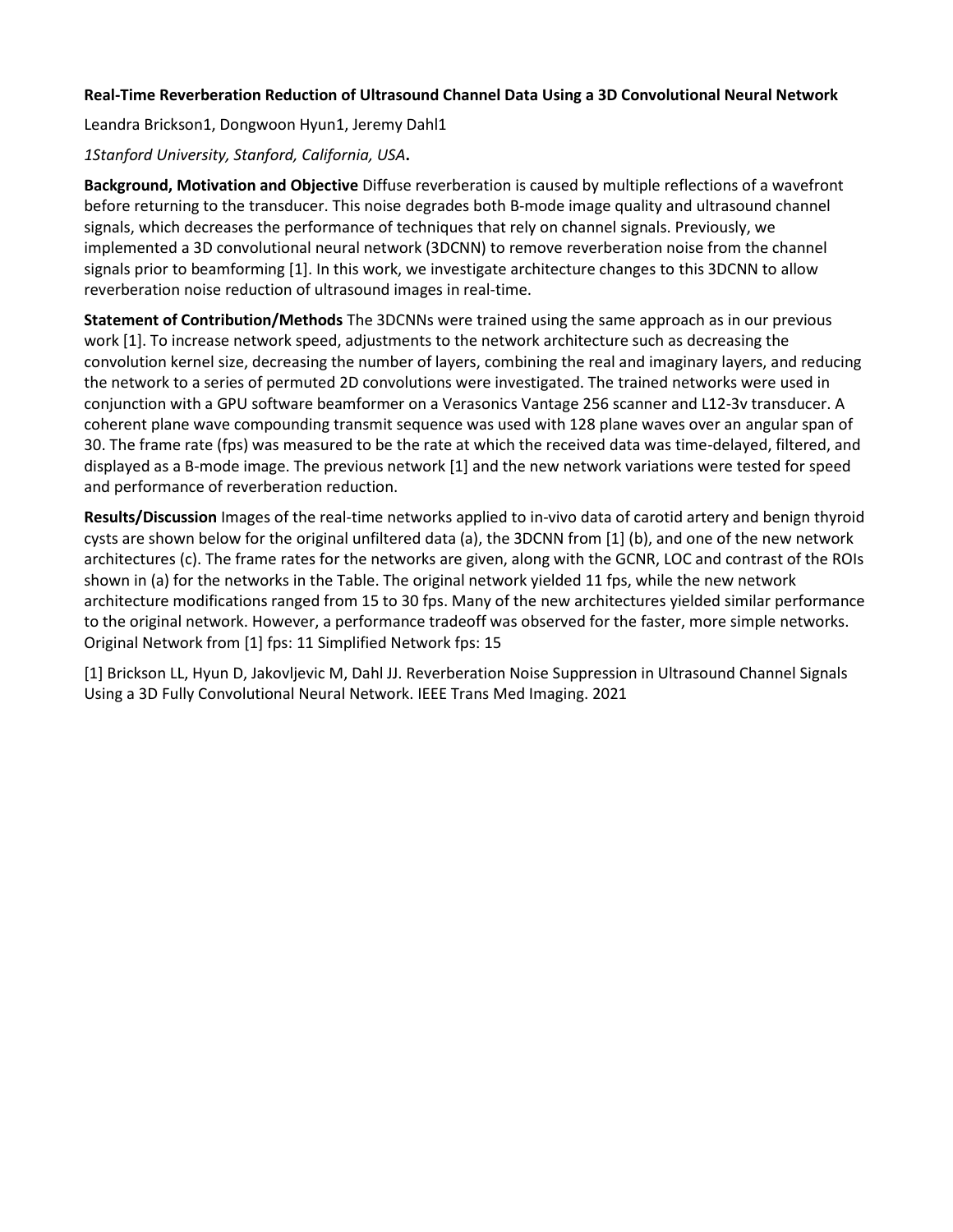# **Recondensation of vaporized nano-sized phase-change contrast agents for rapid, flow-independent ultrasound localization microscopy**

Mark T. Burgess1, Mitra Aliabouzar2, Christian Aguilar2, Mario L. Fabiilli2, and Jeffrey A. Ketterling1,

*1Lizzi Center for Biomedical Engineering, Riverside Research, New York, NY, USA, 2University of Michigan, Ann Arbor, MI, USA*

*Background:* Super-resolution imaging with ultrasound localization microscopy (ULM) is a promising technique to surpass the diffraction limits of traditional ultrasound imaging. ULM is based on the buildup of millions of subwavelength localizations of gas-filled ultrasound contrast agents (UCAs) as they flow through the vascular space. The efficacy of this technique is limited in regions of slow flow due to reduced localization rates and diminished isolation of microbubble signal from tissue. This work leverages the unique spatiotemporal dynamics of phase-change contrast agents (PCCAs) to address these limitations. PCCAs are superheated perfluorocarbon droplets that can be vaporized into bubbles on demand with ultrasound pulses to enable spatiotemporal control of bubble formation.

*Methods:* A 16-MHz linear array connected to a Verasonics research ultrasound system was used to capture high-frame rate acquisitions (0.1 sec., 1000 Hz) of contrast agents flowing through an *in-vitro* flow phantom. The 2D interframe correlation coefficient and bubble localization rate of PCCAs was compared to UCAs under flow (~1 mm/s) and no flow conditions.

*Results:* Nano-sized PCCAs have an inherent low interframe correlation at all flow conditions due to rapid recondensation of PCCAs between ultrasound pulses, while the interframe correlation of UCAs remained high due to limited movement at low flow speeds. This led to a higher bubble localization rate for PCCAs, since a new population of bubbles was localized with each ultrasound pulse. The localization rate of UCAs increased with the flow rate, but remained significantly lower than PCCAs.

*Conclusions:* The on and off nature of PCCA vaporization/recondensation events produces a contrast signal that can be separated from tissue regardless of flow conditions. This also allows for rapid ULM at low flow speeds, where UCAs require long acquisition times for adequate microbubble movement and localization rates. This work was supported by NIH grant R21 HD097485.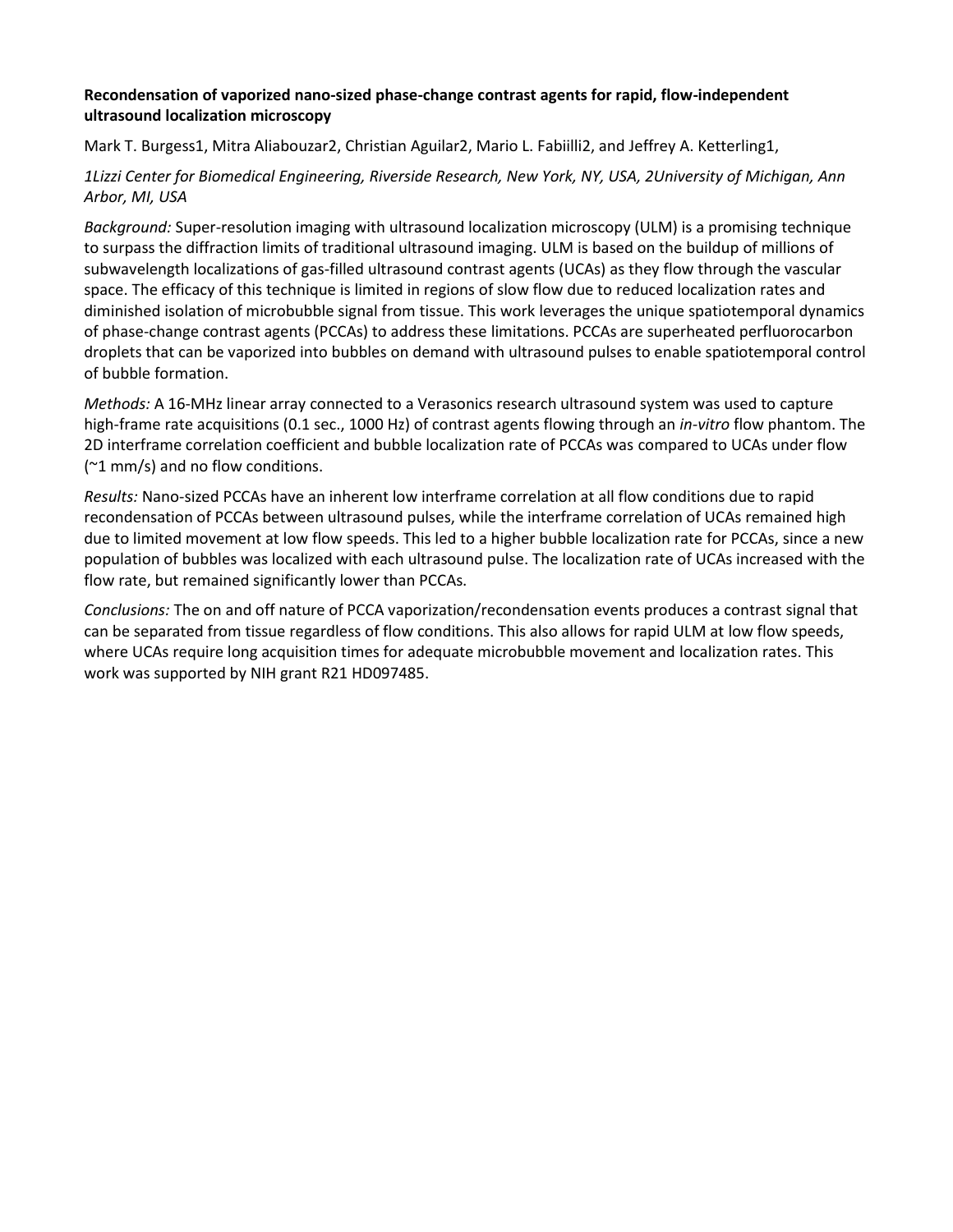# **Ultrafast Transmit Approaches for High Frequency Ultrasound Applications**

Stephen Buttars1, Nova Alam1,2, Christian Paniccia1, Eric Langridge1,3, Lauren Wirtzfeld1, Holly S Lay1, Andrew Needles1 *1Fujifilm Visualsonics Inc, Toronto, ON, Canada, 2Schlegel*

# *Research Institute for Aging, University of Waterloo, Waterloo, ON, Canada, 3Department of Mechatronic Systems Engineering, Western University, London, ON, Canada*

*Background:* Recent advances in the availability and capabilities of open platform ultrasound systems has led to a significant increase in the development and scope of novel ultrasound imaging modalities, including superresolution and ultrafast Doppler imaging. However, most open platforms currently available are primarily intended for use by the research community which can lead to difficulties in the translation into the preclinical/clinical domain. Support for true high-frequency ultrasound (>20 MHz) is also limited, with most systems requiring compromises to sampling rates or real-time imaging frame rates. We investigated the extension of clinical ultrafast transmit approaches to high-frequency transducers using the Vevo F2 (Fujifilm Visualsonics Inc., Toronto, Canada).

*Methods:* Ultrafast transmits were implemented on the Vevo F2 VADA architecture using the L38, UHF29x and UHF57x, with transmit frequencies of 6 MHz, 21 MHz, and 38 MHz respectively. Plane waves were generated in varying degree steps and ranges and the penetration, resolution and frame rate were compared using a tissue mimicking phantom with wire, hyper- and hypo-echoic inserts. Transmit cycles were varied to assess the penetration versus resolution trade-off.

*Results:* Matched imaging examples will be presented comparing system-processed B-mode imaging to the plane-wave pulse sequences post-processed in MatLab. Images will be assessed for penetration, resolution, frame rate and CNR (Contrast to Noise Resolution).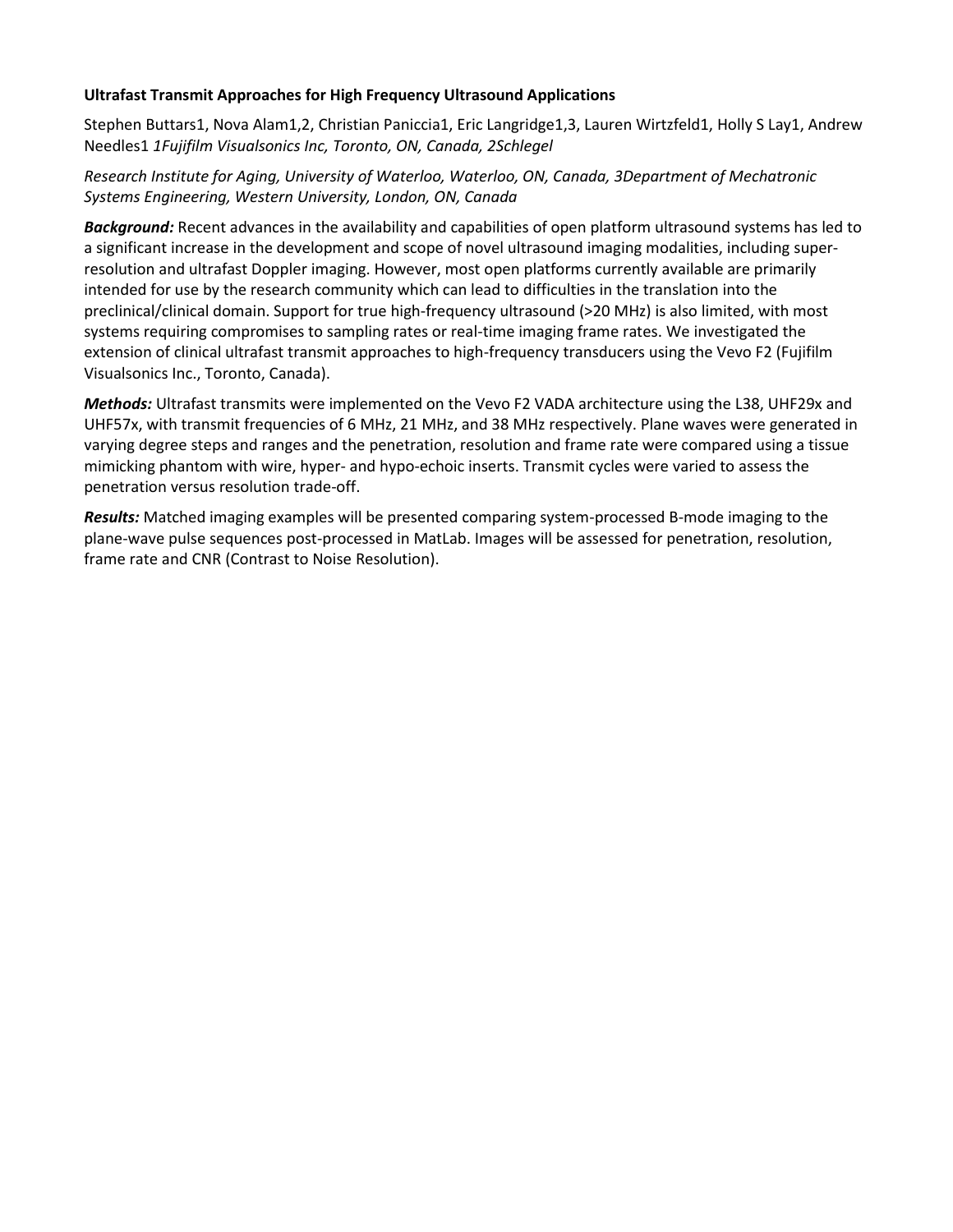# **Parameter Optimization Using a Deep Neural Network for Multiparametric Ultrasound Imaging of Prostate Cancer**

Derek Y. Chan1, D. Cody Morris1, Theresa H. Lye2, Thomas J. Polascik3, Mark L. Palmeri1, Jonathan Mamou2, and Kathryn R. Nightingale1

*1Department of Biomedical Engineering, Duke University, Durham, NC; 2Lizzi Center for Biomedical Engineering, Riverside Research, New York, NY, USA; 3Department of Surgery, Duke University Medical Center, Durham, NC; derek.chan@duke.edu*

*Background:* Conventional B-mode ultrasound, which is currently used to guide transrectal biopsy of the prostate, often lacks sensitivity for prostate cancer. Previous work has demonstrated the utility of multiparametric ultrasound (mpUS)—combining acoustic radiation force impulse (ARFI) imaging, shear wave elasticity imaging (SWEI), quantitative ultrasound midband fit (QUS-MF), and B-mode—for improving the contrast-to-noise ratio (CNR) of prostate cancer *in vivo*. (1) Previously, a linear combination of the four modalities was used to produce the 3-D mpUS volume, with linear weights determined by a support vector machine. In this work, we investigate the application of a deep neural network (DNN) to generate the mpUS volume, with the network's weights optimized to maximize CNR. *Methods:* In an ongoing IRB-approved study, co-registered 3-D ARFI, SWEI, QUS-MF, and Bmode prostate volume data have been obtained in subjects prior to radical prostatectomy, using the Siemens SC2000 scanner and the Siemens 12L4 or Acuson ER7B transducer. Cancerous and noncancerous regions of each prostate were manually segmented using cognitive registration with histology. A DNN with two hidden layers was used to transform the four input modalities at each voxel to a resultant mpUS value, with the loss function designed to maximize CNR in the training dataset.

*Results:* In an anatomical prostate phantom dataset, the DNN mpUS volume resulted in improved visualization of the prostate capsule boundary compared to the linear mpUS volume. The outputs of the hidden layers of the network provide additional modes of contrast and insight into the specific features emphasized by the neural network. The relative computational simplicity of the network, which consists primarily of matrix multiplication operations and activation functions, makes it feasible for generating mpUS prostate volumes in a clinical setting.

(1) Morris et al., *Ultrasound Med Biol*, 46(12): 3426–3439, 2020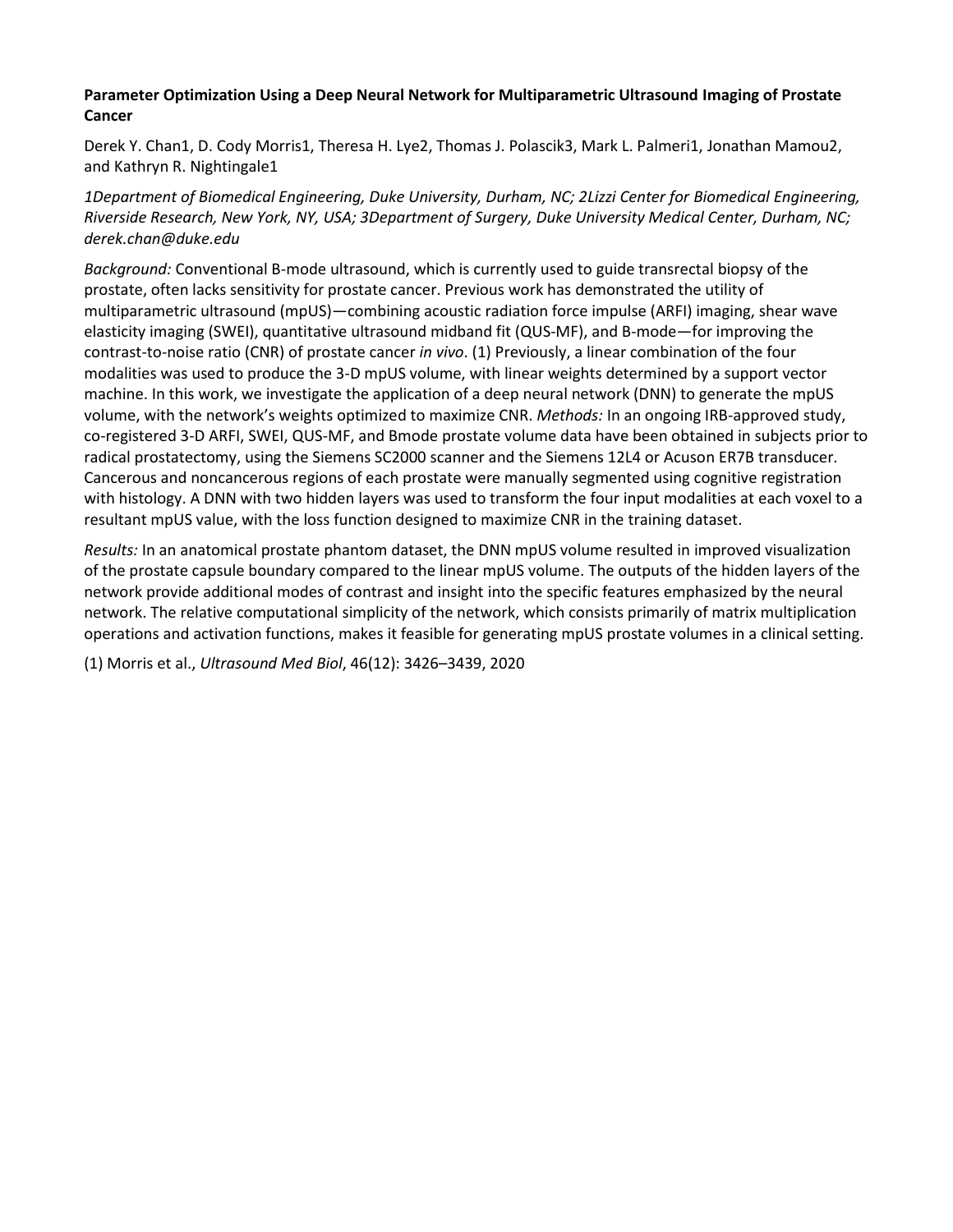# **Backscatter Coefficient for the Quantification of Liver Fat: A QIBA Perspective**

G. Cloutier1, A. Chauhan1, C. X. Baiu1, T. Erpelding1, J. Rubin1, J. Bamber1, K. Thomenius1, T. Liu1, M. Alexander1, S. Audiere1, T. Bigelow1, P. Carson1, S. Chen1, Y. Chen1, C. De Korte1, A. Engel1, R. Esquivel-Sirvent1, B. Fowlkes1, J. Gao1, J. Gay1, Z. Hah1, T. Hall1, J-P. Henry1, A. Lex1, T. Lynch1, J. Mamou1, R. Managuli1, L. Mankowski-Gettle1, S. McAleavy1, G. McLauglin1, A. Milkowski1, K. Nam1, G. Ng1, N. Obuchowski1, J. Ormachea1, S. Ouhda1, M. Robbin1, B. Rogozinski1, L. Sandrin1, A. Sanyal1, P. Sidhu1, M. Thornton1, X. Wang1, J. Zagzebski1, T. Pierce2, S. Rosenzweig2, D. Fetzer3, T. Stiles3, R. Barr4, G. Ferraioli4, A. Ozturk4, V. Kumar4, I. Rosado-Mendez5, M. Wang5, A. Samir5, T. Tuthill6, A. Han6, R. Lavarello6

*1Member of the AIUM/RSNA-QIBA Pulse Echo Quantitative Ultrasound (PEQUS) Biomarker Committee (affiliation roster available at https://tinyurl.com/r4twe8zv ) 2Co-chair of the Sound Speed Working Group of the AIUM/RSNA-QIBA PEQUS Biomarker Committee 3Co-chair of the Phantom Working Group of the AIUM/RSNA-QIBA PEQUS Biomarker Committee 4Co-chair of the Attenuation Working Group of the AIUM/RSNA-QIBA PEQUS Biomarker Committee 5Co-chair of the AIUM/RSNA-QIBA PEQUS Biomarker Committee 6Co-chair of the Backscatter Working Group of the AIUM/RSNA-QIBA PEQUS Biomarker Committee*

Conventional B-mode ultrasound is commonly used for detection of liver steatosis with parenchymal brightness as a major diagnostic criterion. With increased interest in non-alcoholic fatty liver disease (NAFLD), a quantitative and reproducible measure of backscatter is needed to reduce user subjectivity and system dependence and to complement attenuation and elastography parameters. The liver-to-kidney echo amplitude ratio has shown good sensitivity for identifying fat fraction exceeding 5% (considered the cutoff for healthy liver) and is available on some scanners. However, this hepatorenal index has limitations due to accessibility, renal backscatter anisotropy, scanner dependencies, and interpatient variability in kidney reflectivity. An index of backscatter distribution based on Nakagami parameters has also been implemented on clinical systems, but validation is scarce. For this QIBA profile, the backscatter coefficient (BSC), which is the differential scattering cross section per unit volume for a scattering angle of 180 degrees, is being assessed as a viable biomarker. The BSC is related to B-mode "brightness" and typically computed from RF signals. Analysis must account for beam intensity, attenuation, solid angle, coherence, system settings, and transducer beam diffraction. The BSC frequency-dependent behavior can be fitted to predictions of a tissue microstructure model. Based on a literature review, BSC of healthy livers fall within the range of 1-10 x10-4 /cm-sr in the clinical frequency range (2-6 MHz) with a frequency dependence of approximately f1.2. Moderate to severe fatty livers ranged from 30 to 100 x10-4 /cm-sr with similar frequency dependence. Using phantoms that mimic the magnitude of normal and fatty liver scattering at 4 MHz, the accuracy and reproducibility of the BSC will be compared across researcher implementations using data from various manufacturer's scanners. The QIBA/PEQUS Backscatter Working Group hopes to standardize the application of a BSC parameter for subsequent use as a biomarker of fatty liver disease.

Acknowledgments: We are grateful to Kelly Phillips and Therese Cooper for their efforts in coordinating the activities of PEQUS.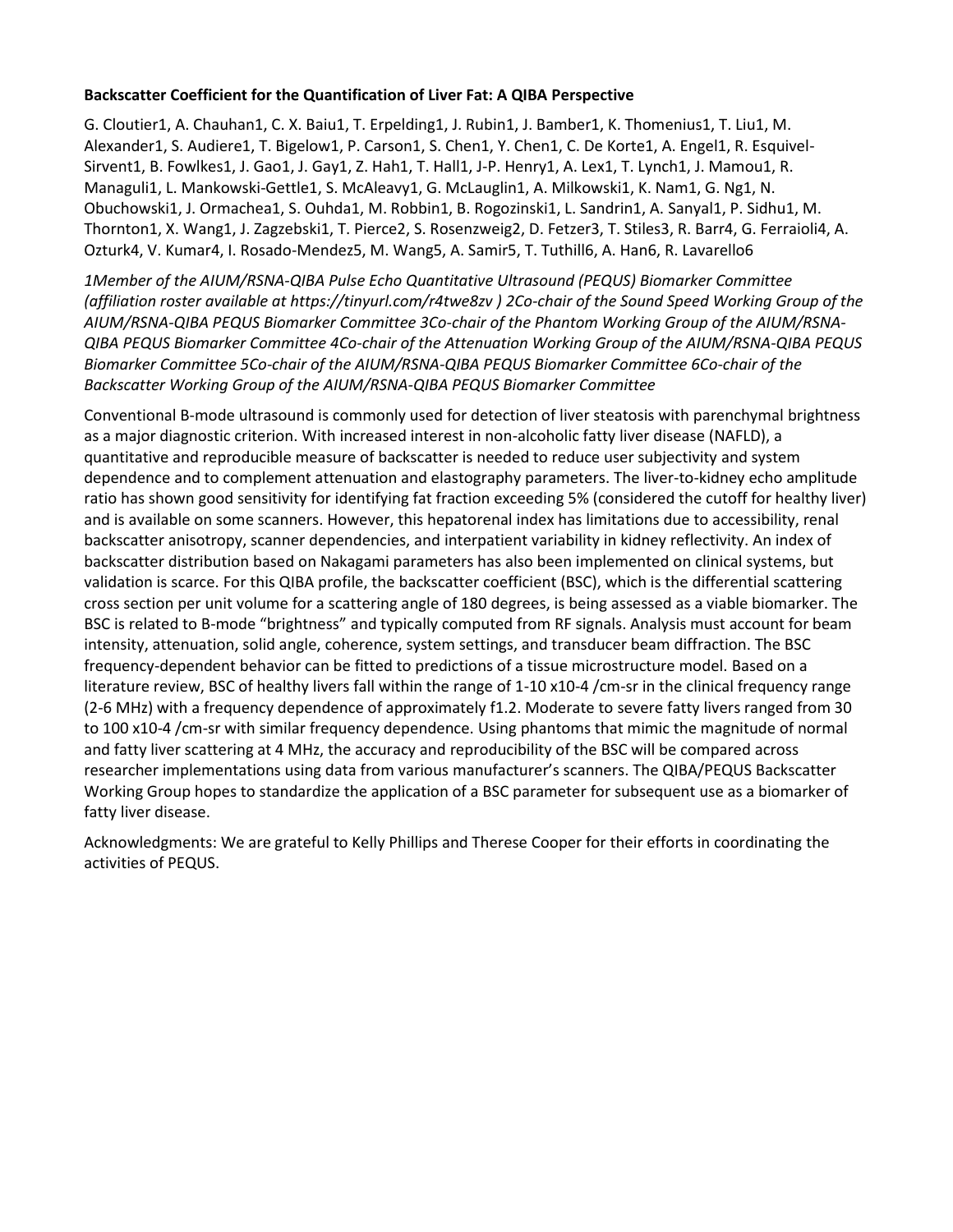## **Random matrix theory to quantify structural changes in lung parenchyma**

Azadeh Dashti Cole1, John Blackwell2, Thomas Egan2, Marie Muller1

*1Mechanical and Aerospace Engineering, North Carolina State University, Raleigh, NC, 2Cardiothoracic Surgery, Dept*. of Surgery, University of North Carolina, Chapel Hill, NC,

We investigate Random Matrix Theory (RMT) as a tool to distinguish edematous and fibrotic lungs from healthy control lung, in rodent models of pulmonary edema and fibrosis in-vivo, and in pig lungs ex-vivo. According to RMT, highly scattering structures lead to specific characteristics in the distribution of singular values of the Interelement Response Matrix (IRM, full synthetic aperture). When multiple scattering dominates (healthy lung), the singular values of the IRM are distributed according to a quarter circle. On the contrary, in the single scattering regime, the distribution of singular values departs from a quarter circle, resembling a Hankel distribution. We propose to exploit this feature to quantify multiple scattering in the parenchyma. Two metrics are defined to describe the singular value distribution: the expected value *E*, which is the weighted average of all singular values, and  $\lambda max$ , the singular value with the highest probability. A 128-element linear transducer operating at 7.8 MHz and a Verasonics scanner were used to collect IRMs from 6 control rat lungs in-vivo, 6 edematous rat lungs in-vivo, 21 areas of healthy pig lungs and 27 areas of edematous pig lungs ex-vivo. Data collected from pig and rat lungs agree. Significant differences were observed between edematous and control regions of pig lungs for both *E* and  $\lambda max$  (respectively p=6e-7 and p=1e-9). Significant differences were observed between edematous and control rat lungs for *E* (p<0.02). However, *λmax* did not discriminate edematous and control rat lungs. *E* was also able to discriminate fibrotic lungs from edematous lungs in rats (p<0.005) but was not able to discriminate fibrotic lungs from control lungs. These preliminary results to show the potential of these two new metrics to quantify structural changes in the lung parenchyma. More rodent studies should be performed to confirm these results.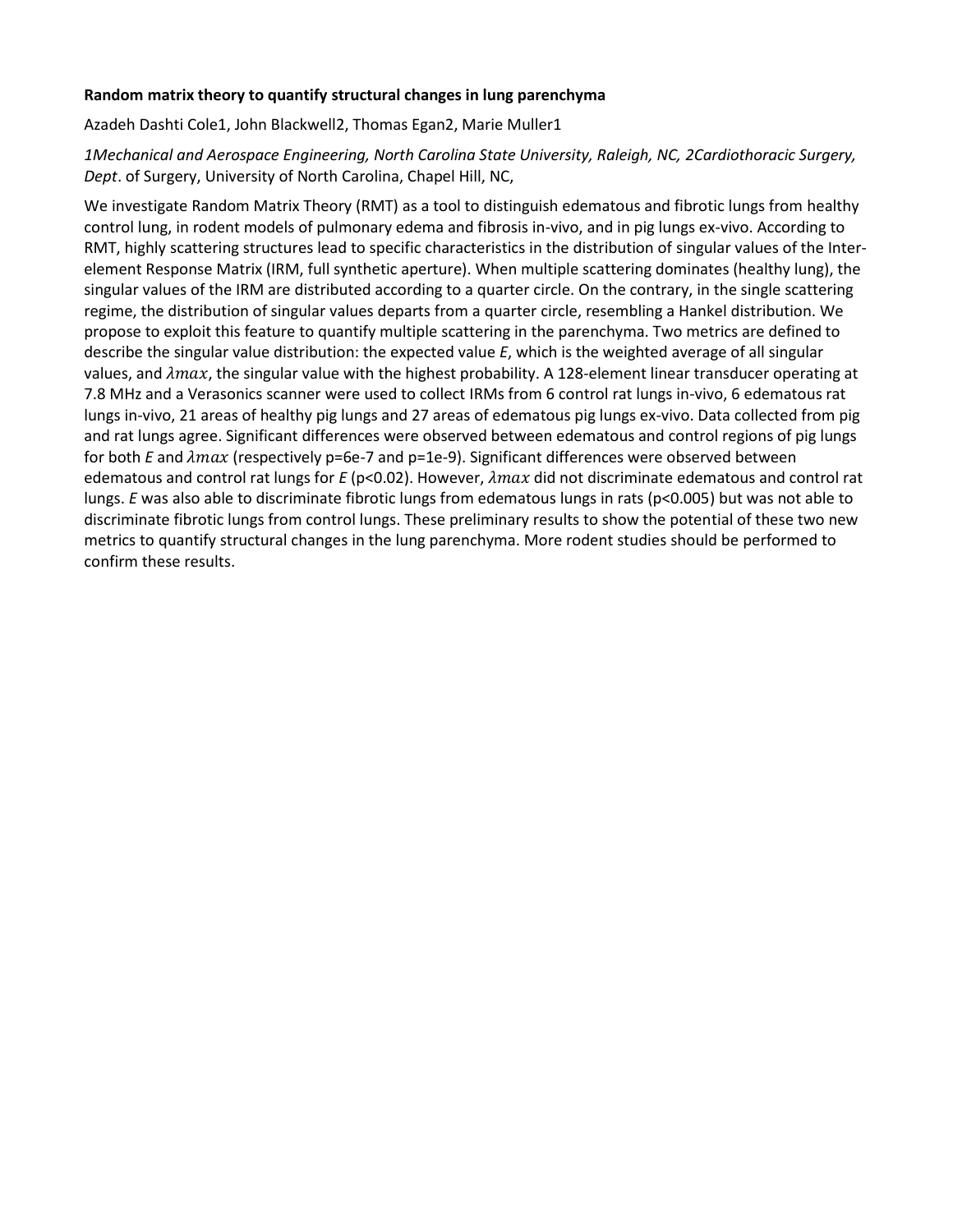## **Challenges and strategies for the screening of meningitis in newborns using quantitative ultrasound imaging**

Luis Elvira1, Alba Fernández1, Lucía León Prieto1, Alberto Ibáñez1, Montserrat Parrilla1, Quique Bassat2,3,4,5,6, Javier Jiménez7.

*1. CSIC, Instituto de Tecnologías Físicas y de la Información, 28006 Madrid, Spain 2. ISGlobal, Hospital Clínic - Universitat de Barcelona, Barcelona, Spain 3. Centro de Investigação em Saúde de Manhiça (CISM), Maputo, Mozambique 4. ICREA, Pg. Lluís Companys 23, 08010 Barcelona, Spain. 5. Pediatric Infectious Diseases Unit, Pediatrics Department, Hospital Sant Joan de Déu (University of Barcelona), Barcelona, Spain 6. Consorcio de Investigación Biomédica en Red de Epidemiología y Salud Pública (CIBERESP), Madrid, Spain 7. Newborn Solutions*

#### luis.elvira@csic.es

Bacterial meningitis is a lethal disease causing 165 newborn deaths every day. This aggressive infection leaves severe sequelae among 30% of survivors. The current strategy to improve its prognosis is an early diagnosis by means of a lumbar puncture, invasive and potentially harmful, followed by antibiotic treatment. Cranial ultrasonography through the anterior fontanel of neonates is proposed as a new non-invasive procedure for meningitis screening. It is based on the assessment of the leukocyte concentration in cerebrospinal fluid (CSF) which may be related to the presence of both viral or bacterial meningitis. High frequency ultrasound imaging can be used to detect and quantify the very low concentrations of leukocytes in liquid samples (5-20 cells/μl) needed to achieve an effective meningitis screening. Within this work, recent advances made to adapt the cell concentration assessment to an *in vivo* setting are presented. One of the main issues related to this technology is focused on the estimation of the absolute concentration of leukocytes, which should be a patient independent measurement. Three different image analysis methodologies have been studied to determine the leukocyte concentration in CSF: pattern recognition algorithms, envelope statistics models and artificial intelligence (A.I.) algorithms. By means of both ultrasound field simulations and experimental images acquired from in-vitro samples using a single-channel scanning ultrasound system working at 20MHz, the quantitative ultrasound techniques are compared and discussed. Conditions expected in an *in-vivo* setting: SNR variations because of the mechanical coupling achieved, different tissue attenuation of patients, size dispersion of cell populations, wide range (0-5000 cells/μl) of involved cell concentrations expected and acoustic noise produced by multiple reflections in tissues are taken into account.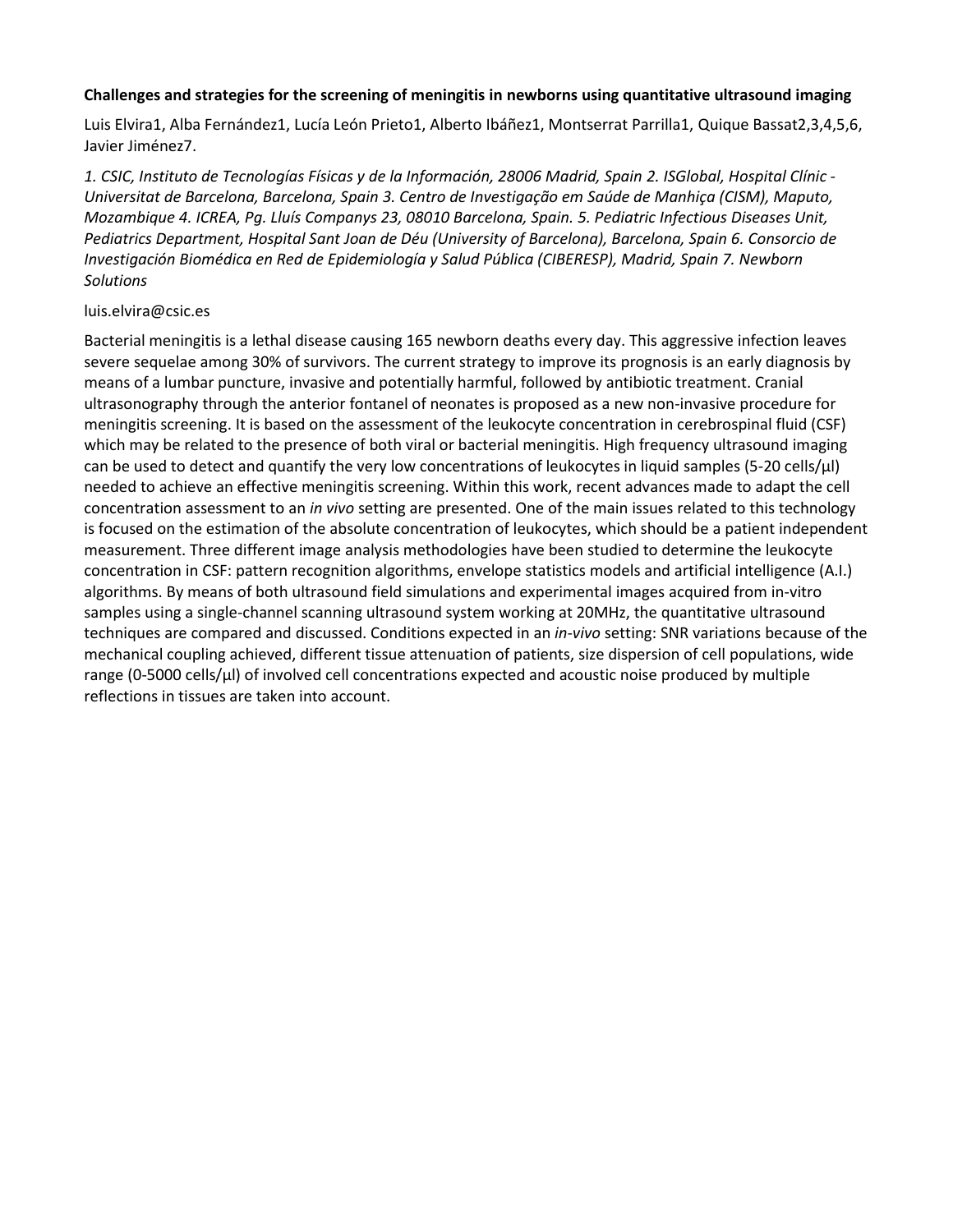# **Ultrasound Imaging and Tissue Characterization Symposium AIUM/QIBA PEQUS Round Table Discussion: Liver Fat Measurement Opportunities and Challenges**

David T. Fetzer1; Michael Wang2; AIUM/QIBA Pulse Echo Quantitative Ultrasound Biomarker Committee 1Department of Radiology, Division of Abdominal Imaging, UT Southwestern Medical Center, Dallas, TX 2GE Healthcare, Wauwatosa, WI

David.Fetzer@UTSouthwestern.edu

*BACKGROUND:* Hepatic steatosis, associated with metabolic syndrome and cardiovascular risk, is becoming a preeminent cause of chronic liver disease, cirrhosis, and hepatocellular carcinoma. Quantitative measures of liver fat may help screen at-risk patients and assess disease progression or therapy response. Ultrasound is widely available and cost-effective, however accurate and reproducible quantitative tools are needed. The American Institute of Ultrasound in Medicine (AIUM) launched the Liver Fat Quantification (LFQ) Task Force in 2019, partnering with the Quantitative Imaging Biomarker Alliance (QIBA) in creating a new biomarker committee for pulse-echo quantitative ultrasound (PEQUS), approved in 2020.

*PURPOSE:* To facilitate an inter-disciplinary discussion addressing the clinical needs and current challenges in ultrasound-based quantitative tools such as those for liver fat quantification, we propose a round table discussion with two moderators (abstract authors) and 3-4 panelists as the culmination of a series of sequential AIUM/QIBA PEQUS abstract presentations.

*FORMAT:* This round table will follow five associated presentations from PEQUS members: biomarker science; each of three biomarkers (attenuation, backscatter, sound speed); and challenges in phantom design and fabrication. These preceding abstracts will set the stage for an open discussion on PEQUS biomarkers for liver fat quantification. After a short introduction, moderators (abstract authors) will ask panelists (PEQUS biomarker representatives) prepared questions covering topics including:

- 1. Current challenges in commercial implementations and clinical validation;
- 2. Reporting correlation with liver fat: biomarker values vs fat-quantification metrics;
- 3. Biological confounders and limitations;
- 4. Clinical guidelines and references

Moderators will also present comments and pose questions submitted live by attendees. *GOAL*: To help attendees understand the urgent clinical need for non-invasive measures of liver fat, the current limitations and gaps in knowledge for the use of PEQUS biomarkers in this context, and ongoing and future initiatives to address these challenges.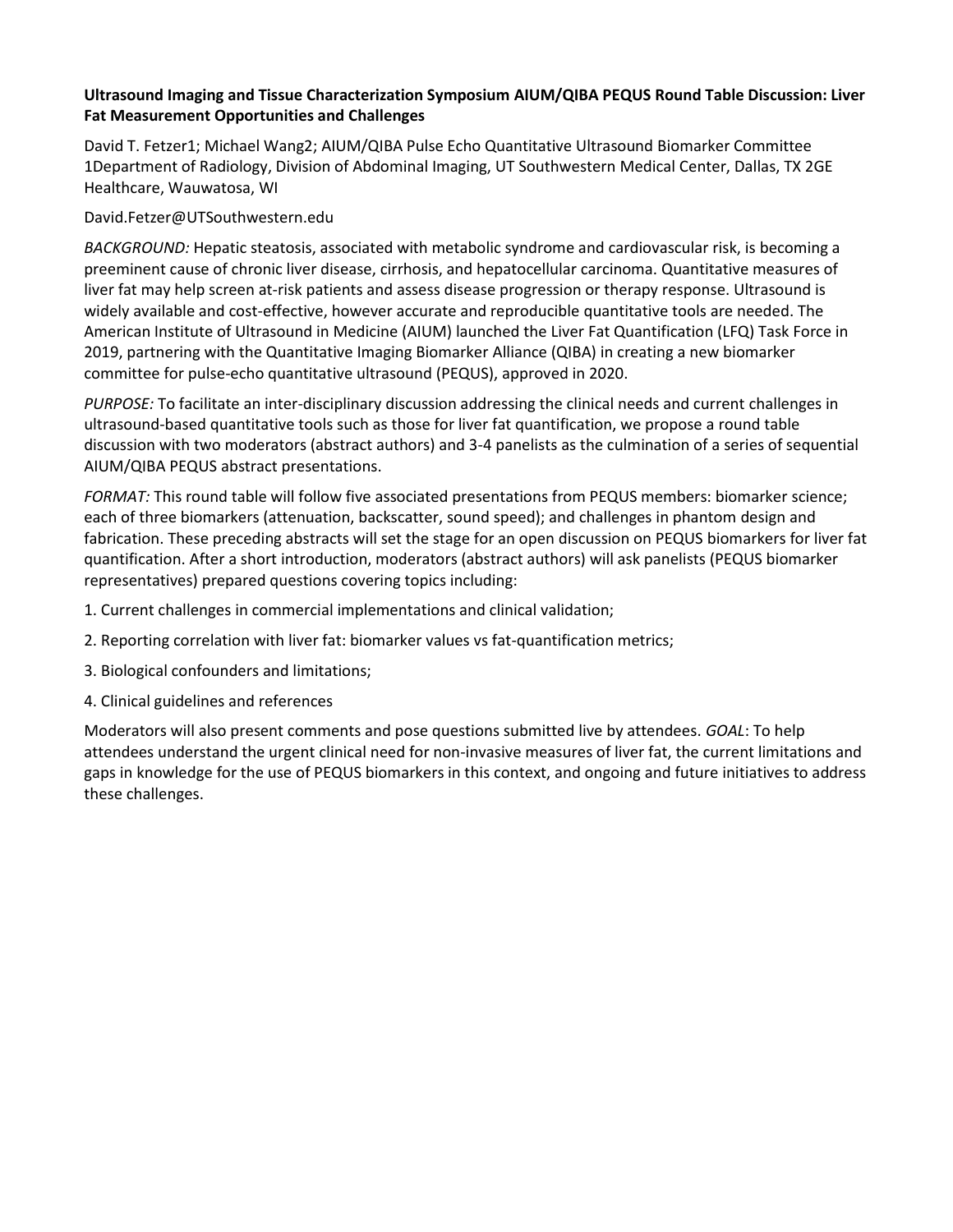# **Developing a Region of Interest Selection Method for Automated Implementation of the ALARA Principle in Fetal Ultrasound**

Katelyn Flint, Emily Barre, Gregg Trahey**,** 

# *Department of Biomedical Engineering, Duke University, emily.barre@duke.edu*

*Objectives:* FDA guidelines suggest that ultrasound exposure should follow the ALARA (As Low as Reasonably Achievable) principle. Adherence to this principle is largely user-dependent and several studies indicate that compliance is lacking. Therefore, our goal is to develop a rapid, automatic technique to achieve ALARA acoustic exposure during fetal ultrasound imaging. Previous work has proposed that monitoring an image quality metric called lag one coherence (LOC) as transmit voltage changes could be used to effectively implement the ALARA principle. However, the long calculation time needed to determine LOC for whole images at multiple voltage levels is unreasonable to perform in a clinical setting. Therefore, the automatic identification of small image regions on which to perform the LOC calculation is important prior to broad implementation of an automated ALARA tool.

*Methods:* An algorithm for automated identification of viable regions to use for optimization was developed and tested on 150 B-mode images of fetuses and placentae. Clinical data used were collected at the Duke Fetal Diagnostic Center following an IRB-approved protocol. The images were split into 0.5 cm (axial) x 5 lines (lateral) regions for analysis. The algorithm assessed brightness, speckle statistics, and location to select regions. The viability of these identified regions was determined based on the goodness of fit of the LOC calculation and the image quality achieved.

*Results & Conclusion:* The algorithm yielded a positive predictive value of 96.55%. This indicates reliable identification of viable regions on which to perform the LOC calculation, providing a step toward broad implementation of an automated ALARA tool that could ensure high quality images are being acquired and patient safety is prioritized throughout the scan.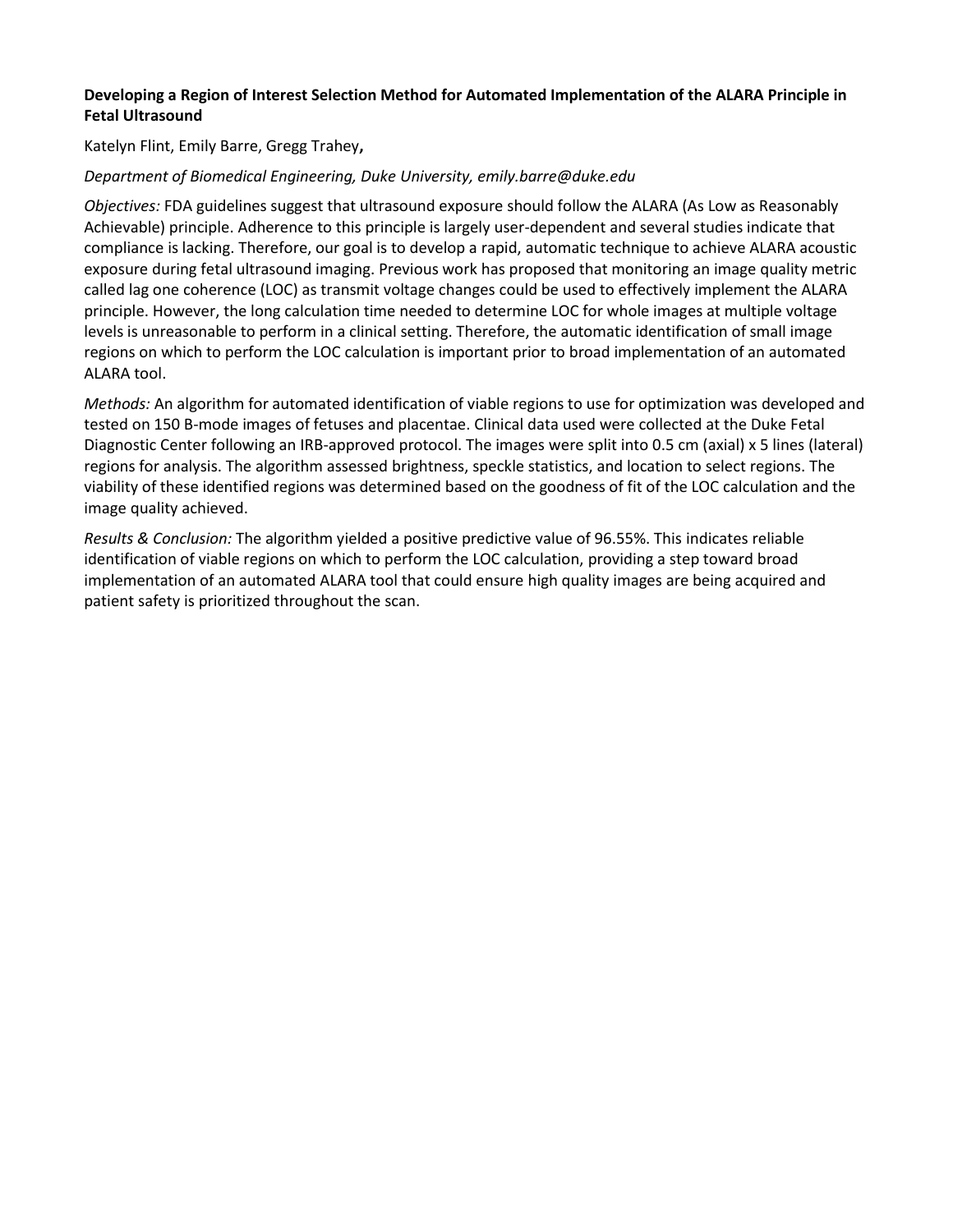# **Feasibility of photoacoustic-based intraoperative necrotic region visualization for image-guided catheter RF ablation**

# Shang Gao1, Hiroshi Ashikaga2, Tommaso Mansi3, Henry R. Halperin2, Haichong K. Zhang1,

# *1Worcester Polytechnic Institute, Worcester, MA, 2Johns Hopkins University, Baltimore, MD, 3Siemens Healthineers, Princeton, NJ*, *hzhang10@wpi.edu*

Radiofrequency (RF) catheter ablation is an effective therapy for a wide-range cardiac arrhythmia. However, the current RF systems lack direct, intra-operative, real-time feedback on ablation lesion formation, making assessment difficult. Cardiac magnetic resonance (CMR) can visualize ablation lesions, but its intra-operative usage is still in its infancy. A portable, intra-operative imaging system to visualize the growth of the ablation necrotic region can provide real-time feedback to the operator in the electrophysiology laboratory, and thus is expected to reduce arrhythmia recurrence and procedural complications by avoiding incomplete and excessive ablation, respectively. Photoacoustic (PA) imaging is an emerging biomedical imaging modality based on lasergenerated ultrasound. Previous research showed that the PA spectrum of the non-ablated tissue has a prominent hump near 760nm leaning towards the hemoglobin spectrum and is absent in that of the ablated tissue. Based on these findings, we propose a PA image-guided ablation system with a side-firing linear array transducer that enables intraoperative necrotic region visualization. The spectroscopic decomposition process was applied to identify lesions based on spectrum differences. To evaluate our approach, we applied PA imaging to a swine liver before and after RF ablation, using wavelengths of 700nm to 850nm. Direct comparison between the acquired image and gross pathology demonstrates the system can identify the necrotic region. Further, we visualize the continuous colormap presenting the percentage of the ablation extent based on the contribution from the ablated spectra intensity with respect to the total intensity combining with non-ablated spectra, quantifying the ablation extent of the lesion. The measured ablated region thresholding at 60% was 6.2 mm width, matching with the actual lesion width of 5.9 mm. This PA image-guided ablation system has the potential to be incorporated into routine clinical practice by utilizing the standard intra-cardiac echocardiography (ICE) as an ultrasound receiver to guide electrophysiology ablation procedures.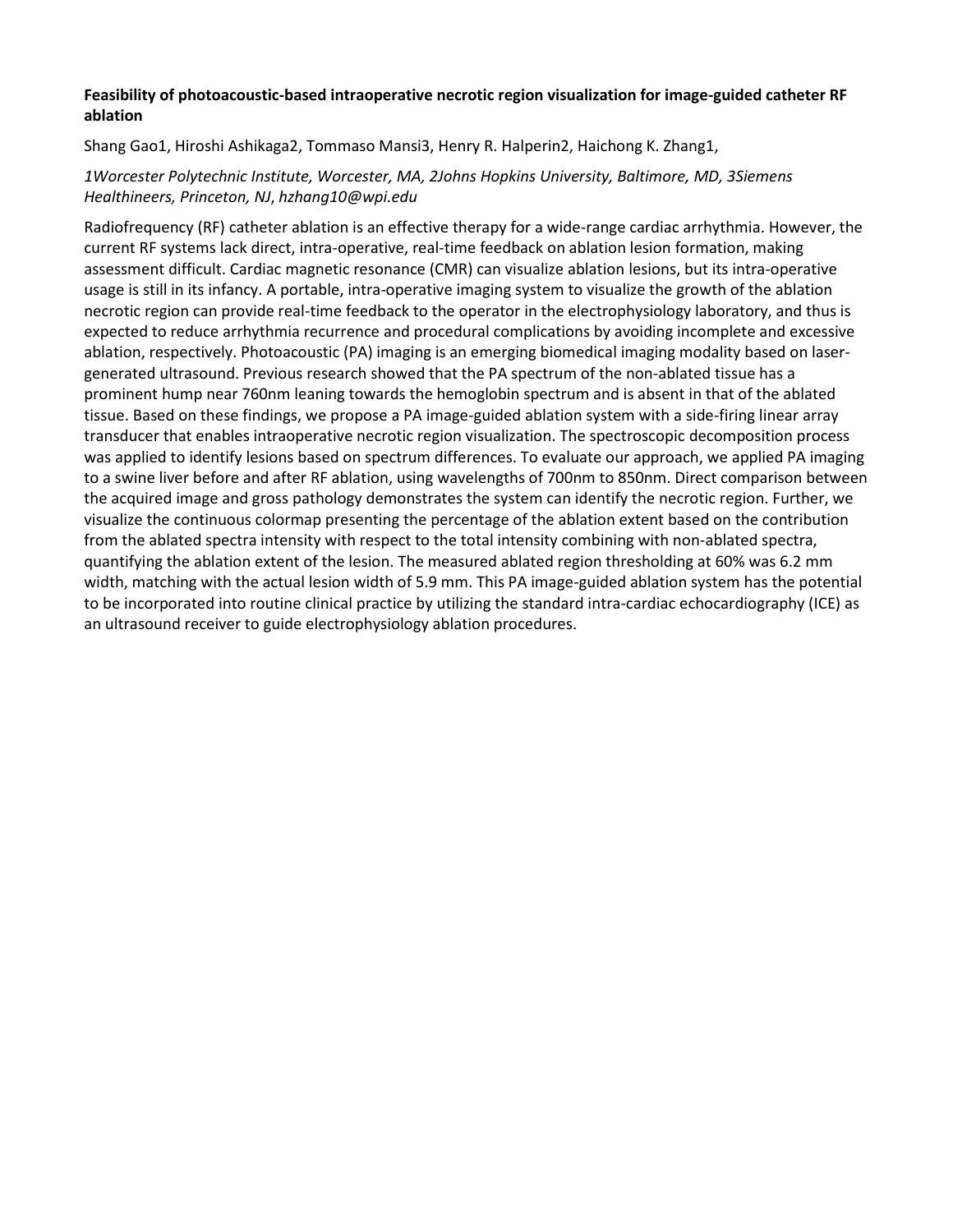## **Deep Learning-Based Photoacoustic Visual Servoing**

Mardava R. Gubbi1, Muyinatu A. Lediju Bell1,2,3,

# 1*Departments of Electrical and Computer Engineering, 2Biomedical Engineering, 3Computer Science, Johns Hopkins University, mgubbi1@jhu.edu*

Tracking needle tips, catheter tips, and surgical tool tips is important for multiple surgical and interventional procedures. Previous work from our group integrated photoacoustic amplitude-based target segmentation with a robot arm to track needle, catheter, and tool tips in multiple imaging environments including fat, muscle, brain, and liver tissue. However, this amplitude-based approach requires the reconstruction of humaninterpretable images using delay-and-sum beamforming, which leads to information loss. In addition, performance with beamforming is reduced in the presence of reflection artifacts from bone. As an alternative, we developed a deep learning-based approach to photoacoustic visual servoing, using the Faster R-CNN algorithm with a ResNet-101 backbone to estimate and provide the needle tip position to the robot controller directly from the raw channel data. Our visual servo system consisted of a Verasonics ultrasound scanner interfaced with a Verasonics P4-2v probe, an Opotek Phocus Mobile laser, a 0.6 mm optical fiber inserted into a hollow core needle, and a Sawyer robot. We evaluated our deep learning-based approach with a plastisol phantom and *ex vivo* chicken breast and compared the results to our previous amplitude-based approach. The deep learning approach achieved similar probe centering errors (0.19±0.16 mm and 0.18±0.17 mm in phantom and *ex vivo* tissue, respectively) compared to the amplitude-based approach (0.11±0.12 mm and 0.16±0.14 mm in phantom and *ex vivo* tissue, respectively). In addition, the deep learning approach outperformed the amplitude-based approach with needle tracking error improvements of 67.7% and 55.3% in phantom and *ex vivo* tissue, respectively. These results demonstrate the promise of a photoacoustic visual servo system that bypasses traditional image formation and segmentation steps, instead supplying the robot controller with inputs based on the raw photoacoustic channel data.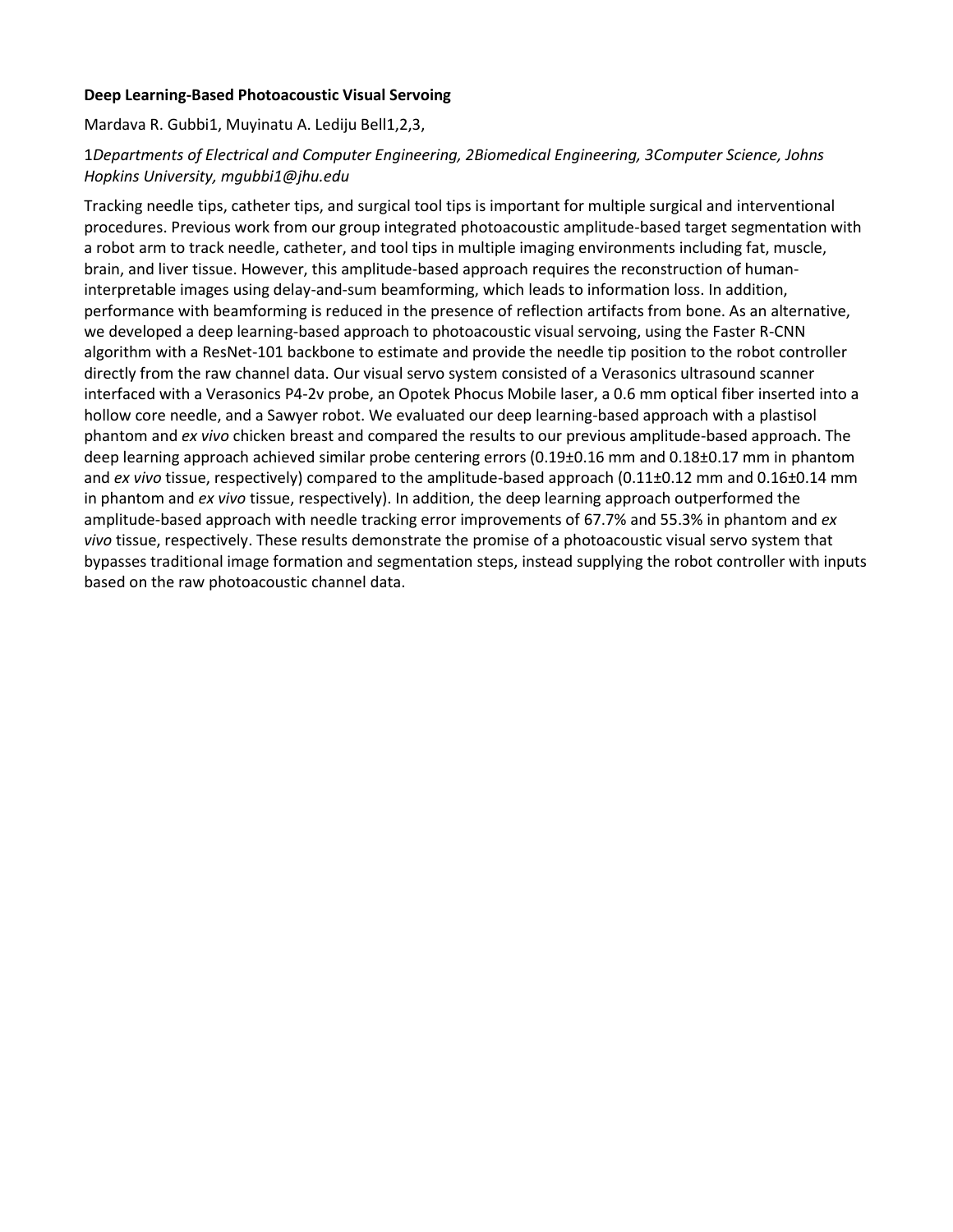## **The Quantitative Imaging Biomarker Alliance: Medical Imaging Meets Metrology**

Timothy Hall, Department of *Medical Physics, University of Wisconsin, Madison, WI;*

#### *tjhall@wisc.edu*

Many attendees of this symposium have been involved in the development, implementation, and testing of methods for "tissue characterization", "parametric imaging", and "quantitative ultrasound". Some of this work dates back to the mid-1970's and before. Our contributions to the Quantitative Imaging Biomarker Alliance (QIBA) are intended to enhance the repeatability and reproducibility of those methods as they near, or have been, commercially implemented on clinical imaging systems. The QIBA approach to this is to apply the principles of metrology (measurement science) to medical imaging. With this, we recognize a hierarchy in the value of information from medical imaging. For example, the observations of an expert observer are more valuable than those of a casual observer, but both are subjective. We build on an objective, quantifiable observation (a measurement) and require specific characteristics of that measurement, such as linearity of the estimates on a ratio scale and known value of the measurand, so that we can estimate the bias and the factors affecting repeatability and reproducibility. These characteristics of the observation allow an estimate of the (eg, 95%) confidence interval on the parameter estimate for different measurement conditions (cross sectional studies, longitudinal studies, etc.). All these considerations go into the selection of quantitative imaging biomarkers pursued by the QIBA organization with the goal of converting these imaging observations to medical assays and will be described in this presentation.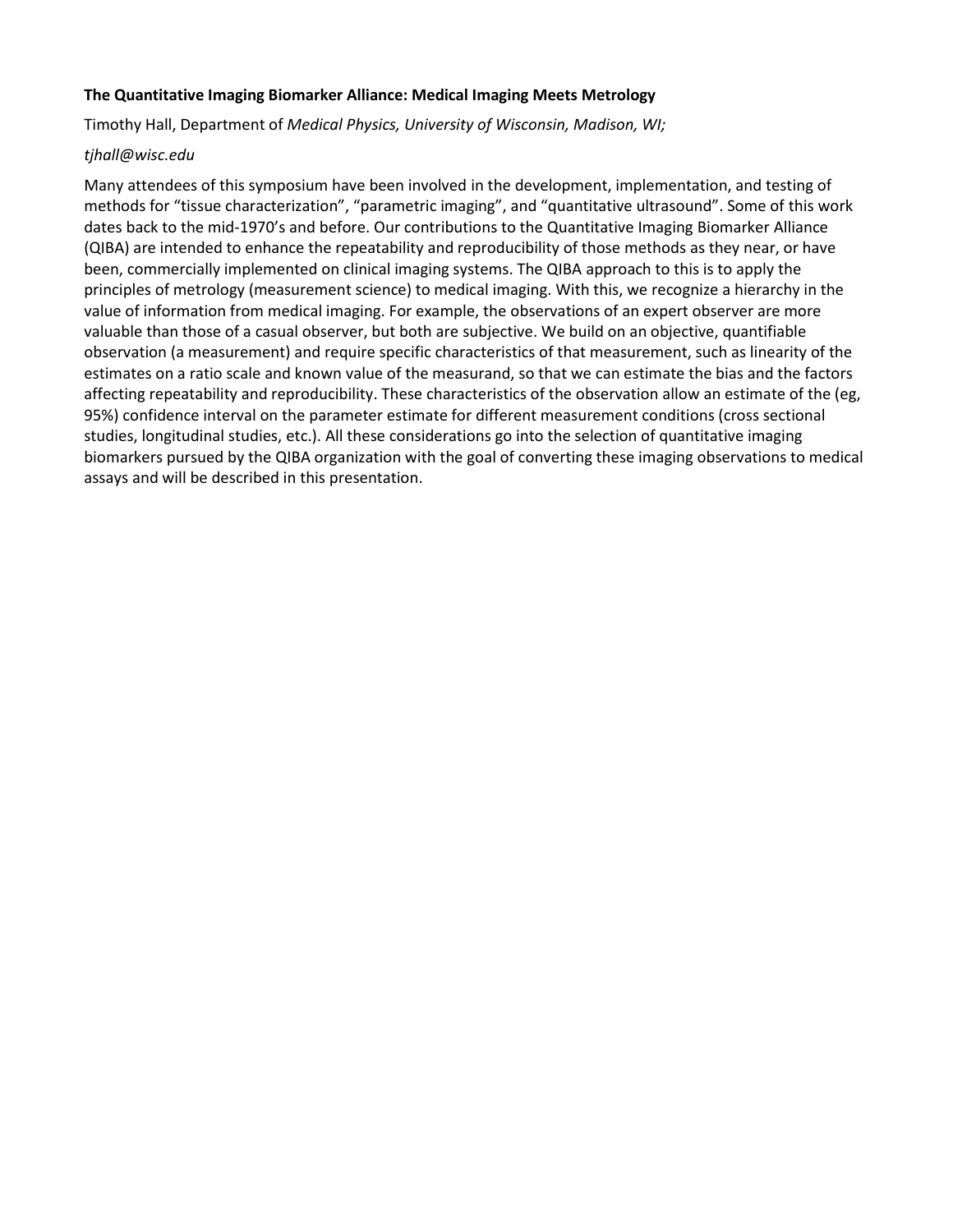## **Frequency dependence of the ultrasonic power reflected from cancellous bone**

Brent K. Hoffmeister, Evan N. Main, Will R. Newman, Sheldon C. Ebron,

*Rhodes College Department of Physics, Memphis, TN 38112,* 

#### *hoffmeister@rhodes.edu.*

*Background:* There is interest in developing ultrasonic techniques that can be used to detect changes in bone caused by osteoporosis and other diseases. Many laboratory studies are performed *in vitro* on specimens of cancellous bone in a water tank. The ultrasonic power reflected from the water specimen interface usually is assumed to be frequency independent. However, this assumption may not be valid due to the porous structure of cancellous bone. The goal of this study was to investigate the frequency dependence of the power reflected from the surface of specimens of cancellous bone in water.

*Methods:* Pulse-echo measurements were performed on 15 cube-shaped specimens of human cancellous bone in a water tank using four single element, broadband transducers with center frequencies of 3.5, 5.0, 7.5 and 10 MHz. The transducers were mechanically scanned to acquire signals and spectra from multiple locations on each specimen. All six sides of each specimen were scanned. Spectral analysis was performed over a frequency range of 1.5 - 10 MHz to measure the power reflected from the surface of the specimens. The reflected power was corrected for the frequency response of the measurement system by using a polished steel plate as a reference reflector.

*Results:* The ultrasonic power reflected from cancellous bone exhibited a moderate (< 6 dB) dependence on frequency in which the power increased or stayed approximately the same (depending on specimen porosity) up to 5 MHz, after which the reflected power decreased with frequency.

*Conclusions:* For frequencies less than 5 MHz, the reflected power is approximately frequency independent for specimens with low to moderate porosities. However, for higher frequencies, and/ or specimens with greater porosities, it may not be valid to assume that the reflected power is frequency independent.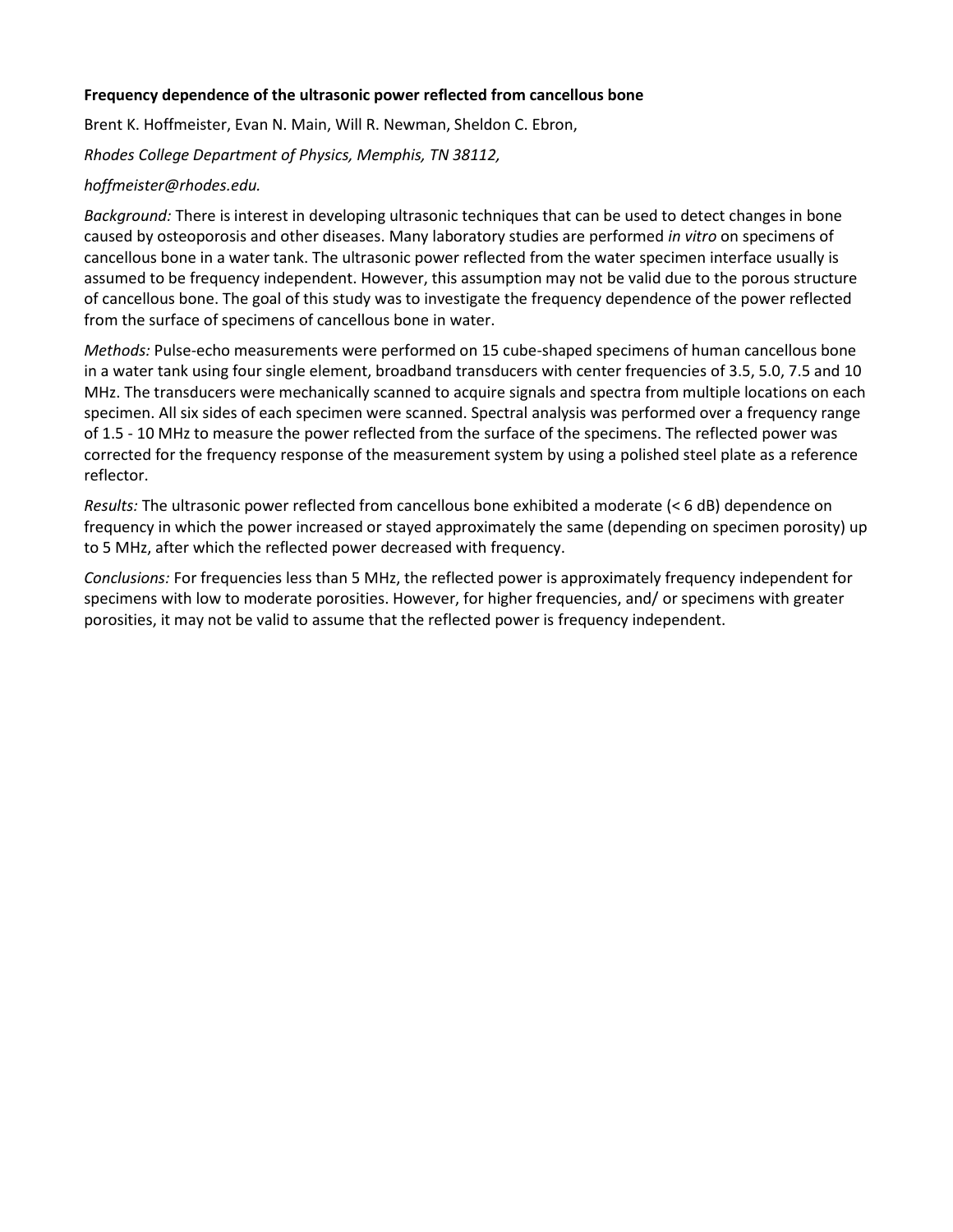# **Feasibility of monitoring liver metastases from breast cancer in a mouse model using single transducerharmonic motion imaging** *in vivo*

Md Murad Hossain1, Xiaoyue Li1, Saurabh Singh2, Indranil Basu2, Chandan Guha2, and Elisa E. Konofagou1, 1*Department of Biomedical Engineering, Columbia University, New York, NY and 2Department of Radiation Oncology, Albert Einstein College of Medicine, New York, NY,*

## *mh4051@columbia.edu*

Background: Breast cancer is the most frequently diagnosed cancer and 50% of all breast cancer patients develop metastatic disease. Out of all metastatic breast cancer patients, liver metastases develop in approximately 50% of them. If left untreated, liver metastases are associated with poor survival ranging from 4 to 8 months. Early diagnosis or therapy monitoring could help to tailor treatment for individual patients. Change in liver metastases can be monitored via measuring the mechanical properties of the liver. To interrogate the mechanical properties at the "on-axis" to acoustic radiation force, single transducer harmonic motion imaging (ST-HMI) transmits tracking pulses in-between the discrete excitation pulses. The objective of this study is to test the feasibility of monitoring liver metastases from breast cancer in a mouse model using ST-HMI-induced displacement at multiple frequencies *in vivo*.

Methods: The orthotropic, 4T1 breast cancer mouse model (N=6) was generated by injecting  $1 \times 105$  4T1 breast cancer cells in the 4th inguinal mammary fat pad. ST-HMI of both primary cancer and liver was performed at a 7, 10, 13, 20, 26, and 32 days post-injection of tumor cells using Verasonics research systemVantage 256, Verasonics Inc., Kirkland, WA, USA) with L22-14vXLF (Vermon, Tours, France). ST-HMI was implemented with 13 discrete excitation pulses per period after sampling a continuous excitation pulse composed of the sum of sinusoids with 100:100:1000 Hz to interleave tracking pulses with a PRF of 15 kHz. The center frequency of the excitation and tracking pulse was 15.63 and 20.8 MHz respectively. The displacements with respect to the reference frame were estimated using 1-D normalized cross-correlation with a kernel length of 0.77 mm. For each pixel, estimated displacements were filtered out using the 2nd order Butterworth filter followed by the generation of a peak-to-peak displacement (P2PD) image at 100:100:1000 Hz obtained by averaging P2PD values over 5 cycles. Median P2PD values over the region of interest in the primary tumor and liver were computed.

Results and Discussion: In primary tumors, P2PDs were decreased over time which indicates stiffening, and P2PD across time points were statistically different for 100-500 Hz (p <0.05, Kruskal-Wallis). P2PD at 100-500 Hz detected changes in tumor stiffness as early as between 7 versus 10 days. In the liver, P2PD was also decreased over time but the rate was slower than primary tumor which was expected. The Kruskal- Wallis test indicates that the P2PD was different across time-points for 100-200 and 400-700 Hz and P2PD at 400 Hz detected changes in tumor stiffness as early as between 7 versus 10 days. A good correlation was found between the change in P2PD in the primary tumor versus the liver metastases with the highest R2 of 0.72 observed at 100 Hz.

Conclusion: This initial study demonstrates the feasibility of using ST-HMI-derived displacements at multiple frequencies to monitor the progression of both primary tumors and metastases in the liver. Future studies will compare P2PD in the liver between the control group versus the tumor group with histopathological validation.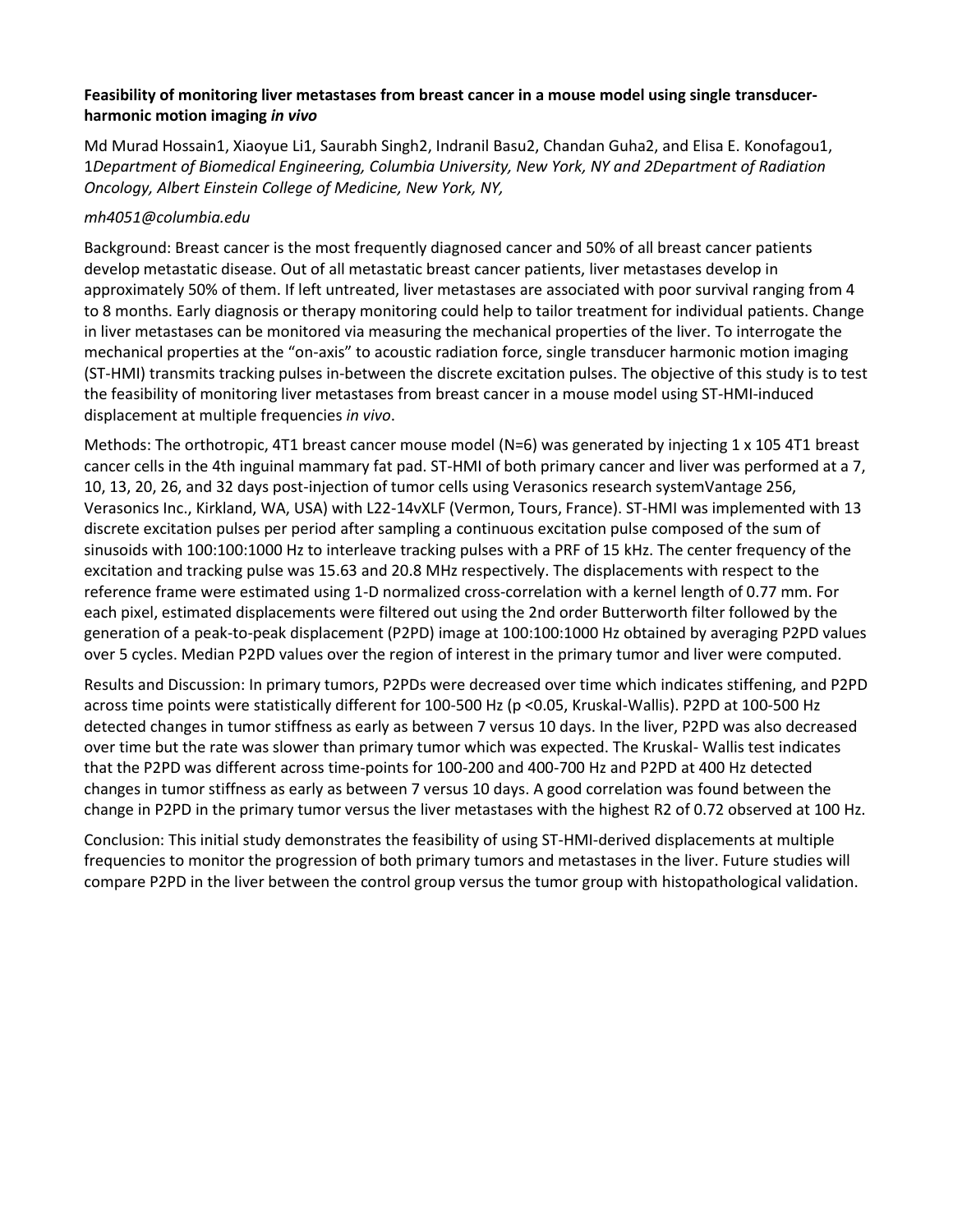# **Comparison of varying acoustic exposure demands between fetal structures**

Matthew Huber1, Katelyn Flint1, Emily Barre1, David Bradway1, Patricia McNally2, Sarah Ellestad3, Gregg Trahey1,4,

*1Biomedical Engineering, Duke University, Durham, NC, 2Department of Women's and Children's Services, Duke University Hospital, Durham, NC, 3Division of Maternal-Fetal Medicine, Duke University Medical Center, Durham, NC, 4Department of Radiology, Duke University, Durham, NC. matthew.huber@duke.edu*

*Introduction:* The coherence between neighboring ultrasound array elements, or lag-one coherence (LOC), provides a local measure of clutter. Previous results suggest the trend in LOC observed while varying acoustic output can be used to recommend an acoustic exposure level (mechanical index, MI) that maintains high image quality while achieving the ALARA (As Low As Reasonably Achievable) principle. In this study, the mechanisms that drive the recommendation of different MI values are explored on data collected in multiple fetal organ structures.

*Methods:* A real-time adaptive transmit intensity adjustment sequence was implemented on a Verasonics Vantage ultrasound system with a GE C1-6D probe. Intensities ranging from 0.1-1.2 MI were swept across a 5 line x 1.5-cm region of interest (ROI) that was selected based on image brightness and SNR. The first MI achieving 98% of the LOC asymptote was recommended for imaging. Acquisitions separately targeting the fetal abdomen, fetal heart, and placenta were performed on 10 pregnant women. The recommended MI and achieved LOC were independently calculated for each structure.

*Results:* Adjusting intensity based on the data within the ROI resulted in target-specific recommendations for MI. Recommended MIs in fetal abdomen imaging varied between acquisitions and volunteers, ranging from 0.4 to 0.6. In the heart, the average recommended MI was 0.04 higher than the MI used in the abdomen (p<0.005), while the MI recommended in the placenta was on average 0.09 below the MI for the abdomen region (p<0.001). The acoustic window, the intervening fluid and tissue in the acoustic path, and the underlying uniformity and echogenicity of the target tissue are different for each organ, giving rise to the distinct MI recommendations. Accounting for target-dependent effects is important for achieving predictable and stable results in future adaptive intensity adjustment imaging implementations.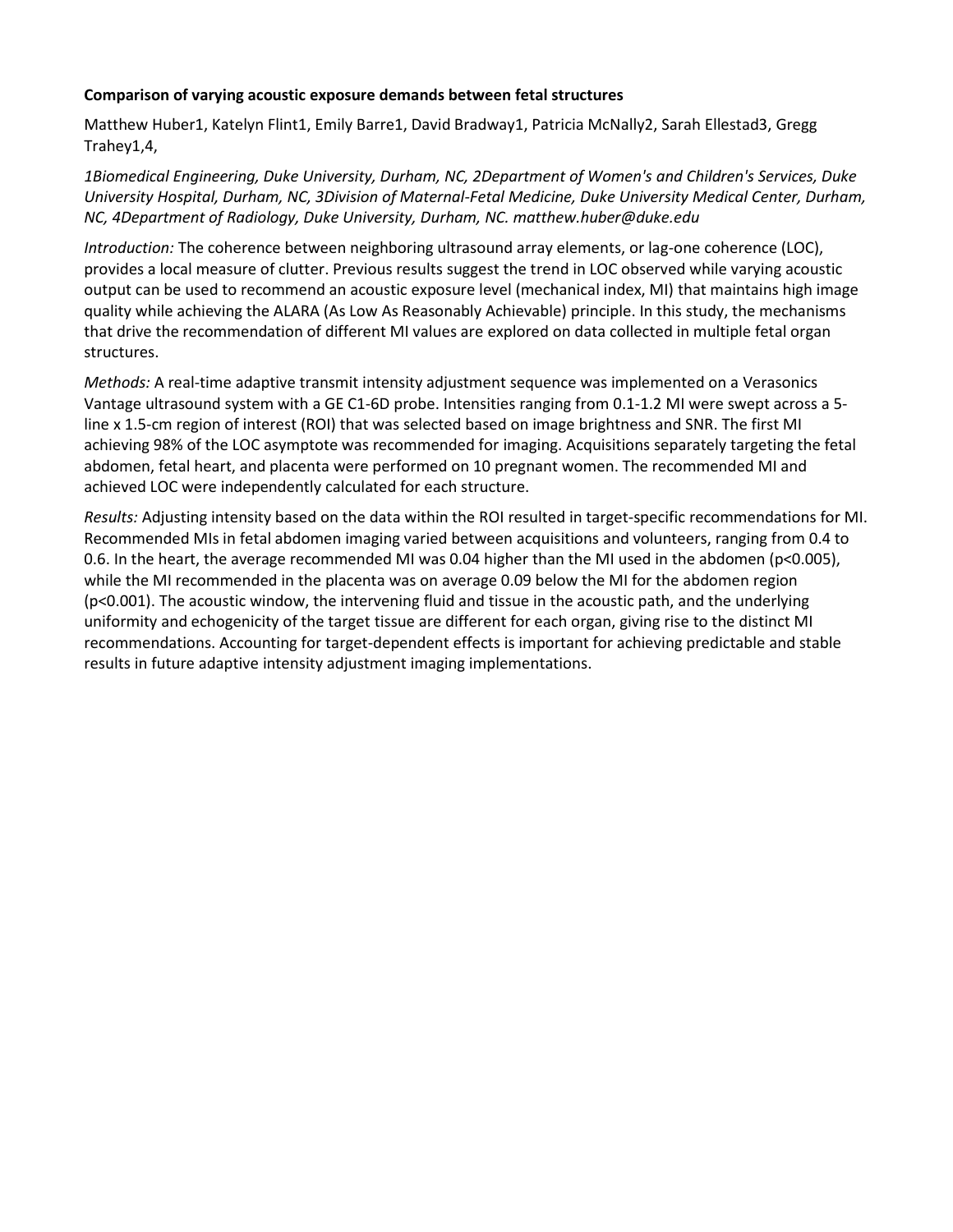# **Two Novel Techniques to Estimate the Contribution of Each Scatterer Size in Quantitative Ultrasound**

Noushin Jafarpisheh1, Ivan M. Rosado-Mendez2, Timothy J. Hall3, and Hassan Rivaz4

*1Department of Electrical and Computer Engineering, Concordia University, Montreal, Canada, 2,3Department of Medical Physics, University of Wisconsin-Madison, Madison, WI, USA, 4Department of Electrical and Computer Engineering and PERFORM Center, Concordia University, Montreal, Canada.* 

# n\_jafarp@encs.concordia.ca

*Background, Motivation and Objective:* Effective scatterer diameter can be attained through parametrizing backscatter coefficient using form factor models. However, reporting a single scatterer size cannot accurately characterize a tissue particularly when it contains a broad range of scatterer sizes. Here we present two methods to estimate the scatterer size distribution instead of a single effective size. As a proof of concept, we test the method on theoretical values of the backscatter coefficient obtained from four different distributions of scatterer sizes using Faran theory.

*Statement of Contribution/Methods:* The scatterer size distribution is estimated using two novel techniques. In the first technique, we cast the estimation of the scatterer size distribution as an optimization problem, and efficiently solve it using a linear system of equations. Starting with a bank of predefined form factors for different scatterer sizes, the resulting form factor for the entire size distribution is a linear combination of the form factors within the bank. Thus, the goal is to estimate the contribution of different form factors and, therefore, the contribution of scatterers of different sizes. In the second method, we use the solution of this system of equations to constrain the optimization function. This is achieved by using the results of the first method to surpass the fluctuations and negative probability observed in the results of the first method. Both methods are tested on mathematically computed backscatter coefficients from Faran theory, from which form factors are derived by dividing by  $f$ 4 and renormalizing.

*Results/Discussion:* The results show that both methods can estimate different unimodal, uniform, and bimodal scatterer size distributions very accurately, and that the second method outperforms the first one.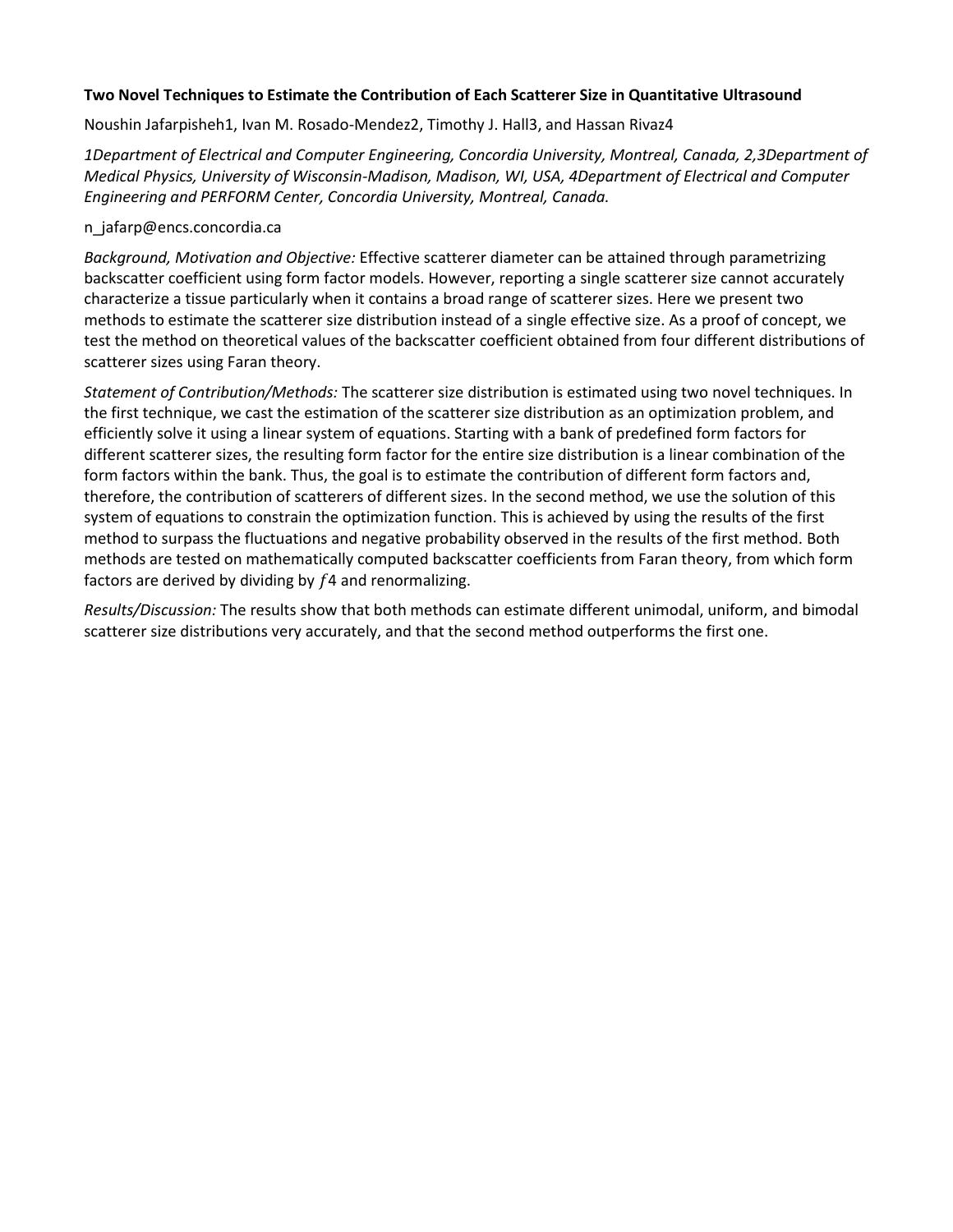# **Quantification of Skeletal Muscle Fiber Orientation in 3D Ultrasound B-modes Using a Fourier Domain Approach**

Felix Q. Jin1, Courtney A. Trutna1, Anna E. Knight1, Lisa D. Hobson-Webb2, Kathryn R. Nightingale1, Mark L. Palmeri1,

# 1*Biomedical Engineering, Duke University, 2Neurology, Duke University Health*

# *System, felix.jin@duke.edu*

*Introduction*: Complex shear wave propagation has recently been observed in *in vivo* skeletal muscle using ultrasound shear wave elasticity imaging with a 3D rotating setup. Characterization of tissue mechanical properties from measured shear wave speeds requires an accurate determination of muscle fiber orientation (MFO), both in rotation and tilt. Here, we present a Fourier-domain-based algorithm that automatically calculates MFO for 3D B-modes acquired with a rotating setup and with a rectilinear matrix array transducer.

*Methods*: 3D B-modes of the *vastus lateralis* muscle were acquired *in vivo* using a Verasonics scanner with either an L74 transducer rotated in 5-degree increments or a 1024-element matrix transducer. For each 2D image in the rotating acquisition, a Fourier transform was calculated, converted to polar grid, and summed over a band of radial frequencies. The fiber rotation was the rotational slice with the narrowest peak in the sum, and the fiber tilt angle was perpendicular to the angle that maximized the sum for that rotation. For each 3D rectilinear Bmode, a 3D Fourier transform was calculated, converted to spherical grid, and summed over radial frequencies. The average MFO *(ϕ,θ)* was the direction most perpendicular to the sum projected onto a sphere and was determined with numerical optimization.

*Results*: The calculated MFOs were compared to fiber orientations measured manually in ParaView software. In a rotating acquisition, the algorithm estimated 13.2° rotation and 10.9° tilt compared to manual values of 13.6±6.4° rotation and 12.1±1.6° tilt. Over 18 such acquisitions, the average error in rotation between the algorithm and a shear wave speed ellipse fit was 4.2°. In a 3D matrix-array B-mode, the algorithm estimated 13.4° rotation and 9.4° tilt compared to manual values of 16.6±7.4° rotation and 9.6±1.5° tilt. Simulated data with known fiber orientations will be used to further validate our methods.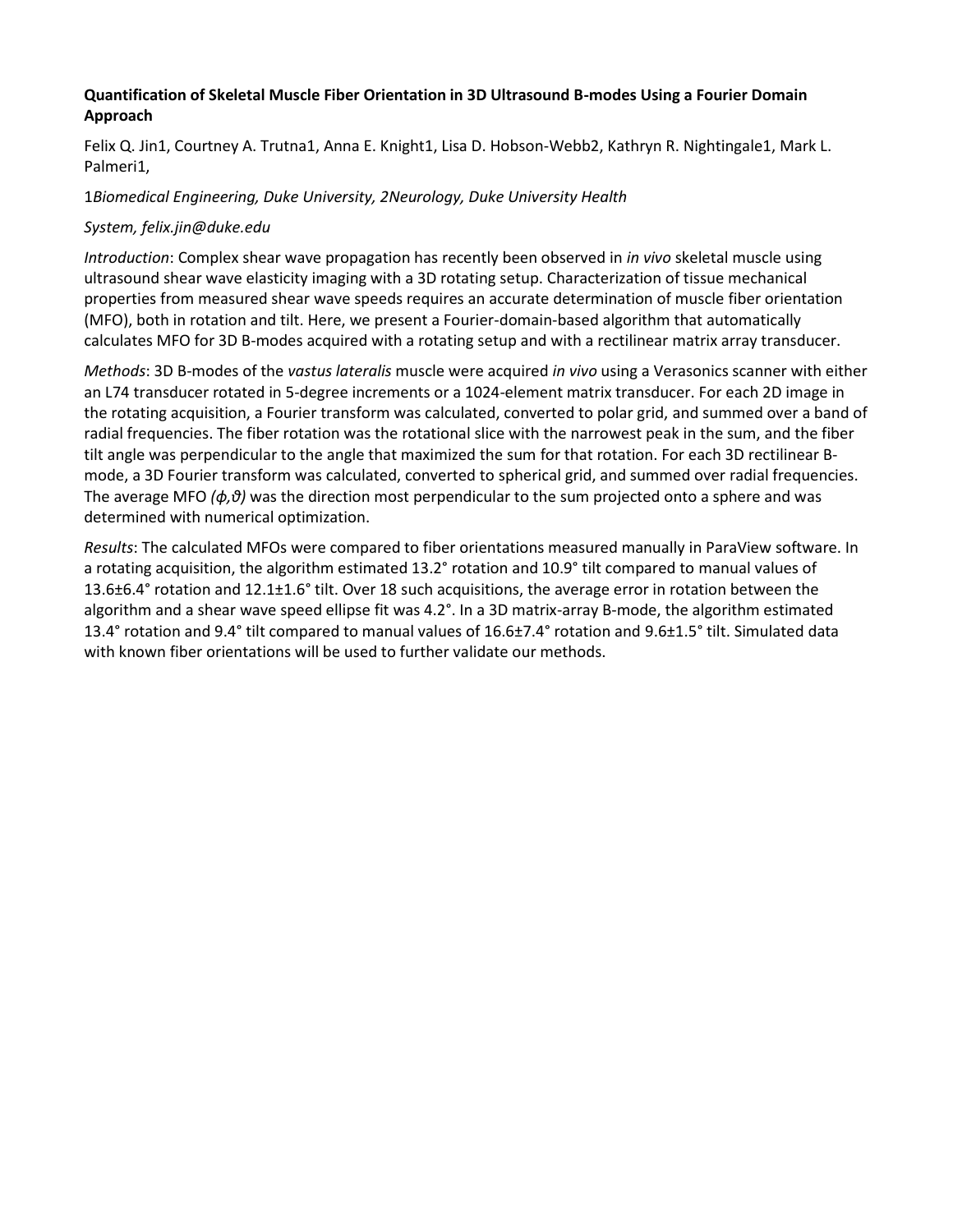#### **3D SWEI in** *in vivo* **muscle: what can it tell us?**

Anna E. Knight1, Courtney A. Trutna1, Felix Q. Jin1, Rivka B. Arbiv1, Ned. C. Rouze1, Lisa D. Hobson-Webb2, Laura S. Pietrosimone3, Mark L. Palmeri1, Kathryn R. Nightingale1

# *1Biomedical Engineering, Duke University 2Neurology/Neuromuscular Division, Duke University Health System 3Physical Therapy, Duke University*

#### anna.knight@duke.edu

Existing methods of shear wave elasticity imaging (SWEI) typically assume an isotropic material; however, a more complex model is required to model skeletal muscle. Our group has previously demonstrated in simulation and *in vivo* skeletal muscle the use of 3D SWEI data to characterize muscle as an incompressible transversely isotropic material. A 3D SWEI approach to skeletal muscle characterization has several advantages, including the ability to automatically align with and account for the direction of the muscle fibers and the ability to observe and measure the multiple wave modes that are generated in transversely isotropic materials. Herein, we extend our 3D SWEI algorithms and explore the effects of muscle contraction. Using a Verasonics scanner and L74 transducer pushing at 4 MHz, 36 acquisitions were taken in the *vastus lateralis* muscle *in vivo* by rotating the transducer around its central axis in 5° increments. From the synthesized 3D SWEI volume, shear wave speeds (SWS) were estimated at all rotation angles. These speeds were fit to an ellipse, with major and minor axes indicating the SWS along and across the fibers. These measurements were repeated under increasing levels of isometric contraction. SWS along the muscle fibers increased approximately linearly with increasing load, while negligible differences were observed in SWS across the fibers with increasing load. We are developing protocols and reconstruction approaches that enable higher order material characterization, including estimating both the shear and tensile anisotropy, as well as approaches for evaluating the viscoelastic properties of skeletal muscle.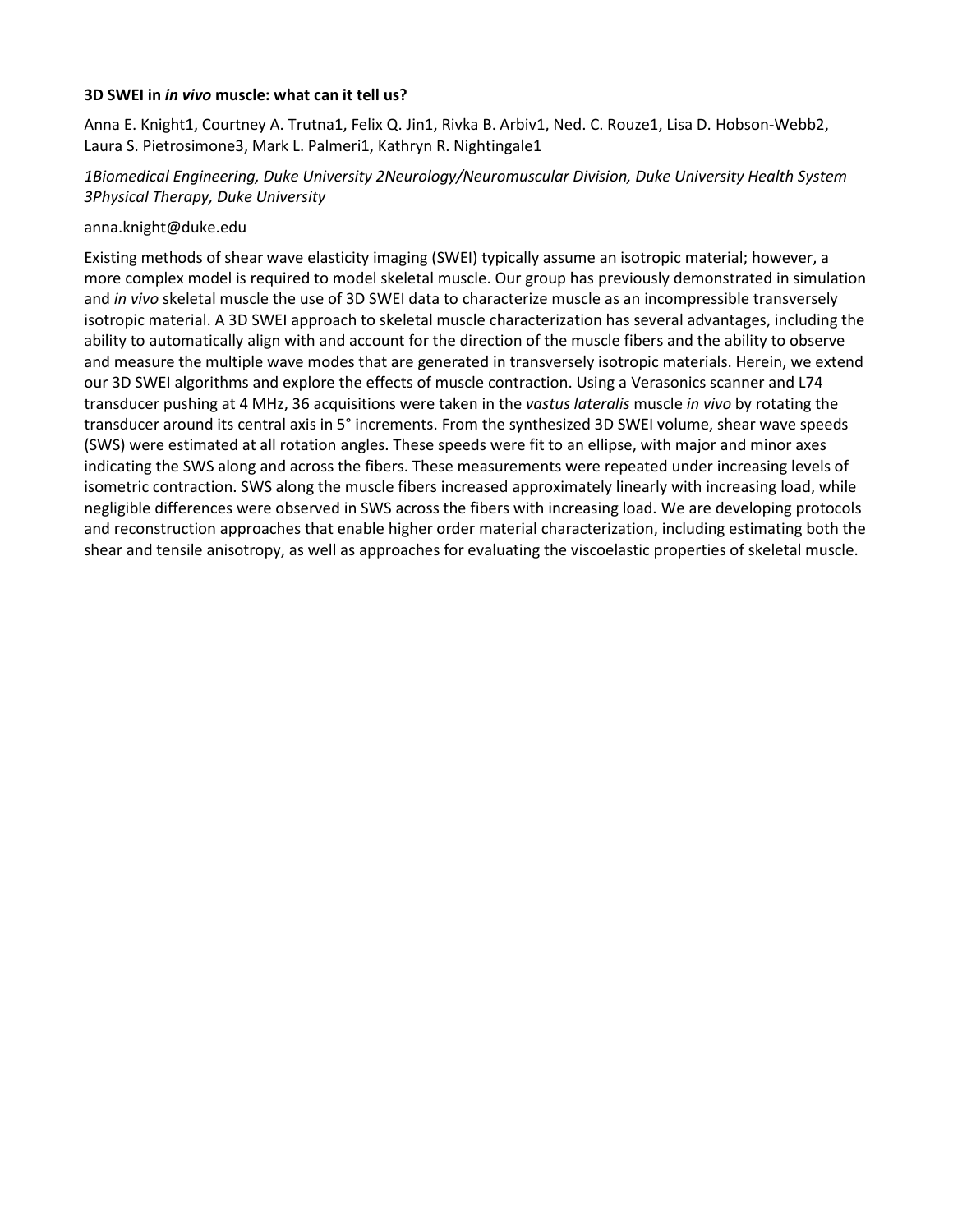# **High Frequency Ultrasound for Periodontal Soft- and Hard-Tissue Scanning**

Albert Chan1 and Oliver D. Kripfgans2

# *1Department of Periodontology and Oral Medicine and 2Department of Radiology University of Michigan, Ann Arbor, MI, USA*

## oliver.kripfgans@umich.edu

**Background/Objective** Radiological imaging based on x-ray has been and is the dominant modality in dentistry. Radiographs and cone-beam CT (CBCT) are accepted state of the art techniques for visualizing tissue structurally. Large contrast and unhindered penetration are obtained when displaying hard-tissue, but ionizing radiation and image artifacts are of concern. Ultrasound may be a complementary cross-sectional imaging modality, as it yields high soft-tissue contrast and is able to image bone widths adjacent to implants without image degradation.

**Methods** A now commercially available intra-oral high frequency linear array transducer has been developed. At 18 MHz center frequency, axial and lateral (f#3) resolution of 85 and 256 μm, respectively, are feasible. Typical 2D image orientations are sagittal, i.e., extend from the gingiva to the crown and display the surfaces of the visually covered jawbone and tooth root or the abutment/implant of an artificial tooth. Available image modes include harmonic/compounded B-mode, color flow and pulsed wave. Diagnostic soft- and hard-tissue measurements (interdental papilla height, soft tissue height at teeth, mucosal thickness at teeth, soft tissue height at the edentulous ridge, mucosal thickness at the edentulous ridge and crestal bone level) at and adjacent to 40 teeth and 20 tooth gaps were assessed in 20 patients. Three modalities are compared, ultrasound, CBCT (resolution 0.2 to 0.5 mm) and direct (ruler based).

**Results/Discussion** In comparison to direct measurements, ultrasound outperformed CBCT for every measurement (except for edentulous ridge evaluation where CBCT was not available). In the above diagnostic tissue measurements order, ultrasound to direct differences were -0.076, -0.159, -0.015 and -0.078 mm, whereas CBCT to direct were 0.351, 0.455, -0.213, and 0.412 mm. Ultrasound to direct differences for edentulous ridge evaluation were 0.479 and 0.127 mm. Ultrasound has shown to be a precise diagnostic tool for tissue dimensional assessment with high soft-tissue contrast and no ionizing radiation.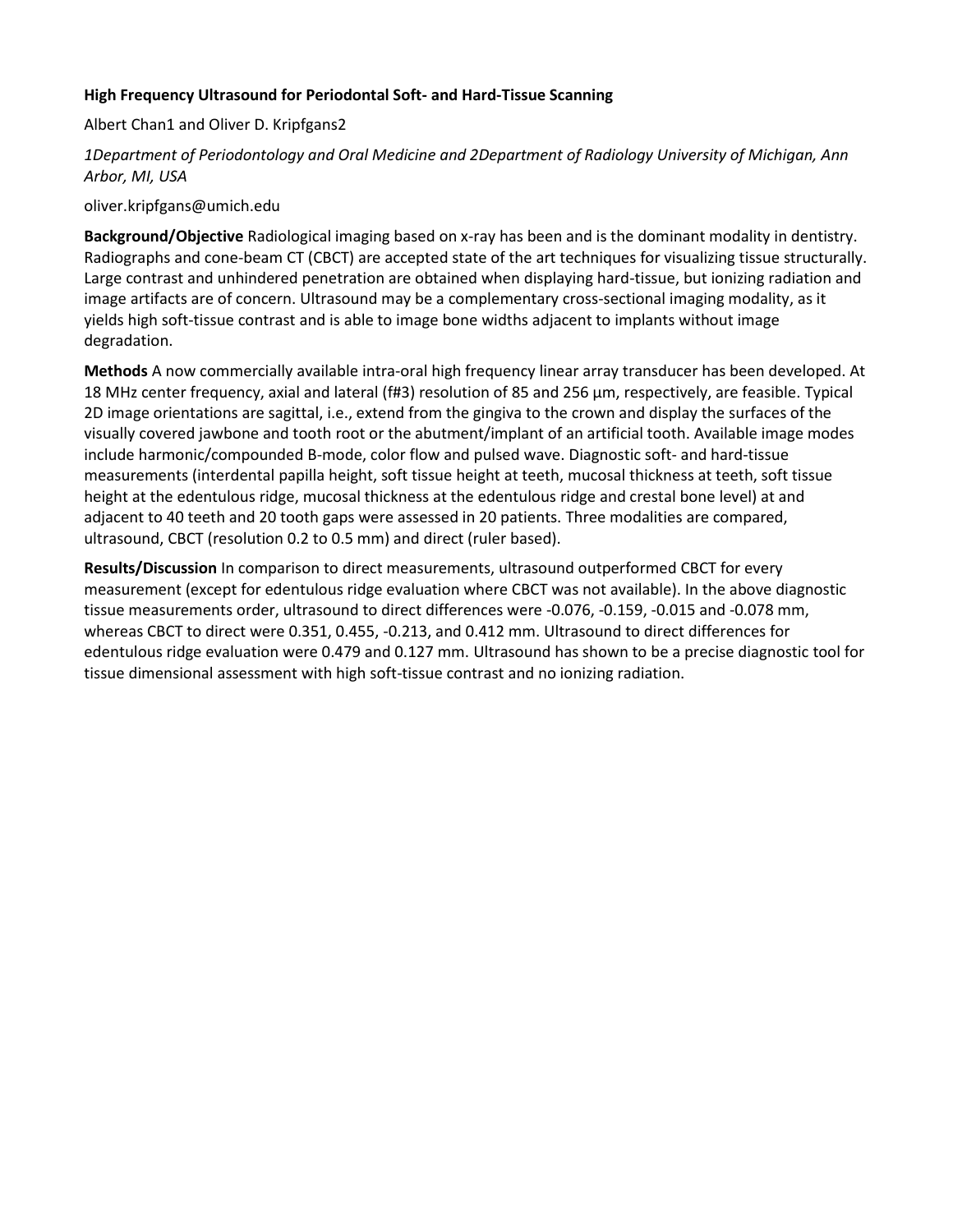# **Comparison of two plane wave compounding strategies for 3D-SWEI using a rectangular matrix transducer** Yangpei Liu, Courtney A. Trutna, Anna E. Knight, Kathryn R. Nightingale,

# *Department of Biomedical Engineering, Duke University, Durham, NC, yangpei.liu@duke.edu*

*Introduction*: Shear wave elasticity imaging (SWEI) uses an acoustic radiation force impulse (ARFI) push to excite micron-level displacements in tissue. Plane wave (PW) imaging provides the high frame rates (~10 kHz) necessary for SWEI tracking. To fully characterize transversely isotropic materials (such as muscle), shear wave monitoring in 3D is necessary. We are developing a 3D-SWE imaging system that uses a rectangular matrix array (16x64 elements). Here, we assess the ability of our matrix probe to monitor shear wave propagation in 3D exploring tradeoffs between coherent compounding methods in simulation studies, as well as evaluating interpolation methods to overcome the lower PRFs associated with the compounding methods.

*Methods*: Tissue displacements were simulated using finite-element models assuming a 12-kPa linear elastic solid and an 87-microsecond ARFI excitation. The resulting displacements were used to displace a field of random scatterers over a period of 10 microseconds sampled at 10 kHz in Field II, where PW imaging in different angle combinations,  $(-3^\circ, 0)$ ,  $(3^\circ, 0)$ ,  $(0, 0)$ ,  $(0, -3^\circ)$ ,  $(0, 3^\circ)$ , for each time step was simulated. The two PW compounding strategies compared here are single-push multiple angle (SPMA) requiring a single push and a running window sum, and multiple-push-single angle- per-push (MPSA) realizing full PW compounding. Displacements were calculated using Kasai's algorithm and group shear wave speeds were estimated using a Radon sum algorithm. We also evaluated interpolation methods to address the inherent tradeoff between PRF and compounding through a phantom study evaluating PRFs ranging from 0.5 kHz to 10 kHz, spaced by 0.5 kHz.

*Results*: The rectangular-aperture probe modeled is robust for shear wave tracking in 3D. SPMA breaks down faster than MPSA at low PRFs. Additionally, at low experimental PRFs, it is feasible to use interpolation to recover a high-frame-rate compounded dataset, which improves group shear wave speed estimation accuracy.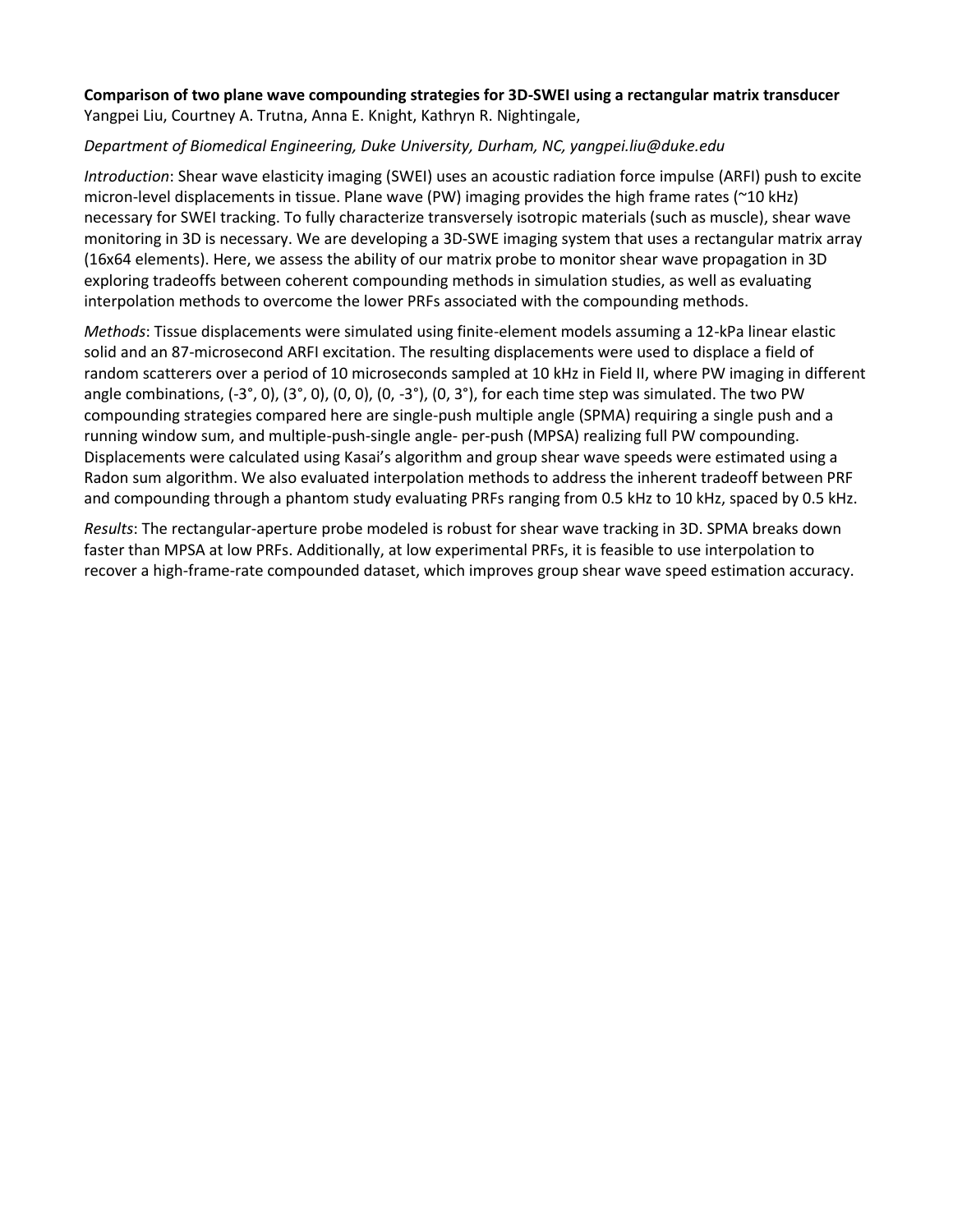# **Frequency compounding in spatial coherence-based beamforming**

James Long, Rifat Ahmed, Katelyn Flint, Sarah Ellestad, Gregg Trahey

*Department of Biomedical Engineering, Duke University, Durham, NC*

# Correspondence: j.long@duke.edu

*Introduction*: Spatial coherence has found wide use in image quality characterization and beamforming. Our lab has shown that the coherence measured between neighboring elements may be used to (1) estimate the level of clutter, and (2) adaptively filter images in a method known as Lag-one Spatial Coherence Adaptive Normalization (LoSCAN) [1,2]. LoSCAN has been shown to boost image quality in cluttered acoustic environments. Here, we assess additional improvements when coherent frequency compounding is applied to images filtered with LoSCAN.

*Methods*: In 25 patients recruited at the Duke Fetal Diagnostic Center, channel data were collected for a series of frames at 8 different transmit frequencies spanning a bandwidth from 2-5 MHz, using the Verasonics Vantage system with a C5-2v array. Channel data were time delayed and filtered with center frequency matching the transmit frequency, or double in harmonic cases. LoSCAN was performed on the resulting data, then coherently compounded over frames acquired at different transmit frequencies. Contrast and CNR were calculated using the fetal stomach as a hypoechoic structure and surrounding homogeneous fetal abdomen regions as the reference.

*Results:* Preliminary results indicate that frequency-compounded LoSCAN offers greater improvements in image quality than frequency-compounded B-mode and single frame LoSCAN. 90% of patients showed at least a 10% improvement in both contrast and CNR with frequency-compounded LoSCAN, compared to 23% in the frequency-compounded B-mode cases and 36% in the single frame LoSCAN cases. Future work will explore using less pulse-echo frames for compounding to improve imaging frame rates, as well as investigate the use of multiple filter banks to supplement the number of frames per pulse-echo event.

[1]: Long, W. et al. Lag-one coherence as a metric for ultrasonic image quality. *IEEE TUFFC*, 2018.

[2]: Long, W. et al. Incoherent clutter suppression using lag-one coherence. *IEEE TUFFC*, 2020.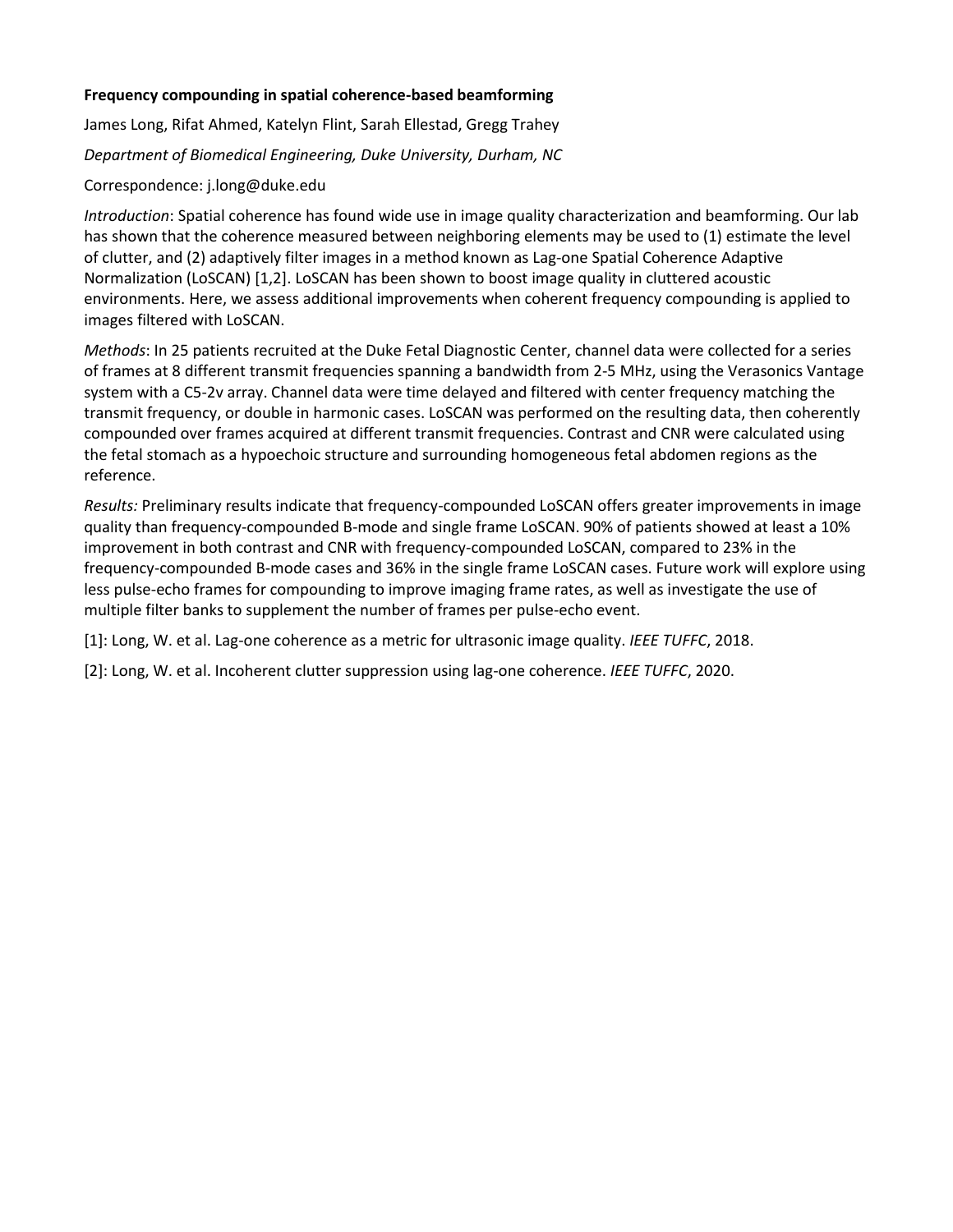# *In vivo* **evaluation of nonalcoholic steatohepatitis using spectral quantitative ultrasound and envelope statistics parameters in mice**

Theresa H. Lye1, Orlando Aristizabal2, Lakshmi Arivazhagan3, Michael Garabedian3, Kathryn J. Moore3, Ravichandran Ramasamy3, Ann Marie Schmidt3, Edward A. Fisher3, Youssef Zaim Wadghiri2, Jonathan Mamou1

*1 Frederic L. Lizzi Center for Biomedical Engineering, Riverside Research, New York, NY, USA; 2 Center for Advanced Imaging Innovation and Research (CAI2R) & Bernard and Irene Schwartz Center for Biomedical Imaging, Department of Radiology, New York University School of Medicine, New York, NY, USA; 3 Division of Endocrinology, Diabetes and Metabolism, Department of Medicine, New York University School of Medicine, New York, NY, USA.*

# tlye@RiversideResearch.org

The gold standard for diagnosing nonalcoholic steatohepatitis (NASH) has been liver biopsy. As such, noninvasive and serially applied methods of diagnosis capable of quantifying fat content and fibrosis severity in the liver are highly desirable. This study's objective was to evaluate the correlation of quantitative ultrasound (QUS) parameters to *in vivo* measurements of liver fat fraction using magnetic resonance imaging (MRI) and dual energy X-ray absorptiometry (DEXA), as well as to fat content, inflammation, and fibrosis quantified from histopathology. Forty mice were used in this study, divided evenly between male and female. Twenty mice were controls using a standard low-fat chow (SC) diet. NASH was induced in the remaining twenty mice using a fructose/glucose/cholesterol-enriched diet. The livers were imaged *in vivo* using a Vevo 3100 scanner and MX550D transducer, with a 25-MHz measured center frequency. The livers were also examined with whole body cryogen-free Bruker Biospec 3-Tesla MRI to estimate liver fat fraction using the two-point Dixon method, as well as with the Lunar Piximus DEXA scanner, the non-invasive gold standard. QUS methods were used to compute the spectral slope (SS), intercept (I0), midband fit (MF), effective scatterer diameter (ESD), effective acoustic concentration, and homodyned K scatterer clustering parameter (α) and structure parameter (κ). Pearson's correlations (R) of QUS parameters to MRI-determined liver fat fraction were calculated. P-values < 0.05 were considered statistically significant. The largest, statistically significant correlation to MRI-determined fat fraction was achieved with α in females (R=0.83), and with MF and I0 parameters in males (R=0.61). Although further correlations are underway with *in vivo* DEXA measurements as well as histopathology measurements of fat and fibrosis, these results demonstrate that QUS methods may be useful as a fast and low-cost imaging tool for screening and estimating liver fat fraction *in* vivo through non-invasive methodologies.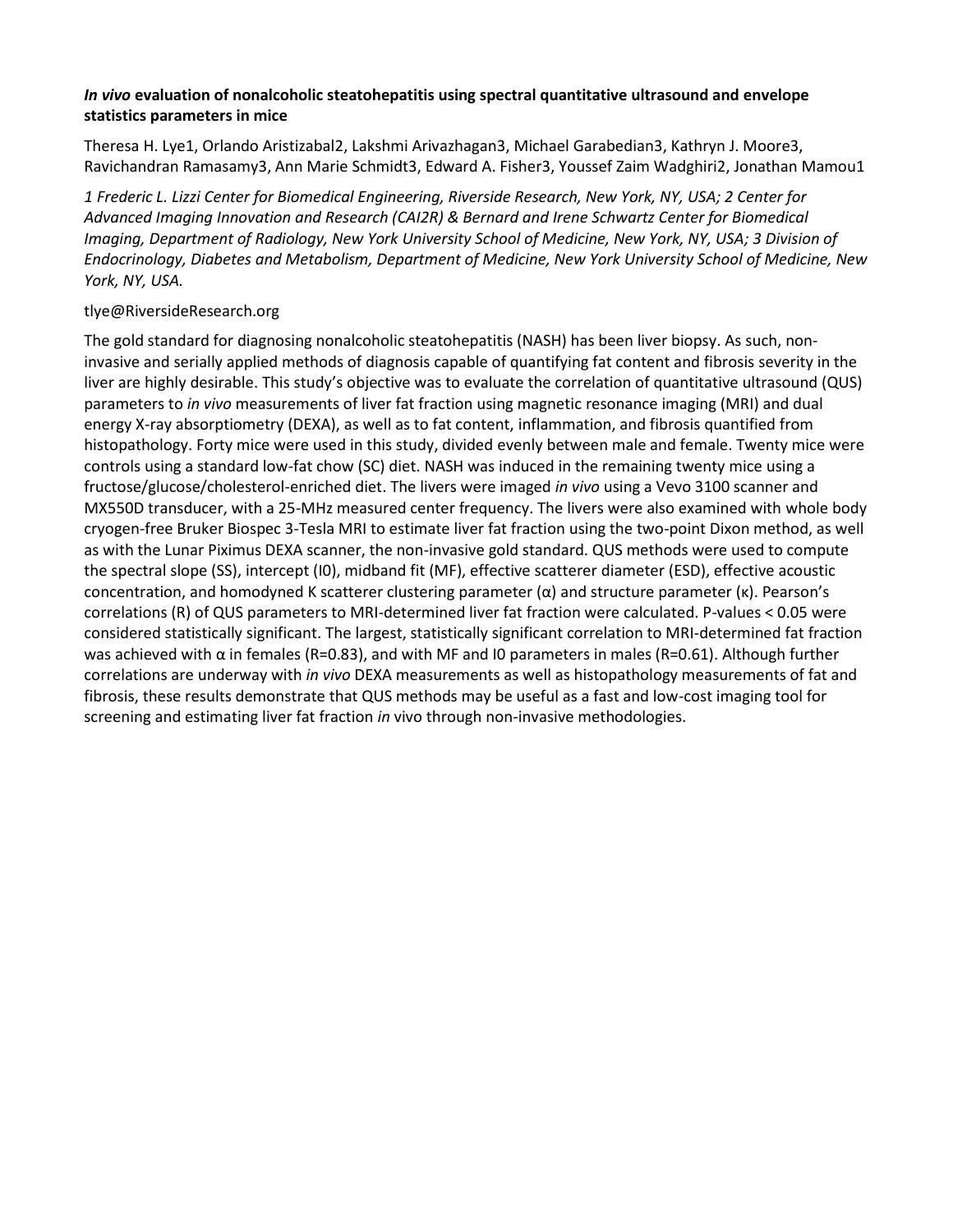# **Continuous Wave Doppler Ultrasound to Detect Muscle Fatigue**

Joseph Majdi, Parag Chitnis, Siddhartha Sikdar,

# *Department of Bioengineering, George Mason University, Fairfax, Virginia,*

## *[jmajdi2@gmu.edu](mailto:jmajdi2@gmu.edu)*

Functional electrical stimulation (FES) is commonly used in physical rehabilitation, bypassing the central nervous system to activate motor neurons directly. However, the unnatural muscle recruitment pattern induced by FES causes rapid muscle fatigue, greatly reducing the muscle's ability to generate force. Currently there exists no reliable, real-time indicator for FES-induced muscle fatigue. We believe that signs of muscle fatigue can be inferred from medical ultrasound. Previously we investigated tissue Doppler imaging (TDI) to study muscle physiology associated with muscle potentiation and fatigue. Here we expand on that research using continuous wave (CW) Doppler ultrasound to create a wearable, low power muscle fatigue monitor. We are investigating this system to work with a hybrid FES exoskeleton designed to use the patient's own muscles with FES with the added stability of an exoskeleton. CW ultrasound indicated that the duration of muscle recruitment decreased from 129.0ms to 51.7ms for the same FES as the muscle fatigued. Further, we showed that muscle twitch duration and velocity correlate with twitch force, a marker of fatigue recovery, using TDI and CW. These fatigue and recovery measures can be used to inform the exoskeleton controller to coordinate FES and electric motors for producing gait.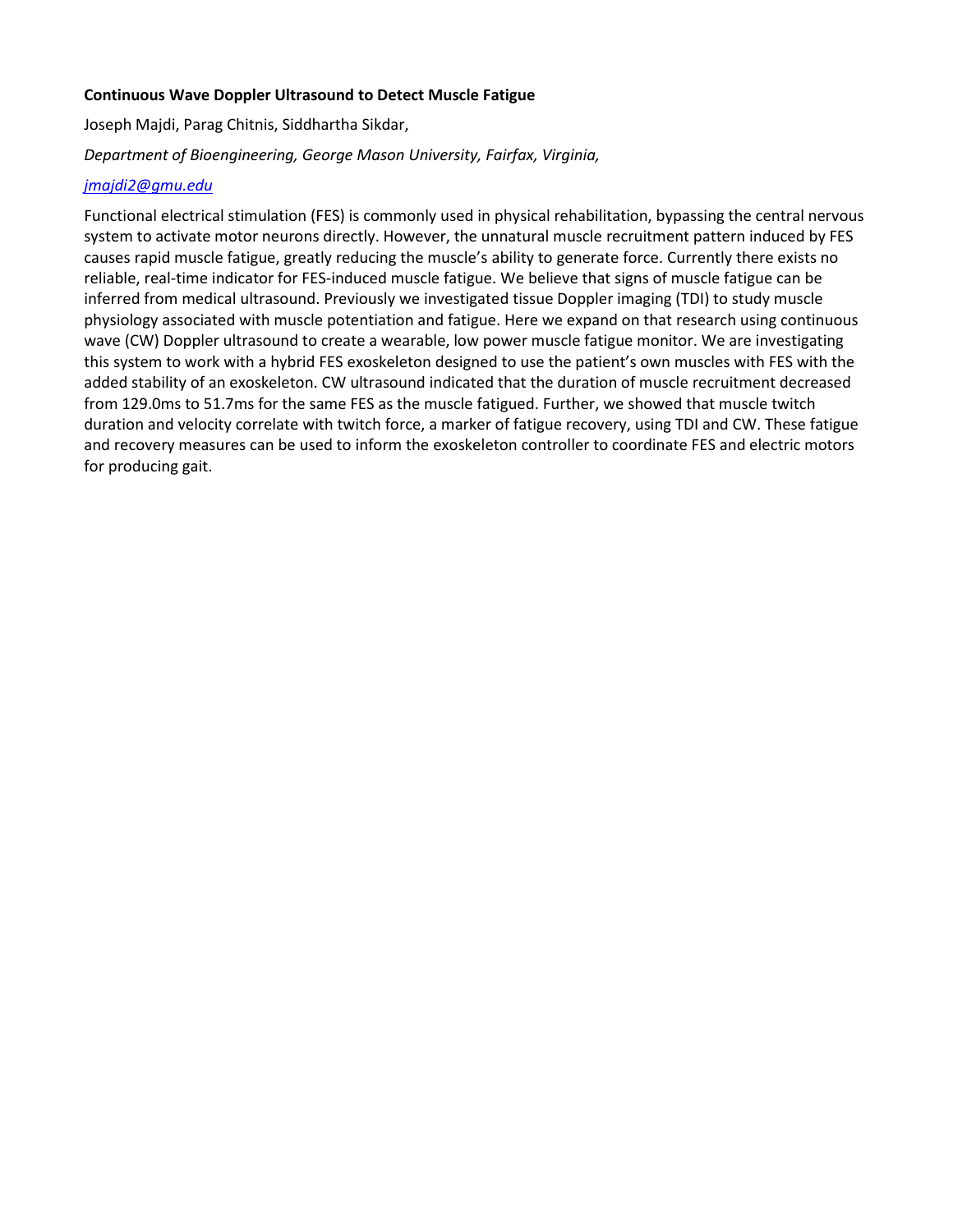# **Muscle characterization with Ultrasonic Echo Intensity and Fractal Dimension and their Diagnostic Performance for the detection of Frailty Phenotype**

Rebeca Mirón Mombiela MD, PhD1,2,3, Jelena Vucetic MD1,2,4, Paloma Monllor PhD2, Jenny S. Cárdenas-Herrán MD1, Paloma Taltavull de La Paz PhD5, and Consuelo Borras PhD2,6,7.

*1. Consorcio Hospital General Universitario de Valencia. 2. Physiology department, Faculty of Medicine, University of Valencia. 3. Radiologisk Afdeling, Herlev Hospital, Denmark. 4. Hospital ICOT Ciudad de Telde, Spain. 5. Visiting professor at the Department of Urban Studies and Planning, MIT. 6. INCLIVA Health Research Institute, Valencia, Spain. 7. Center for Biomedical Network Research on Frailty and Healthy Aging (CIBERFES), CIBER-ISCIII, Spain.*

## rebeca.miron.mombiela@regionh.dk

Although muscle echo intensity (EI) has been proposed as a biomarker for the diagnosis of frailty, so far, no studies have explored it´s diagnostic performance. Fractal dimension (FD) can play an important role for modeling different organs in ultrasound studies, and since muscles have fractal properties, it could help to characterize muscle further with imaging. We assessed muscle EI and FD from muscle ultrasound to determine the relationship between the two variables, and their diagnostic capability to identify frailty phenotype. A retrospective interpretation of ultrasound scans from a previous cohort was performed. The sample included healthy participants <60 years old, and participants ≥60 divided into robust, pre-frail, and frail groups according to Fried frailty criteria. A region of interest of the *rectus femoris* from the ultrasound scan was segmented, and histogram function was applied to obtain EI. Images were also processed using two-dimensional box-counting techniques to calculate FD. Statistical analyses were performed with diagnostic performance tests. A hundred and two participants (mean age 63±16, 57 men) were evaluated. The main results showed that muscle FD correlated with EI (r = 0.38, P < 0.01) and showed different patterns according to frailty phenotype. The diagnostic performance for EI to categorize frailty as present or absent was good (AUC of 0.69 95%CI 0.59-0.78, P = 0.001). However, the diagnostic performance for the combination of both EI and FD resulted in no improvement of the diagnostic performance (AUC of 0.58 A.U., 95%CI: 0.46-0.68, P = 0.18). In conclusion, we determined that EI was useful to identify individuals at risk of frailty, and while FD did not improve the detection of frailty, it was able to characterize the individuals further by reflecting changes in the muscle that likely reflects the known frailty-related muscle dysfunction secondary to degeneration of the muscle architecture. This allowed us to dichotomize our sample in the most appropriate way for the identification of frailty and improve EI as a possible diagnostic tool for frailty phenotype.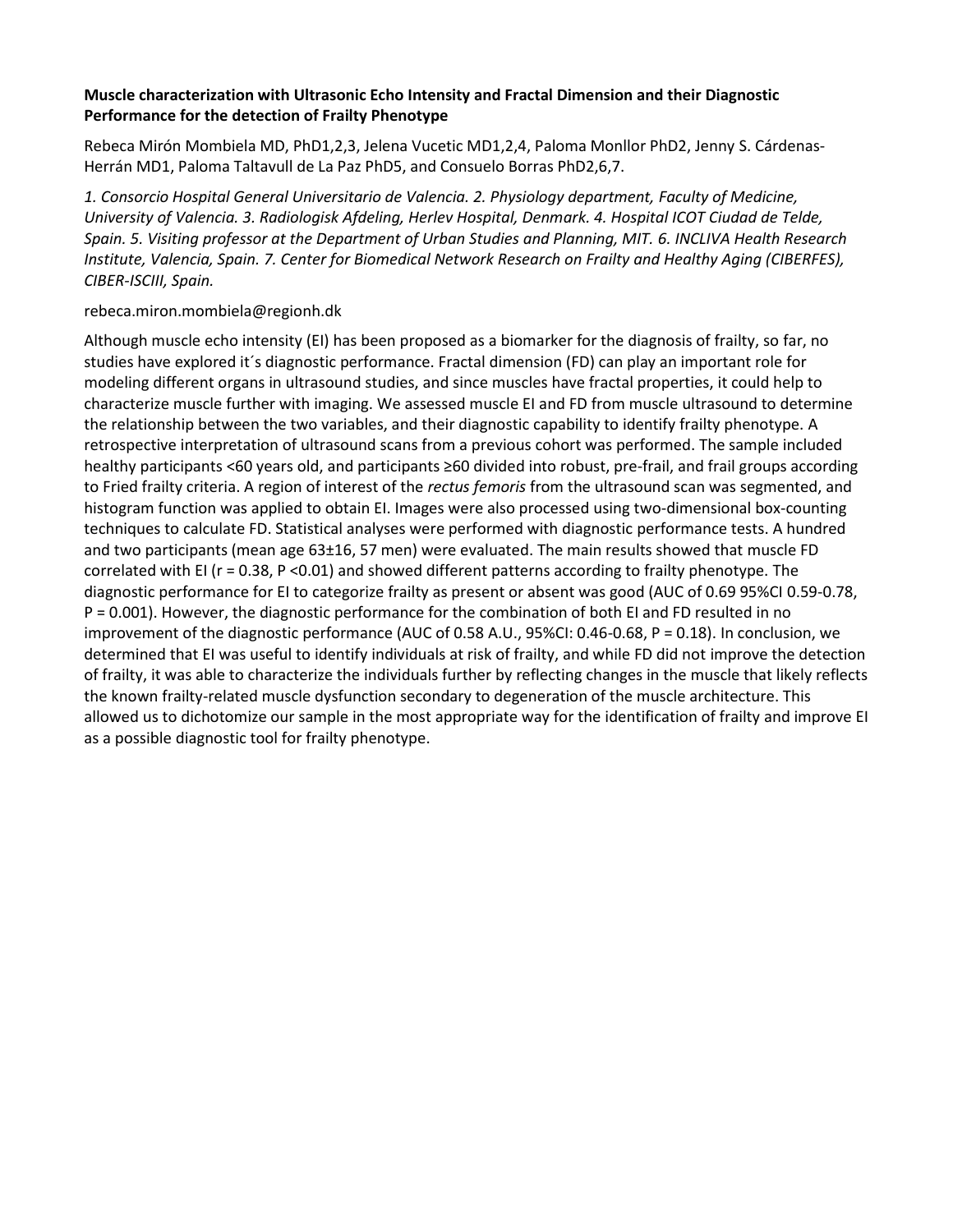# **Ultrasonic attenuation as a biomarker for liver steatosis: an AIUM/QIBA perspective**

K. Nam1, M. Alexander1, S. Audiere1, C. X. Baiu1, J. Bamber1, T. Bigelow1, P. Carson1, A. Chauhan1, S. Chen1, Y. Chen1, G. Cloutier1, C. De Korte1, A. Engel1, T. Erpelding1, R. Esquivel-Sirvent1, B. Fowlkes1, J. Gao1, J. Gay1, Z. Hah1, T. Hall1, J-P. Henry1, A. Lex1, T. Liu1, T. Lynch1, J. Mamou1, R. Managuli1, L. Mankowski-Gettle1, S. McAleavy1, G. McLauglin1, A. Milkowski1, G. Ng1, N. Obuchowski1, J. Ormachea1, S. Ouhda1, M. Robbin1, B. Rogozinski1, J. Rubin1, L. Sandrin1, A. Sanyal1, P. Sidhu1, K. Thomenius1, M. Thornton1, X. Wang1, K. Wear1, J. Zagzebski1, A. Han2, R. Lavarello2, T. Tuthill2, T. Pierce3, S. Rosenzweig3, D. Fetzer4, T. Stiles4, I. Rosado-Mendez5, M. Wang5, A. Samir5, R. Barr6, G. Ferraioli6, A. Ozturk6, V. Kumar6\*

The high prevalence of Non-alcoholic fatty liver disease (NAFLD), about 25% of the global population, has necessitated quantitative imaging tools [1]. NAFLD is characterized by steatosis, excessive deposition of fat in the liver, commonly referred to as a fatty liver disease. Liver biopsy is the clinical standard for diagnosing NAFLD and grading steatosis. However, the biopsy is limited by cost, high sampling variability, and procedure associated morbidity restricting repetitive use. Although ultrasound is the first line of imaging modality for diagnosing NAFLD, the current practice is based on sonographic hepatorenal index leveraging the increased liver brightness due to fat deposition in comparison to the kidney. The practice suffers from user subjectivity, non-quantitative, and low sensitivity in the detection of mild steatosis, 60.9%-65% [2, 3]. Ultrasonic attenuation is the loss of ultrasound energy as the acoustic wave propagates in soft tissue. Estimation of local ultrasonic attenuation provides information regarding the underlying nature of the soft tissue. Fatty tissue is known to be more attenuative than normal liver tissue; thus, a local attenuation estimate can act as a surrogate marker for liver steatosis. With the maturity of technology, the stage for attenuation to become clinically adopted has been set. Ultrasound vendors are following suit and most of the ultrasound vendors have already introduced attenuation estimation techniques in their flagship models. However, before the wide clinical adoption of attenuation as a biomarker for fatty liver disease, there is a need to standardize attenuation measurement, understand sources of bias and variance, improve data quality, and reach a consensus on reporting attenuation values. The AIUM/QIBA Pulse-Echo Quantitative Ultrasound (PEQUS) attenuation workgroup is seeking to provide guidance on key attenuation parameters such as transmit center frequency, region of interest, depth, and frame rate. In addition, good practices guidance for acquiring attenuation estimates, displaying results, and calibrating systems will be provided. Finally, the attenuation variability within a system, between systems, and between operators will be documented using customized, well-characterized phantoms.

1. Younossi, Z.M., et al., Global epidemiology of non-alcoholic fatty liver disease—meta-analytic assessment of prevalence, incidence, and outcomes. Hepatology, 2016. 64(1): p. 73-84.

2. Dasarathy, S., et al., Validity of real time ultrasound in the diagnosis of hepatic steatosis: a prospective study. Journal of hepatology, 2009. 51(6): p. 1061-1067.

3. van Werven, J.R., et al., Assessment of hepatic steatosis in patients undergoing liver resection: comparison of US, CT, T1-weighted dual-echo MR imaging, and point-resolved 1H MR spectroscopy. Radiology, 2010. 256(1): p. 159-168.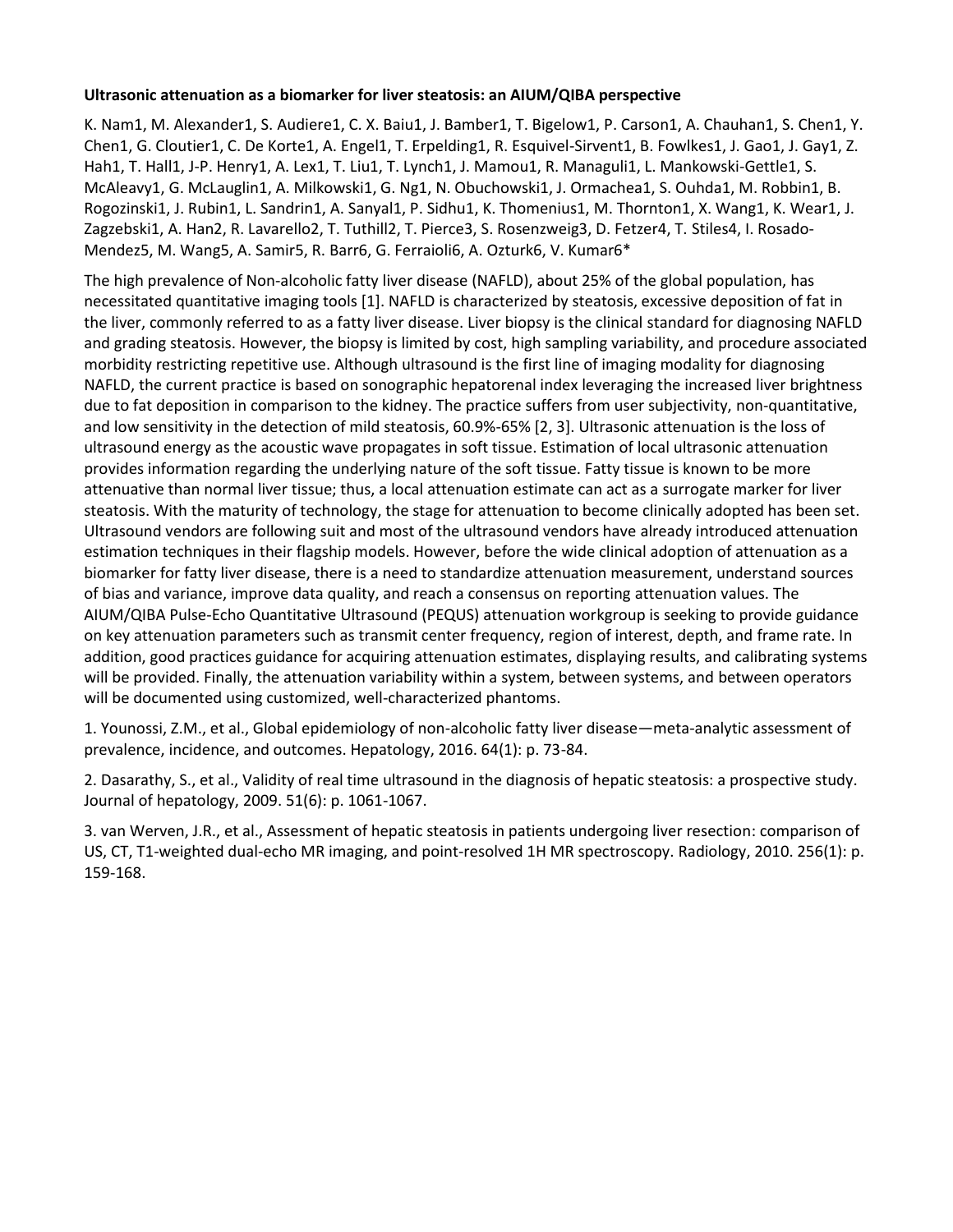## **Ultrasonic parametric imaging of brain tissue using the backscatter difference technique**

Will R. Newman1, Cecille Labuda2, Claudia K. M. Chambliss2 and Brent K. Hoffmeister1,

# *1Rhodes College Department of Physics, Memphis, TN 38112, 2Department of Physics and Astronomy, University of Mississippi, University, MS 38677*. *newwr-21@rhodes.edu*

*Background & Objective*: Transcranial ultrasonic backscatter can, in principle, be used to analyze brain tissue properties non-invasively. The main challenge involves errors associated with ultrasonic attenuation and distortion of the ultrasonic wave front by the skull. A newly developed backscatter difference technique may be relatively insensitive to these errors. The goal of this study was to generate parametric images of brain tissue based on three backscatter difference parameters called the normalized mean, slope, and intercept of the backscatter difference (nMBD, nSBD and nIBD respectively). Each parameter measures an aspect of a power spectrum derived from the spectral difference between two portions of the same backscatter signal.

*Methods*: Tissue specimens used in the study were 1 cm thick slices of preserved sheep brain prepared from the coronal, sagittal and transverse anatomic planes. Pulse-echo measurements were performed in vitro using broadband, single-element transducers with center frequencies of 3.5, 5.0, 7.5 and 10 MHz. The transducers were mechanically scanned with a step size equal to one-half of a beam diameter to acquire data from all locations on each slice. Values of nMBD, nSBD and nIBD measured at each location were used to produce parametric images of the brain specimens.

*Results*: Structures visible in the parametric images were consistent with anatomic features of the brain. Depending on the tissue slice and transducer frequency, measured mean values ranged between -0.134 and 2.04 dB⸱μs-1 for nMBD, -0.245 and 1.523 dB⸱μs-1⸱MHz-1 for nSBD, and - 0.425 and 2.152 dB⸱μs-1 for nIBD. *Conclusions*: These results lay the groundwork for transcranial ultrasonic backscatter measurements of the brain by providing baseline measurements of nMBD, nSBD and nIBD for brain tissue. Future work will compare these results to measurements made through skull bone.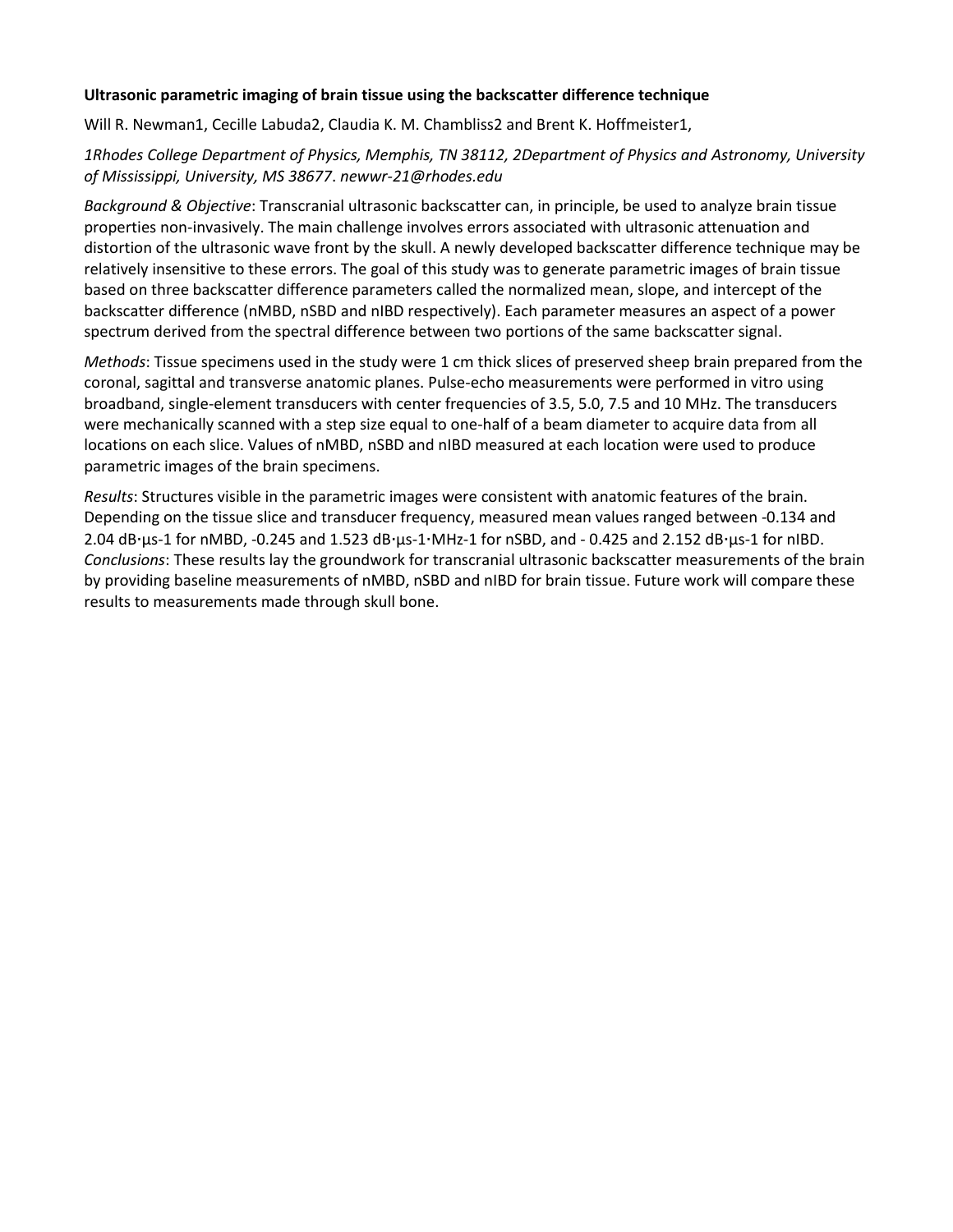## **Quantitative Viscoelastic Response (QVisR) ultrasound in mechanically heterogeneous inclusions**

Joseph Richardson1, Caterina Gallippi2,

*1Electrical and Computer Engineering, North Carolina State University, 2Joint Department of Biomedical Engineering, University of North Carolina at Chapel Hill and North Carolina State University,* jbricha5@ncsu.edu

*Background:* Point-wise, on-axis estimation of viscoelasticity would allow a finer resolution and relaxed region homogeneity assumptions when compared with shear wave based elastography methods. QVisR was previously validated *in silico* with mechanically homogeneous, isotropic, linearly viscoelastic materials. This work extends QVisR to mechanically heterogeneous materials, *in silico*.

*Methods:* We simulated viscoelastic materials with spherical inclusions subject to an applied double-push VisR sequence with ultrasonic tracking using a combination of Field II and Ansys LS-DYNA. A Siemens VF73 transducer was modeled to push and track at focal depths from 15-35mm in steps of 5mm. The double-push VisR sequence was applied to 16 material combinations where the background shear elastic and viscous moduli were fixed (8.7kPa and 0.78Pa.s) while the inclusion shear elastic and viscous moduli varied (5.18-12.22 kPa, 0.003-1.30 Pa.s). The inclusion was shifted laterally in 4 increments (0, 2.5, 4, 7mm) to interrogate the effects of the lateral inclusion boundary on the applied force distribution. The resulting FEM nodal displacements were translated to 5 randomly initialized scatterer fields and then ultrasonically tracked. White Gaussian electronic noise (20-50dB SNR) was added to the simulated RF lines before tracking with normalized cross correlation. In total, 11.2 million tracked displacement time series were simulated, added to the previous QVisR homogeneous material dataset, and then split into train/validation/test sets for machine learning model training and evaluation.

*Results and Conclusion:* The test set RMSEs for shear elastic and viscous moduli estimation were 0.265kPa and 0.084Pa.s, respectively. Future work will target model generalization to phantoms and *in vivo* application.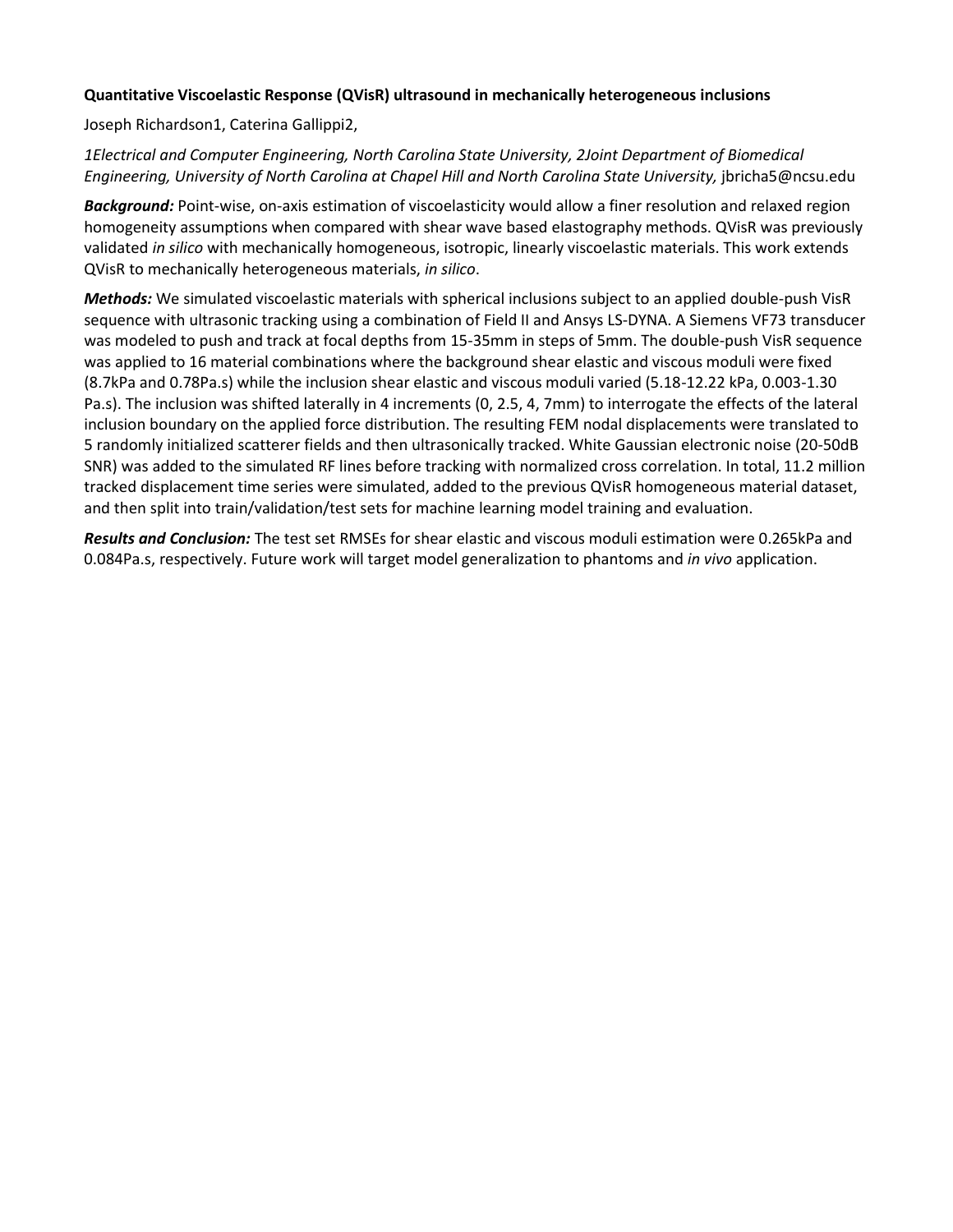# **Analytic Global Regularized Backscatter Quantitative Ultrasound**

Noushin Jafarpisheh1, Timothy J. Hall2, Hassan Rivaz3\*, and Ivan M. Rosado-Mendez4\*

*1Department of Electrical and Computer Engineering, Concordia University, Montreal, Canada, 2,4Department of Medical Physics, University of Wisconsin-Madison, Madison, WI, USA, 3Department of Electrical and Computer Engineering and PERFORM Center, Concordia University, Montreal, Canada.*

## n\_jafarp@encs.concordia.ca

*Background, Motivation and Objective:* Previous studies have demonstrated that regularized cost function improves the estimation of quantitative ultrasound (QUS) parameters. Moreover, our group has recently proposed optimizing a regularized cost function using dynamic programming (DP) based method to accurately estimate effective attenuation coefficient and the backscatter coefficient. However, as DP is a discrete optimization method and requires pre-defined search ranges, it encounters some major issues particularly in clinical applications. To tackle these difficulties, we were motivated to propose a new strategy.

*Statement of Contribution/Methods:* We analytically solved a regularized cost function to estimate the effective attenuation coefficient and the backscatter coefficient. We referred to the new method as AnaLytical Global rEgularized BackscatteR quAntitative ultrasound (ALGEBRA) and performed the estimation using two versions of that. The first technique, 1D-ALGEBRA, minimizes the same cost function as the DP method and provides an optimal solution using regularized cost function applied in the axial direction while 2D-ALGEBRA exploits a global regularization.

*Results/Discussion:* We showed that our proposed techniques can estimate the effective attenuation coefficient and the backscatter coefficient very accurately and precisely, and that the second version outperforms the first one, additionally, it is up to 600 times faster than DP in phantom experiments.

\* Joint senior authors.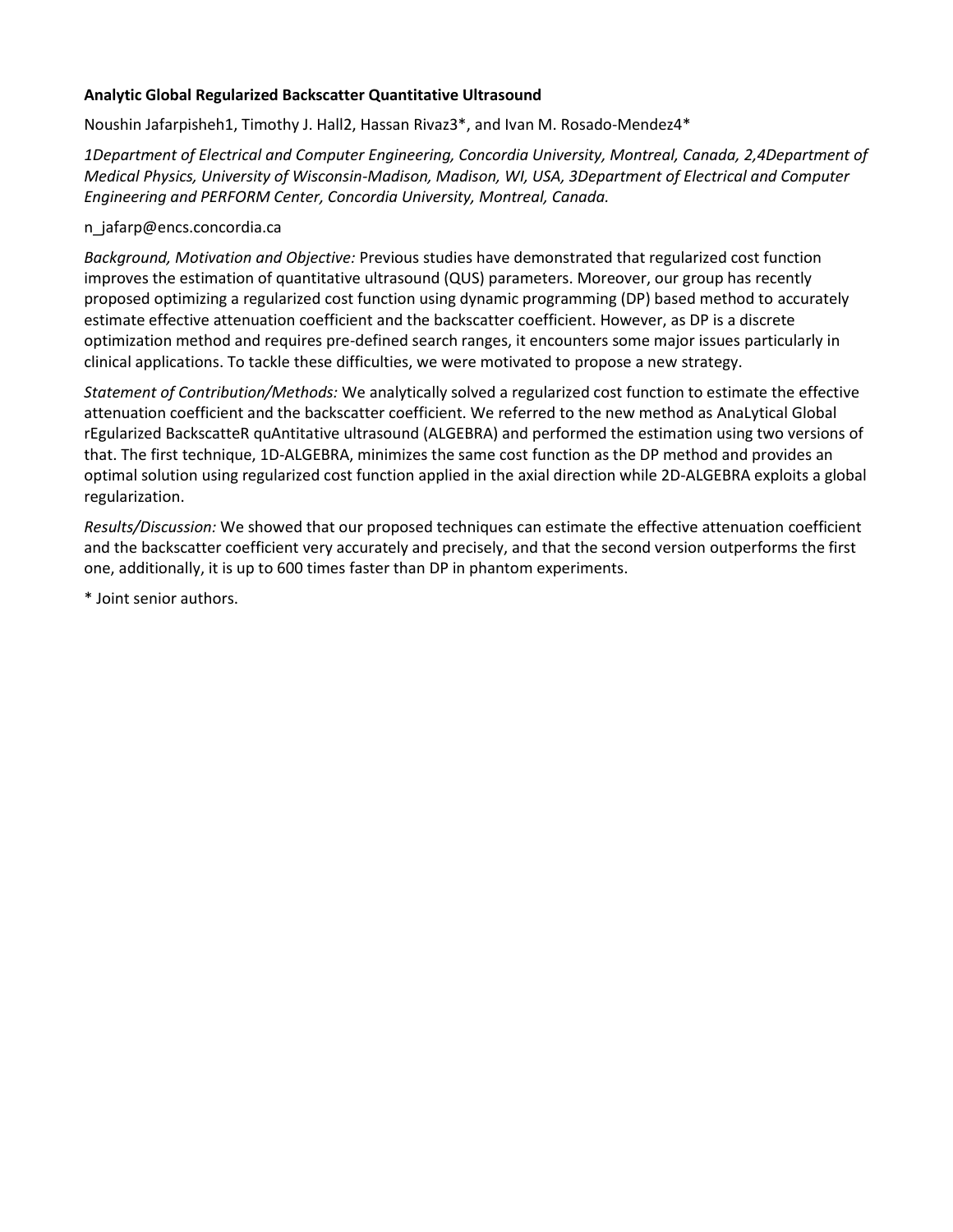## **Ultrasound multiple scattering as a source of contrast to quantify pulmonary edema and localize lung nodules**

Roshan Roshankhah1, John Blackwell2, Mir Ali2, Behrooz Masuodi2, Thomas Egan2, Marie Muller1

# *1Mechanical and Aerospace Engineering, North Carolina State University, Raleigh, NC, 2Cardiothoracic Surgery, Dept. of Surgery, University of North Carolina, Chapel Hill, NC, rroshan2@ncsu.edu*

CT imaging is a common and reliable technique for lung diagnosis. However due to portability, rapid imaging, cost, and absence of irradiation ultrasound is becoming an option for thoracic imaging, especially for monitoring chronic diseases such as pulmonary edema, or during surgery, where real-time imaging is needed. Because of multiple scattering of ultrasound in the parenchyma, conventional ultrasound imaging leads to artifacts that do not reflect the true anatomy of the lung. Although these artifacts are related to lung damage, they are qualitative and not specific. We can capitalize on multiple scattering to quantify changes in lung structure. In a highly scattering medium such as lung, the wave undergoes a diffusive regime. Because of the presence of fluid buildup, edematous lungs are expected to generate less scattering than healthy lungs. This can be quantified by measuring the scattering mean free path (SMFP). Similarly, the presence of nodules inside the lung can be detected since lung nodules do not exhibit air-filled alveoli and are not expected to generate multiple scattering. In this study, using a linear transducer array and Verasonics Vantage ultrasound scanner, we compared edematous and healthy rat lungs in-vivo and ex-vivo. We demonstrate that SMFP can distinguish between 6 edematous lungs and 6 control lungs. Furthermore, artificial nodules were injected in pig and dog lungs ex-vivo. We demonstrate that is it possible to use multiple scattering as a source of contrast to detect and localize nodules. We successfully managed to detect nodules in 7 animals (90% detection rate, 100% in the last 4 lungs). This presentation is an overview to show the feasibility of quantitative ultrasound in the parenchyma.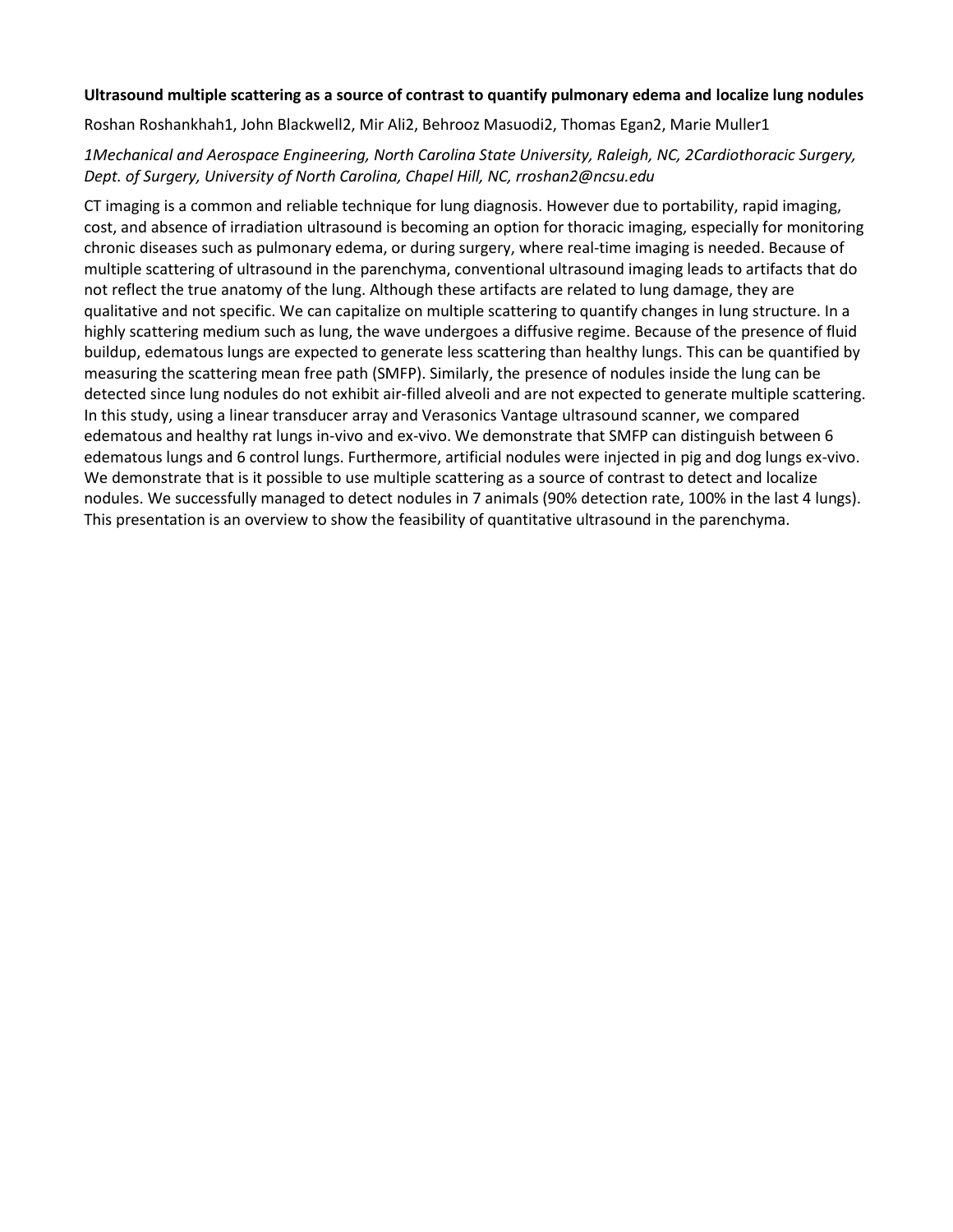# **Biomarker Science – A framework for the AIUM/QIBA Pulse-Echo Quantitative Ultrasound Biomarker Committee**

Anthony Samir1, M. Alexander2, S. Audiere2, C. X. Baiu2, J. Bamber2, T. Bigelow2, P. Carson2, A. Chauhan2, S. Chen2, Y. Chen2, G. Cloutier2, C. De Korte2, A. Engel2, T. Erpelding2, R. Esquivel-Sirvent2, B. Fowlkes2, J. Gao2, J. Gay2, Z. Hah2, T. Hall2, J-P. Henry2, A. Lex2, T. Liu2, T. Lynch2, J. Mamou2, R. Managuli2, L. Mankowski-Gettle2, S. McAleavy2, G. McLauglin2, A. Milkowski2, K. Nam2, G. Ng2, N. Obuchowski2, J. Ormachea2, S. Ouhda2, M. Robbin2, B. Rogozinski2, J. Rubin2, L. Sandrin2, A. Sanyal2, P. Sidhu2, K. Thomenius2, M. Thornton2, X. Wang2, J. Zagzebski2, R. Barr3, G. Ferraioli3, V. Kumar3, A. Ozturk3, A. Han4, R. Lavarello4, T. Tuthill4, T. Pierce5, S. Rosenzweig5, D. Fetzer6, T. Stiles6, M. Wang1, I. Rosado-Mendez1\*

Quantitative imaging (QI) is at the center of precision medicine, providing clinicians with objective information about tissue structure and function that can potentially be used in personalized diagnosis, staging, prognosis, and prediction of treatment outcome. This new paradigm, initially explored in oncology, is now being extended to other fields in medicine. Key elements in QI are quantitative imaging biomarkers (QIBs), defined as quantitative features extracted from medical images that can be used as surrogates of the normal or pathological state of tissue. This talk will cover the key principles of biomarker science and will provide a framework through which biomarkers can be understood. This will be followed by a discussion on the concepts of imaging biomarkers, quantitative imaging biomarkers, biomarker performance characteristics and how an understanding of these is crucial for clinical practice and the efficient development of therapeutics. The talk will direct this framework to the efforts of the AIUM/QIBA Pulse-Echo Quantitative Ultrasound (PEQUS) Biomarker Committee, which is working to standardize the implementations of PEQUS-based QIBs that have been or are soon to be commercially and clinically deployed for the non-invasive assessment of fat infiltration in the liver. These QIBs include the acoustic attenuation, backscatter, and sound speed. This talk will be followed by presentations from the four working groups that constitute PEQUS, each of which will present a historical perspective and current challenges regarding the clinical translation of each of the biomarkers, as well as on the design of tissue-mimicking phantoms for biomarker standardization and validation.

We are grateful to Kelly Phillips and Therese Cooper for their efforts in coordinating the logistics of the PEQUS Biomarker Committee.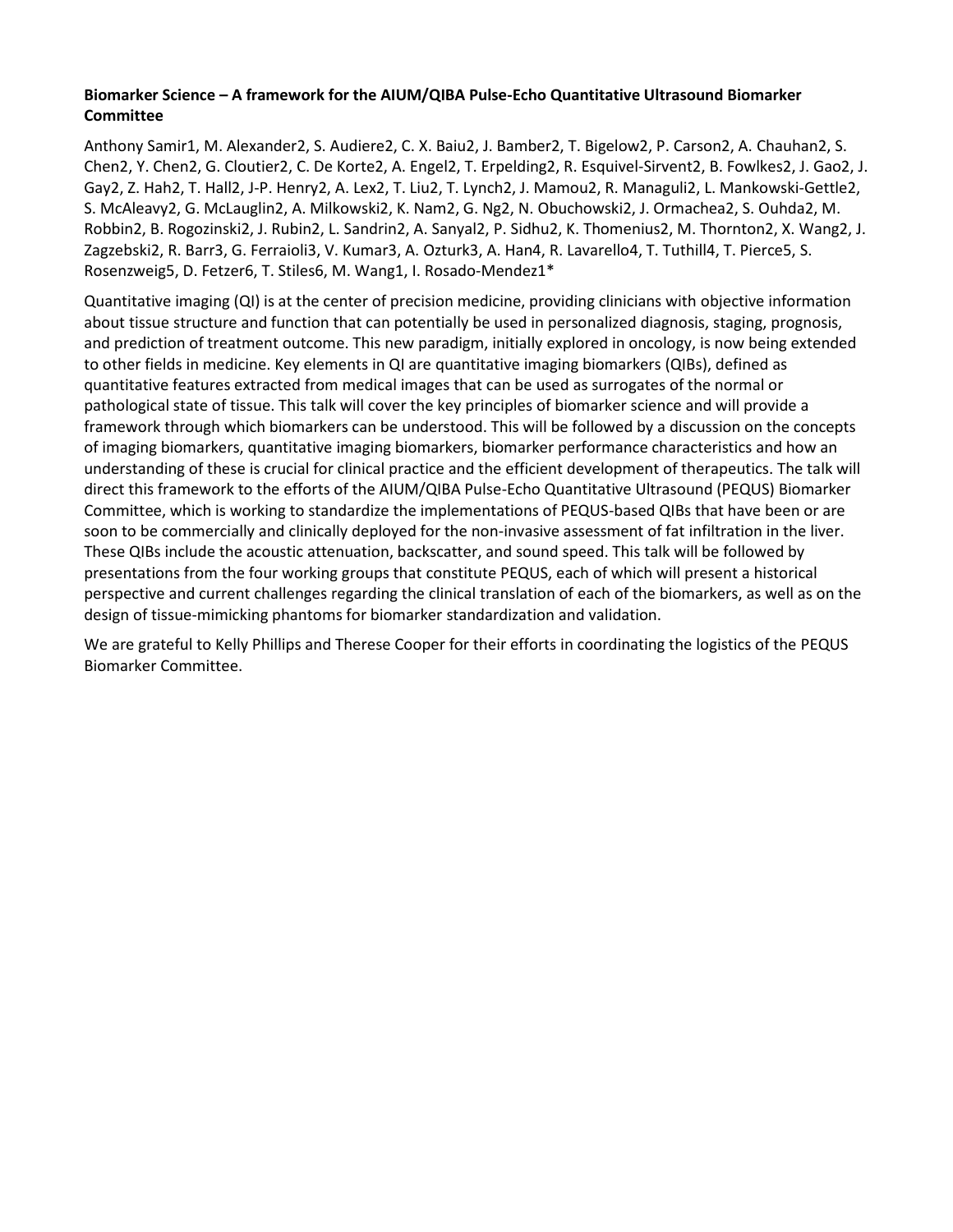# **Characterization of the viscoelastic properties of polyvinyl alcohol (PVA) phantoms for ultrasound elastography**

Ananya Sharma, Sai Geetha Marapureddy, Prachi Thareja, Karla P. Mercado-Shekhar,

*Background and objective:* Polyvinyl alcohol (PVA) cryogels are used extensively as tissue-mimicking phantoms in ultrasound elastography. The ability to modify the viscoelastic properties of these cryogel phantoms is necessary to evaluate the performance of elastography techniques. Addition of glycerol has been shown to modify the viscosity of fluids and speed of sound of hydrogels. The objective of this study was to assess the acoustic and viscoelastic properties of PVA phantoms without and with glycerol at varying concentrations.

*Methods:* Cryogel phantoms were fabricated with 10% w/v PVA in water and either 0%, 10% or 20% v/v of glycerol. The phantoms underwent either one, two, or three 24-hour freeze-thaw cycles. Silicon carbide (2% w/v) was used to enhance acoustic scattering. Three samples were tested for each combination of phantom composition and freeze-thaw cycle. The speed of sound and acoustic attenuation coefficient were determined using a broadband through-transmission system (5–18 MHz bandwidth). The storage and loss moduli were measured using a rheometer (MCR 302, Anton Paar, Austria).

*Results:* The speed of sound and acoustic attenuation coefficient of all phantoms was between 1497-1500 m/s and 0.5-0.7 dB/cm/MHz, respectively. These results are consistent with the values reported for soft tissues. Addition of 10% glycerol to PVA phantoms decreased both storage and loss moduli, whereas the addition of 20% glycerol increased both storage and loss moduli.

*Conclusion:* The acoustic and viscoelastic properties of PVA cryogel phantoms can be tuned to the range reported for healthy and diseased tissues. Varying concentrations of glycerol can be used to attain the viscoelasticity of the tissue of interest, which is expected to be useful for performance characterization of ultrasound elastography.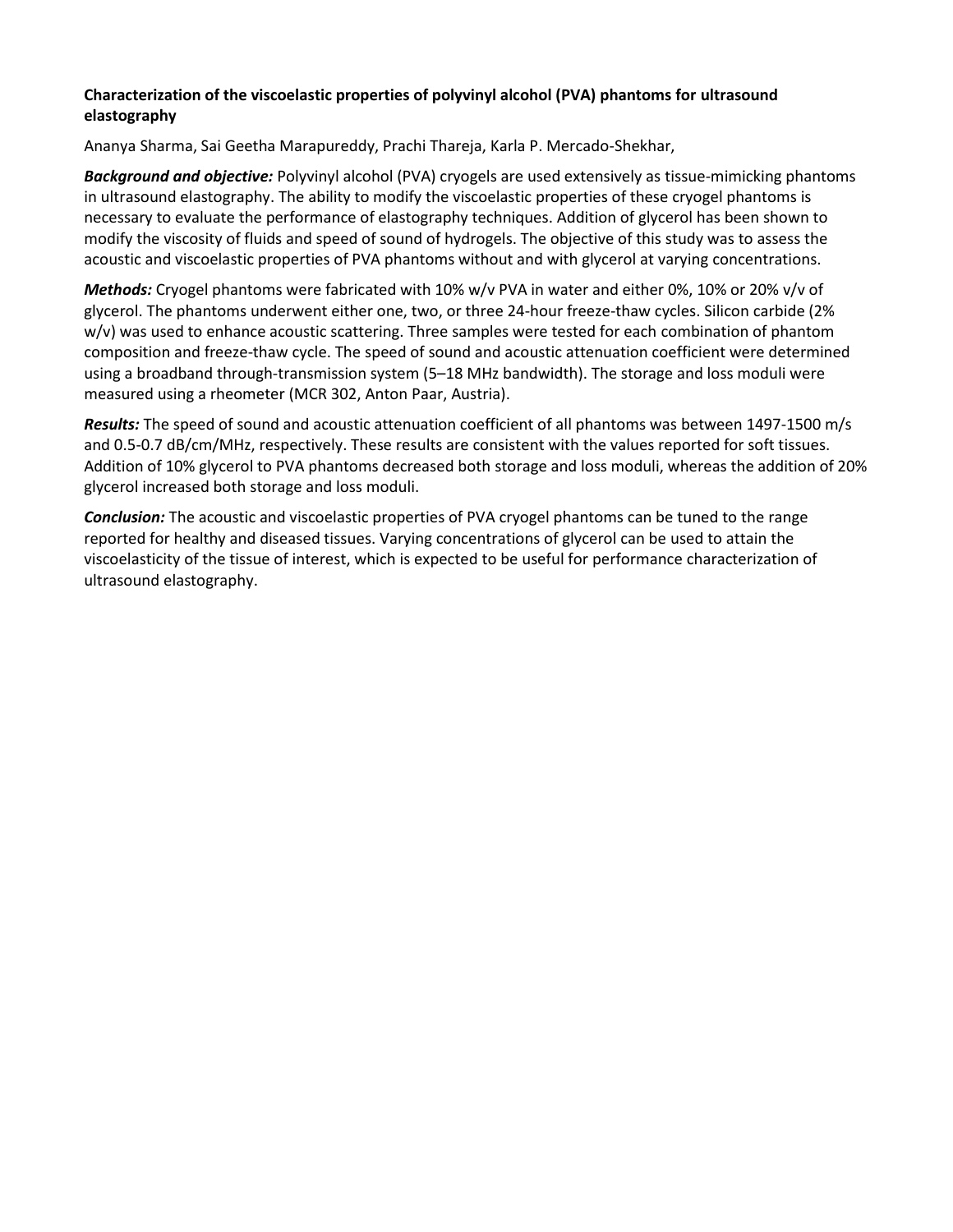# **Acoustic reciprocity applied to spatial coherence imaging**

Jasmine Shu1, Dongwon Hyun2, Leo Li2, Jeremy Dahl2,

# *1Department of Bioengineering, Stanford University, Stanford, CA, 2Department of Radiology, Stanford University, Stanford, CA*

*Background and Aims:* Due to higher rates of obesity in recent years, transthoracic echocardiography increasingly suffers from poor visualization. Previously, Harmonic Spatial Coherence Imaging (HSCI) has been shown to improve visualization in difficult to image patients. HSCI is an alternate image formation method that uses spatial coherence across received channel signals. However, most clinical scanners are not capable of outputting channel data. We propose applying the principle of acoustic reciprocity to enable use of HSCI on existing clinical scanners while reducing HSCI computation times.

*Methods:* Applied to synthetic aperture beamforming, acoustic reciprocity states that spatial coherence across receive channels is equivalent to spatial coherence across transmit channels. For focused-transmit synthetic aperture, we can similarly calculate the spatial coherence across signals from focused transmits that have been receive beamformed along the same image line. This method allows us to take advantage of scanners' existing pulse sequencing and parallel receive beamforming capabilities. We validated this method on Field II simulated lesions and a tissue-mimicking phantom.

*Results*: The generalized contrast-to-noise ratio (gCNR) is 0.65 for the B-mode image of the lesion phantom. For spatial coherence imaging, gCNR values are 0.90 and 0.77 for the control case and the acoustic reciprocity case, respectively. Simulated lesions yielded similar results to the phantom experiment. In terms of spatial coherence computation time, calculations for a single frame took 46.4s for HSCI and 10.6s for acoustic reciprocity HSCI (n=10) using unoptimized MATLAB code. Acoustic reciprocity is qualitatively similar to subaperture approaches in HSCI.

*Conclusion:* Acoustic reciprocity spatial coherence imaging trades off noise reduction with computational speed. With optimization, acoustic reciprocity HSCI is a feasible method for translation of HSCI to clinical scanners.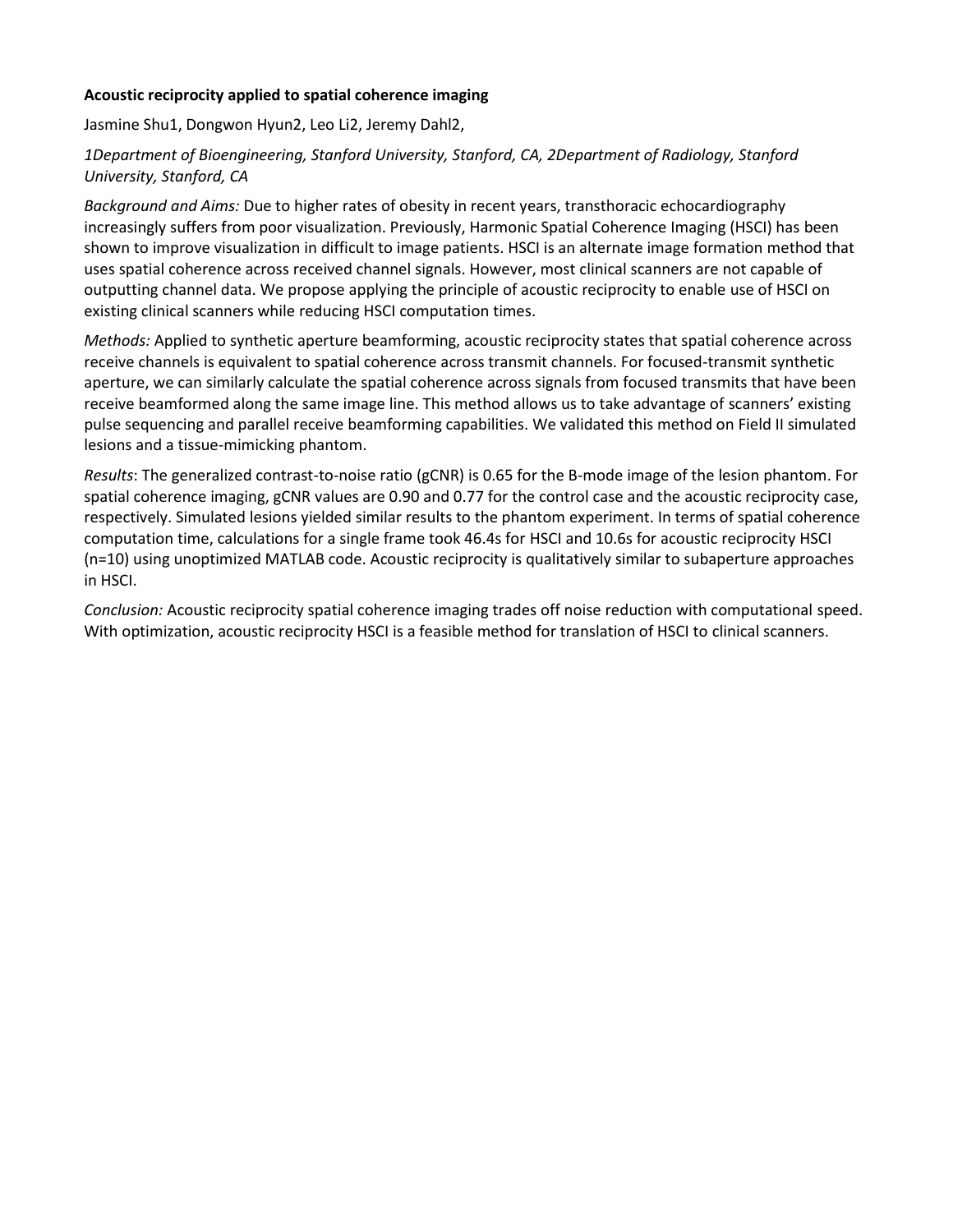# **An optimization of volumetric transrectal ultrasound imaging using radial synthetic aperture focusing: a closed-form analytic solution**

Hyunwoo Song1,2, Jeeun Kang3, Emad M. Boctor1,2,3,

# *1 Dept. of Computer Science, 2 Laboratory for Computational Sensing and Robotics, Johns Hopkins University, Baltimore, MD, 3 Dept. of Radiology, Johns Hopkins University, Baltimore, MD,* hsong37@jhu.edu

Volumetric transrectal ultrasound (TRUS) has been an essential modality in clinics for accurate identification and biopsy guidance of prostate tumor, in which multiple radial planes of target volume are sequentially acquired by mechanical angular scanning. Here, we present a quantitative design guideline of radial synthetic aperture focusing framework for high-definite and high-sensitive volumetric transrectal ultrasound imaging (TRUS-rSAF). A closed-form analytic solution provides a theoretical foundation defining critical imaging parameters: virtual source position felv, aperture size h, and transducer radius r. The individual characterization of the parameters gives quantitative perspectives on how to optimize the TRUS imaging system. As a result, having shallower  $felv$ , larger *h* and *r* provide better spatial resolution as these contribute to larger synthetic window formed with wide divergence of transmitted beam. In addition, SNR improvement of TRUS-rSAF was evaluated in our simulation platform, where the coherent frame compounding within the synthetic window increases the sensitivity of the image. Consequently, the integrated optimization was conducted to obtain the ideal spatial resolution (i.e.,  $felv$ /*h*/*r* = 5mm/7mm/15mm) and was comparatively evaluated in clinical scenario (TRUS-REF, 25mm/5mm/10mm). B-mode image evaluation demonstrated that the optimized TRUS-rSAF showed superior spatial resolution at all depth compared to TRUS-REF. However, the spatial resolution-oriented optimization yielded low SNR at deep imaging depths due to the diverging acoustic profile to secure wider synthetic window and grating lobes caused by coarse radial sampling. To secure the SNR comparable to what offered in TRUS-REF imaging, we adjusted the scanline density to control the grating lobe positions and increase the number of synthesize for suppressing the noise level. In addition, corresponding temporal resolution was also analyzed. In summary, the comprehensive analysis offered a framework to balance the spatial resolution and signal sensitivity of the TRUS-rSAF imaging, with consideration on clinical expectation given in conventional volumetric TRUS imaging.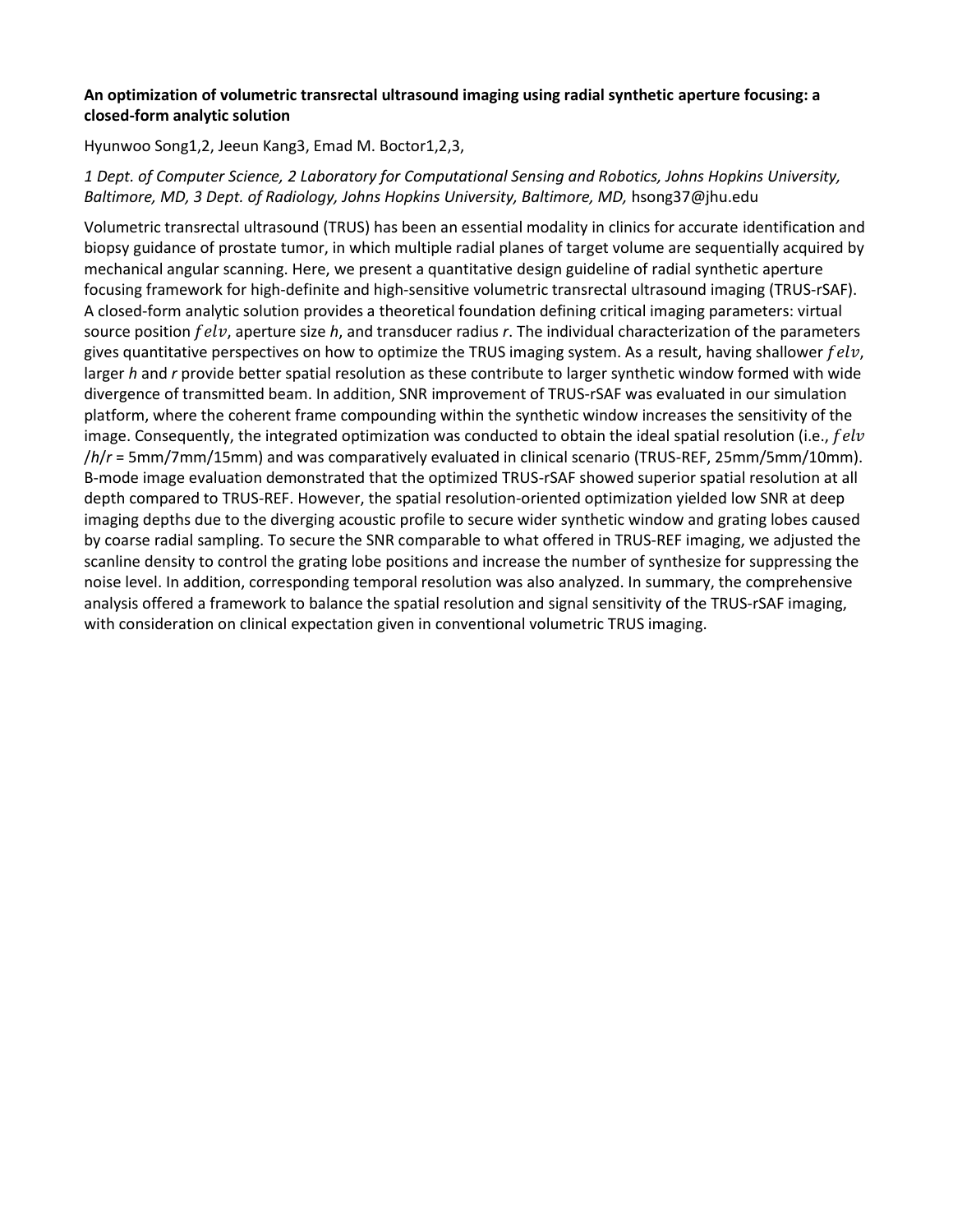# **Development of phantoms for study of variation in measurements of quantitative ultrasound parameters: A**

# **QIBA/PEQUS perspective**

M. Alexander1, S. Audiere1, C. X. Baiu1, J. Bamber1, T. Bigelow1, P. Carson1, A. Chauhan1, S. Chen1, Y. Chen1, G. Cloutier1, C. De Korte1, A. Engel1, T. Erpelding1, R. Esquivel-Sirvent1, B. Fowlkes1, J. Gao1, J. Gay1, Z. Hah1, T. Hall1, J-P. Henry1, A. Lex1, T. Liu1, T. Lynch1, J. Mamou1, R. Managuli1, L. Mankowski-Gettle1, S. McAleavy1, G. McLauglin1, A. Milkowski1, K. Nam1, G. Ng1, N. Obuchowski1, J. Ormachea1, S. Ouhda1, M. Robbin1, B. Rogozinski1, J. Rubin1, L. Sandrin1, A. Sanyal1, P. Sidhu1, K. Thomenius1, M. Thornton1, X. Wang1, J. Zagzebski1, R. Barr2, G. Ferraioli2, V. Kumar2, A. Ozturk2, A. Han3, R. Lavarello3, T. Tuthill3, D. Fetzer4, T. Stiles4\*, I. Rosado-Mendez5, M. Wang5, **A. Samir5**, S. Rosenzweig6, T. Pierce6

Non-alcoholic fatty liver disease (NAFLD) is a significant condition worldwide. The current standard of diagnosing NAFLD is liver biopsy. Quantitative ultrasound has been proposed as a less invasive method for measuring liver fat. Studies indicate that progression of disease may involve changes in speed of sound, attenuation coefficient, and backscatter coefficient of liver tissue. Several ultrasound scanner manufacturers have developed or are in the process of developing methods for in-vivo estimations of one or more of these parameters, with the goal of measuring liver fat. AIUM/QIBA created a Pulse-Echo Quantitative Ultrasound (PEQUS) biomarker committee to study these measurement techniques, determine correlations and cofounders, and minimize variance. The PEQUS Phantom Workgroup was tasked with designing and procuring phantoms for this purpose. Phantom specifications were chosen to mimic the range of acoustic properties observed across the spectrum of fatty liver disease severity. These phantoms will be constructed using standard tissue-mimicking gels with embedded microbeads. The phantoms will be used in a multi-institution, round-robin study of measurement variability utilizing a variety of data acquisition platforms and analysis algorithms. These include methods that are commercially available on scanners, methods that require offline analysis of RF data acquired from commercial or research scanners, and lab-based methods using pulse-echo and through transmission analysis employing single element transducers. Approximately 40 international sites have expressed interest in participating. Two sets of phantoms with identical specifications will be produced, one set from CIRS (Norfolk, VA) and one from Sun Nuclear (Middleton, WI). These phantoms will be shipped between sites, with a total time for acquiring data from all laboratories of about 8 months. The sets of phantoms will be compared against each other at several sites and compared for changes in acoustic properties before and after the round robin study.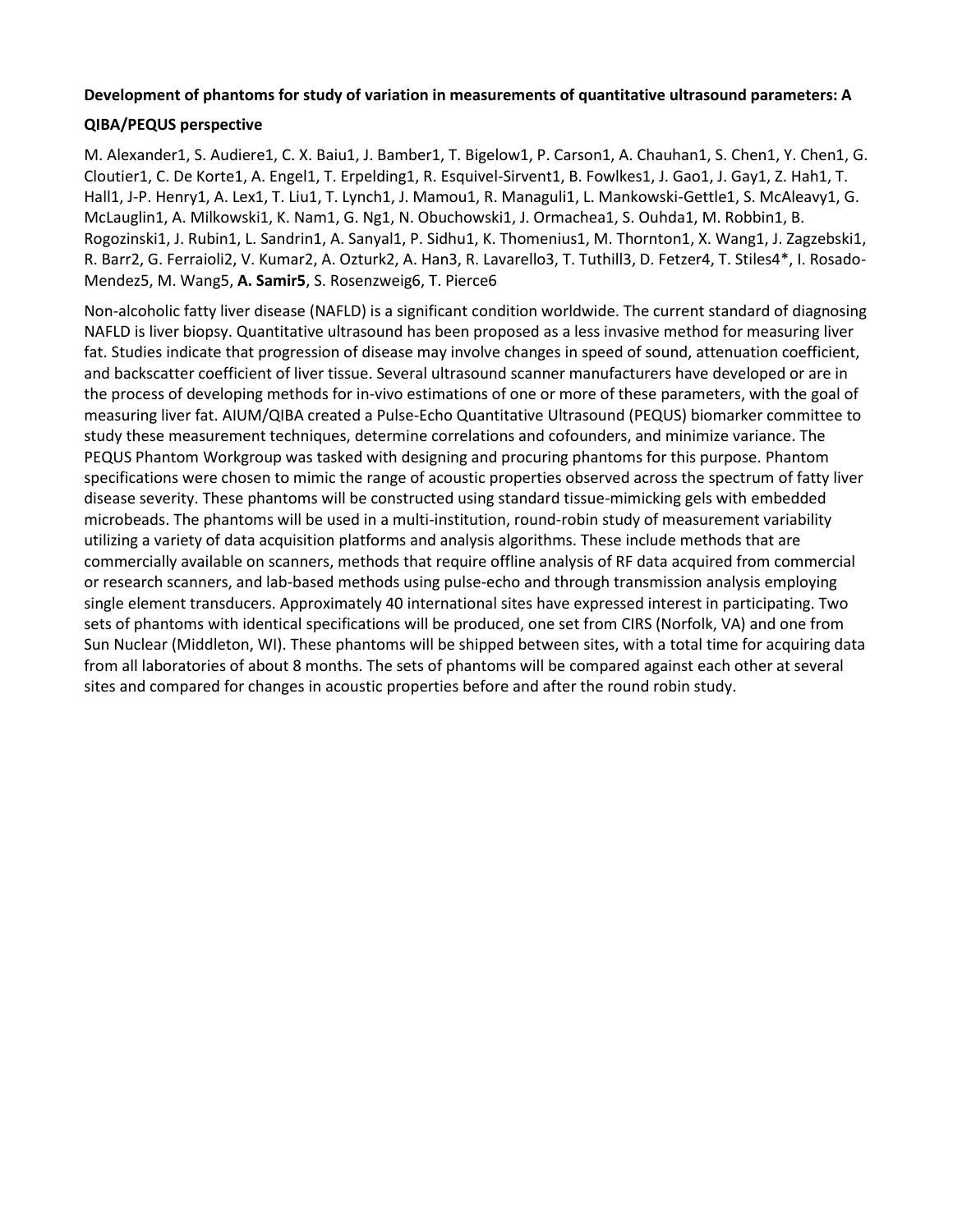# **Is piezoelectricity in bone due to collagen?**

H. Suzuyama, T. Masui, T. Nakamura, M. Matsukawa,

*Laboratory of Ultrasonic Electronics, Applied Ultrasonic Research Center, Doshisha University, Kyotanabe, Kyoto, Japan,*

cgub2058@mail4.doshisha.ac.jp, mmatsuka@mail.doshisha.ac.jp

*Background:* Fukada and Yasuda reported that electrical potentials were generated inside bones when lowfrequency mechanical stress was applied. One possible mechanism is the contribution of collagen in bone.1 The purpose of this study is to examine the piezoelectricity of type 1 collagen in the MHz range, to check the contribution of collagen on the bone piezoelectricity.

*Methods:* Using a disk shape collagen sheet (diameter; 11 mm, thickness; 40 μm, uniaxial collagen fibers align in the plane, Atree Inc.), we fabricated a collagen transducer as an ultrasound receiver. Burst ultrasonic waves with 10 sinusoidal cycles of 7.4 kPa peak-peak at 1 MHz were irradiated to the transducer. The received signals at the collagen transducer were amplified 40 dB by a preamplifier and observed using an oscilloscope. The transducer was first set on the acoustic axis (0 degree) of the transmitter and gradually moved to the off-axis positions in the plane parallel to the fiber orientation direction.

*Results and Conclusion:* The collagen transducer showed the highest electrical output at around −40 and 45 degrees, and the minimum at around 0 degree, thus demonstrating the piezoelectric anisotropy of collagen. The amplitude of electrical potential obtained by the collagen transducer was almost the same to that of bone transducer. The anisotropic character was similar to bone 2 and showed that bone piezoelectricity was likely due to collagen.

[1] E. Fukada and I. Yasuda, J. Phys. Soc. Jpn. 12, 1158 (1957).

[2] S. Matsukawa, et al., Appl. Phys. Lett. 110, 143701 (2017).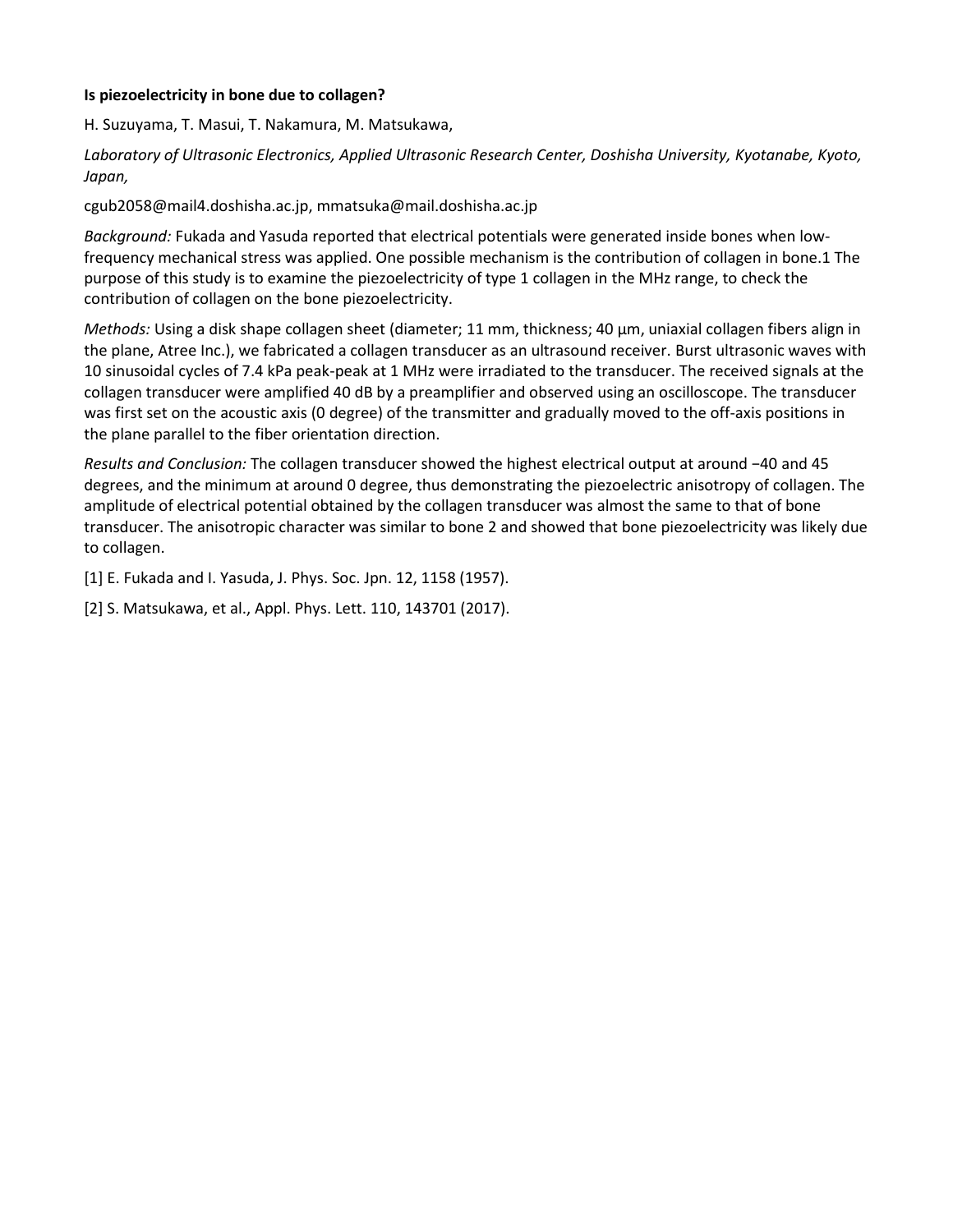# **Estimation of Homodyned K Distribution Parameters Using A Statistically Regularized Convolutional Neural Network**

Ali K. Z. Tehrani1, Ivan M. Rosado-Mendez2, Timothy J. Hall2, and Hassan Rivaz1,

# *1Concordia University, Montreal, Canada, 2 Department of Medical Physics, University of Wisconsin, Madison, United states*

The homodyned k (HK) distribution is the most comprehensive distribution that can model different ultrasound echo amplitude measured distributions including fully developed, underdeveloped and coherent speckle. The estimation of the parameters of this distribution (*α, k*) has attracted great attention for tissue characterization since these parameters are highly correlated with physical properties of the tissue. The parameter *α* is mostly sensitive to the number density of scatterers within the resolution cell, whereas *k* characterizes the ratio of the coherent to diffuse components of the echo amplitudes. In this paper, we propose a convolutional neural network (CNN) approach for simultaneously estimating *α* and classifying *k*. To that end, we generated a large dataset of independent samples of the HK distribution consisting of 15,000 patches having 32,768 independent samples. We then trained a CNN to estimate log(*α*) and classify the *k* parameter into noncoherent (*k=0*) and highly coherent (*k*=1). To constrain the network, we used statistical prior knowledge (SNR, skewness, X, U and kurtosis) as multi-task learning to avoid over-fitting of the network. We presented the results for 18 frames of three experimental phantoms having high, medium, and low scatterer densities (therefore, high, medium, and low values for *α* are expected, respectively). There is no coherent scattering hence the value of k should be low for all frames of the three phantoms. The mean value of *α* were 4.85, 1.95 and 0.55 for high, medium, and lowdensity phantoms, respectively. The mean probability of coherency of the phantoms were 5e-10, 1e-5 and 0.057 for high, medium, and low-density phantoms, respectively. In future work, we plan to apply our method on highly coherent phantoms.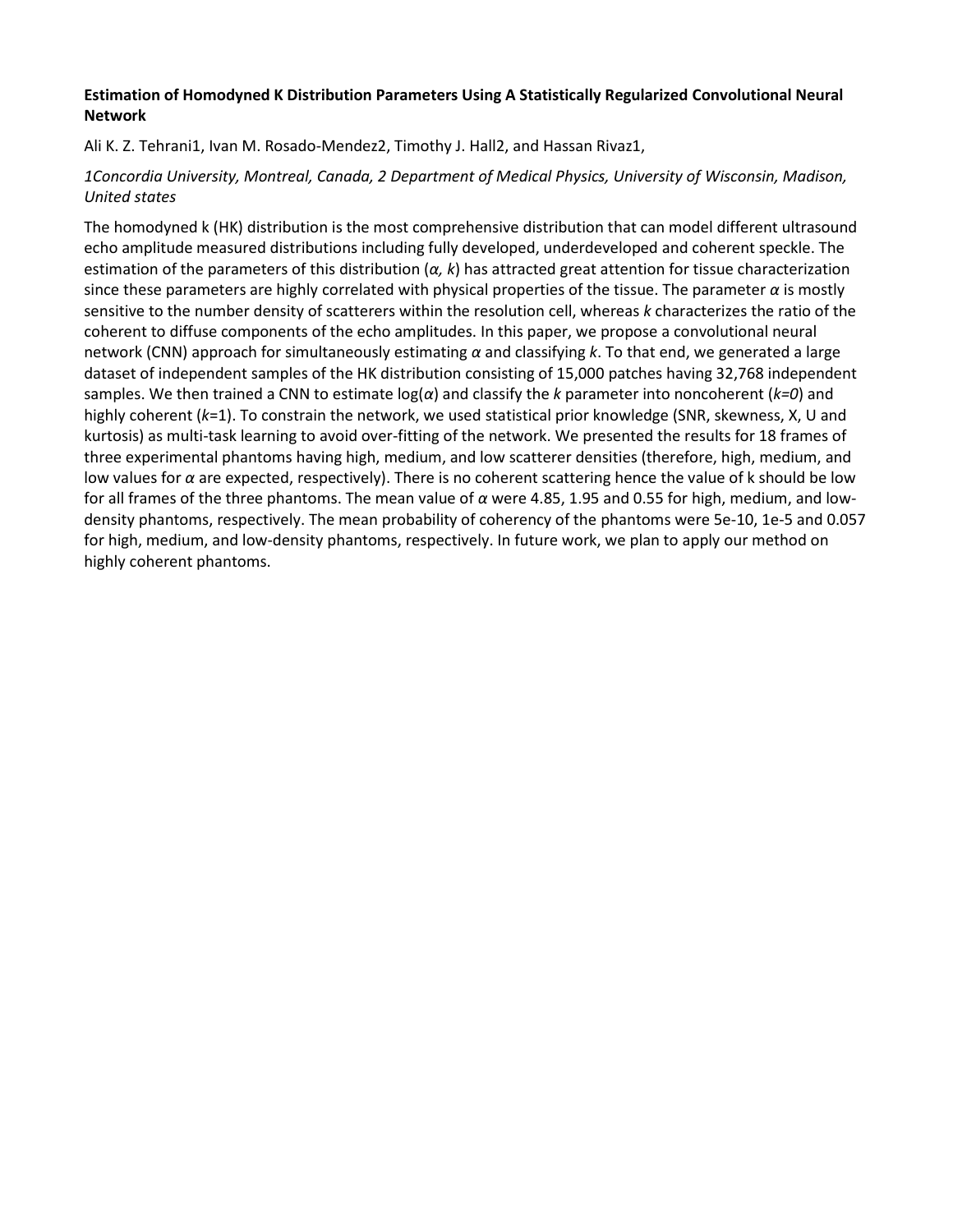## **Speed of Sound Measurement to Quantify Hepatic Steatosis: An AIUM/QIBA perspective**

X. Wang1, M. Alexander1, S. Audiere1, C. X. Baiu1, J. Bamber1, T. Bigelow1, P. Carson1, A. Chauhan1, S. Chen1, Y. Chen1, G. Cloutier1, C. De Korte1, A. Engel1, T. Erpelding1, R. Esquivel-Sirvent1, B. Fowlkes1, J. Gao1, J. Gay1, Z. Hah1, T. Hall1, J-P. Henry1, A. Lex1, T. Liu1, T. Lynch1, J. Mamou1, R. Managuli1, L. Mankowski-Gettle1, S. McAleavy1, G. McLauglin1, A. Milkowski1, K. Nam1, G. Ng1, N. Obuchowski1, J. Ormachea1, S. Ouhda1, M. Robbin1, B. Rogozinski1, J. Rubin1, L. Sandrin1, A. Sanyal1, P. Sidhu1, K. Thomenius1, M. Thornton1, J. Zagzebski1, R. Barr2, G. Ferraioli2, V. Kumar2, A. Ozturk2, A. Han3, R. Lavarello3, T. Tuthill3, D. Fetzer4, T. Stiles4, I. Rosado-Mendez5, M. Wang5, A. Samir5, S. Rosenzweig6, T. Pierce6\*

Nonalcoholic fatty liver disease (NAFLD), characterized by fat deposition in the liver, is a leading cause of fibrosis, cirrhosis, end-stage liver disease, and subsequent liver transplantation in the United States and worldwide. There is an urgent need for safe, widely available, low-cost, accurate, and reproducible quantitative markers of liver fat concentration to robustly diagnose NAFLD, assess disease progression, determine indications for therapy, and assess treatment response. The speed of sound (SoS) in liver, measured by medical ultrasound, is a quantitative parameter correlated with hepatic fat fraction. The AIUM/QIBA Pulse-Echo Quantitative Ultrasound (PEQUS) group presents a literature review of sonographic SoS estimation techniques to identify those with near-term potential of noninvasively measuring hepatic SoS in vivo as a biomarker of steatosis. Of the ten estimation techniques reviewed, the three most promising were focusing, compounding, and spatial coherence. Focusing methods estimate the SoS by adjusting the beamforming to maximize image quality metrics, such as lateral resolution. Compounding methods estimate the SoS by applying varying transmit beam directions to measure the resultant local phase changes. Spatial coherence methods estimate the SoS by maximizing the coherence of echoes from a target region. Hepatic SoS varies from 1450 m/s to 1650 m/s depending on the underlying pathology. Normal liver SoS is about 1540 m/s, while steatotic livers have a lower SoS and cirrhotic livers have a higher SoS. Studies using ultrasound SoS have shown high measurement precision, reliability between operators, and accuracy compared with pathology or magnetic resonance proton density fat fraction measurements. Likely confounders for SoS measurement include liver fibrosis, subcutaneous fat effects, and depth dependence of some techniques. While promising, additional studies are needed to standardize the measurement of hepatic SoS, determine the expected variability of the quantitative outputs, confirm correlation with hepatic fat and fibrosis levels, and delineate diagnostic thresholds.

Acknowledgements: We thank Kelly Phillips and Therese Cooper for their tremendous help to facilitate the PEQUS initiative.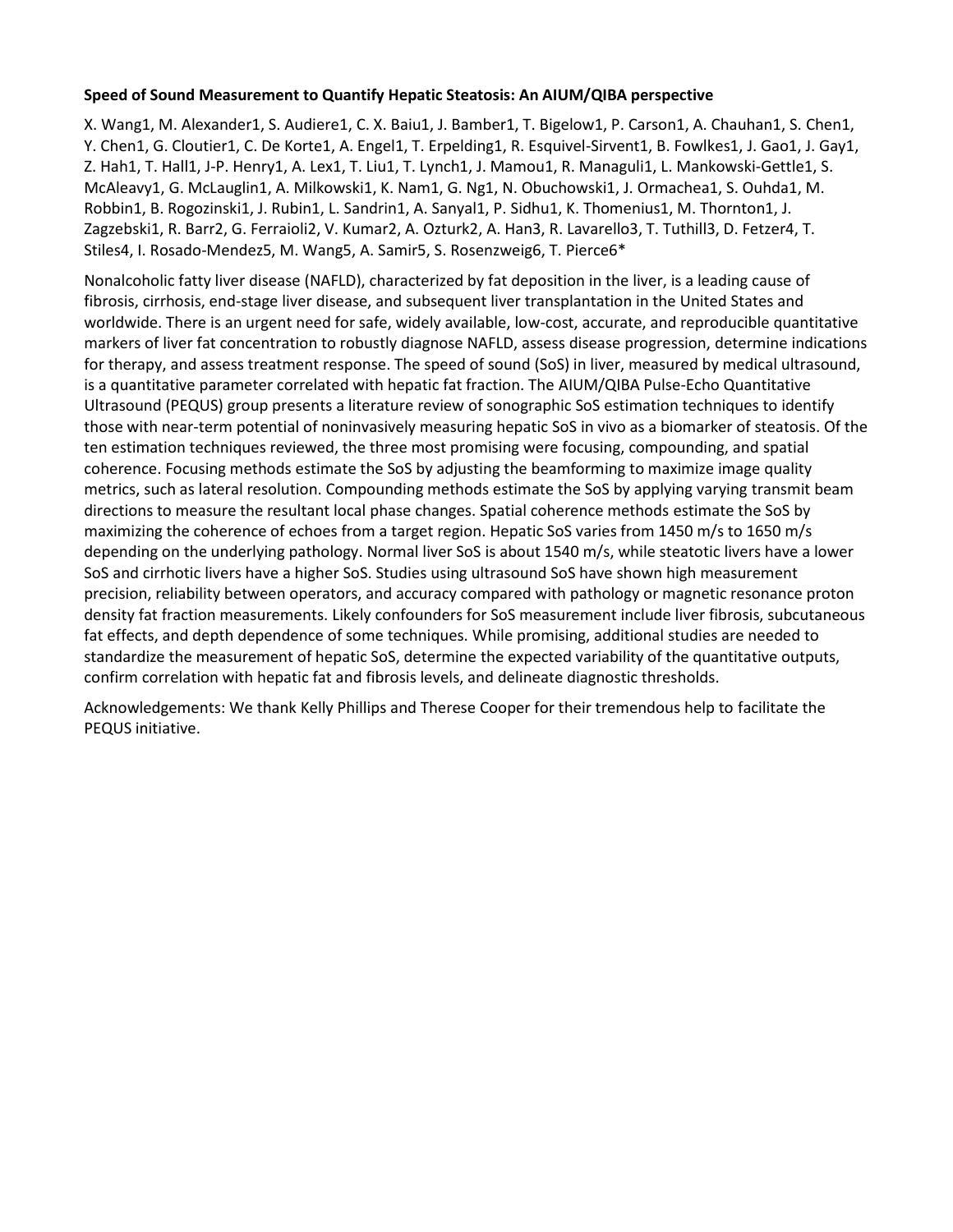## **Improving diagnostic certainty in breast ultrasound with coherence-based beamforming**

Alycen Wiacek,1 Eniola Oluyemi,2 Kelly Myers,2 Lisa Mullen,2 Muyinatu A. Lediju Bell,1,3,4

*1Department of Electrical and Computer Engineering, Johns Hopkins University, USA, 2Department of Radiology and Radiological Science, Johns Hopkins Medicine, USA, 3Department of Computer Science, Johns Hopkins University, USA, 4Department of Biomedical Engineering, Johns Hopkins University, USA, awiacek1@jhu.edu*

Ultrasound imaging is often used for the diagnosis of breast cancer. However, the false positive rate of breast ultrasound can be as high as 93%, often because standard B-mode images display amplitude information which is highly susceptible to the presence of acoustic clutter. Acoustic clutter confounds these images, causing fluidfilled masses to appear solid and to be unnecessarily recommended for biopsy. This work investigates the clinical impact of coherence-based beamforming to remove acoustic clutter and improve distinction between solid and fluid breast masses. Twenty-five patients with twenty-six masses scheduled for biopsy were enrolled in our study after informed consent and approval from the Johns Hopkins IRB. Patients were scanned using an Alpinion ECUBE12R ultrasound scanner with either an L8-17 or L3-8 linear ultrasound transducer. Raw data were processed offline to generate matched B-mode and coherence-based images for each mass of interest. The matched images were presented to five board-certified breast radiologists who were asked to use only the Bmode image to perform two tasks: (1) classify the content of the mass (i.e., solid, fluid, mixed, or uncertain) and (2) provide a clinical diagnosis (i.e., BI-RADS 2, 3, 4 or 5). Following classification with only B-mode, the radiologists were presented with the coherence-based image and asked to perform the same two tasks. With the inclusion of coherence-based images in decision making, the uncertainty of fluid-filled mass contents was reduced from 47% to 15.8%, and the percentage of fluid-filled masses unnecessarily recommended for biopsy was reduced from 43.3% to 13.3%. The mean sensitivity for detection of fluid-filled masses was improved from 57% with B-mode alone to 86% with the addition of coherence-based images. These results are promising for using coherence-based beamforming to improve diagnostic certainty in the breast clinic and to reduce the number of unnecessary biopsies.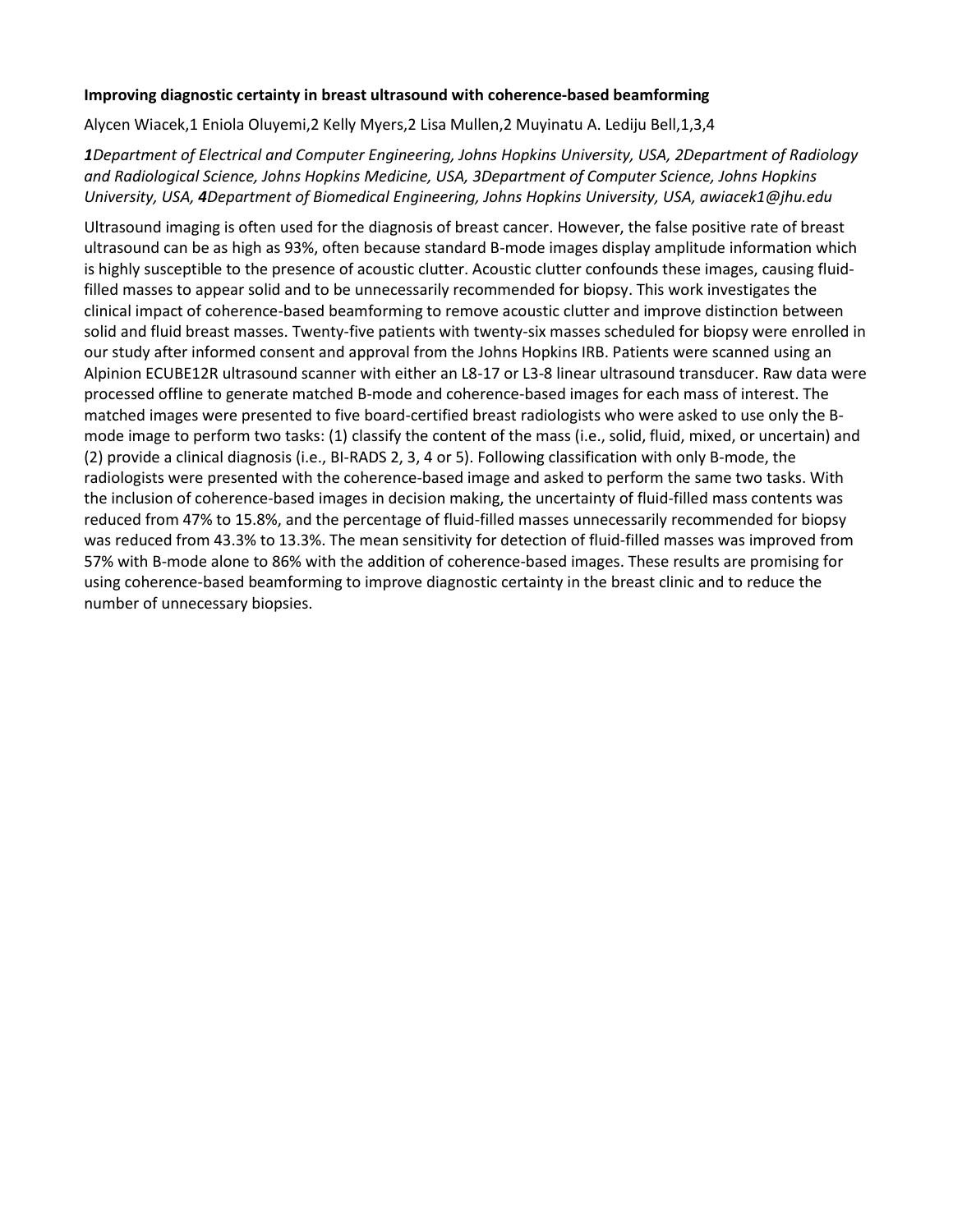# **High--resolution quantitatively accurate full-wave 3D ultrasound tomography with 64X speed-up**

J Wiskin, B. Malik, N. Pirshafiey, J Klock

## QT Imaging, Novato, California

**Introduction:** We present tissue characterization with ultrasound tomography (UT). Historically it has not been clinically relevant due to its failure near bone and air and long reconstruction times. 2D algorithms can create 3D volume images from 'slices', as in classical tomography, in 10's of seconds but have artifacts. 3D reconstruction codes require ~32 hours using a 128 cluster of CPUs. We have reduced the time by a factor of 64 – 256 using only two NVIDIA GPUs.

**Method:** Our 3D algorithm emulates the training of a gauge equivariant fully connected Neural Network and therefore runs optimally on NVIDIA GPUs. The 3D algorithm runs on 2 NVIDIA RTX6000s and yields the image in 8 – 30 minutes depending on subject's or organ's size which we show. We compare our SOS values with the literature for human muscle, tendons, ligament, prostate, cartilage, fat, prostate, skin, ductal and glandular tissue, and ovine liver by segmenting 6 mm dia. Regions of interest (ROI) of interest.

**Results:** We show quantitative accuracy for the bulk modulus (speed of sound) even in the presence of bone. Upon segmentation, the standard deviations vary from 0.88% to 2.2% and fall within literature bounds except for collateral ligaments. We also compare MR images to validate UT morphology for breast, pig, and knee even in the presence of bone. Published values for similar algorithms require a cluster of 128 computers and  $\approx$ 32 hours: 64X more compute nodes and 64X more time, for a total complexity factor of 4096X.

**Conclusion:** The time required is clinically relevant and requires only two NVIDIA GPUs; therefore, the UT scanner is ideal for Low Resource Environments. The images are quantitatively accurate with 0.62 mm resolution.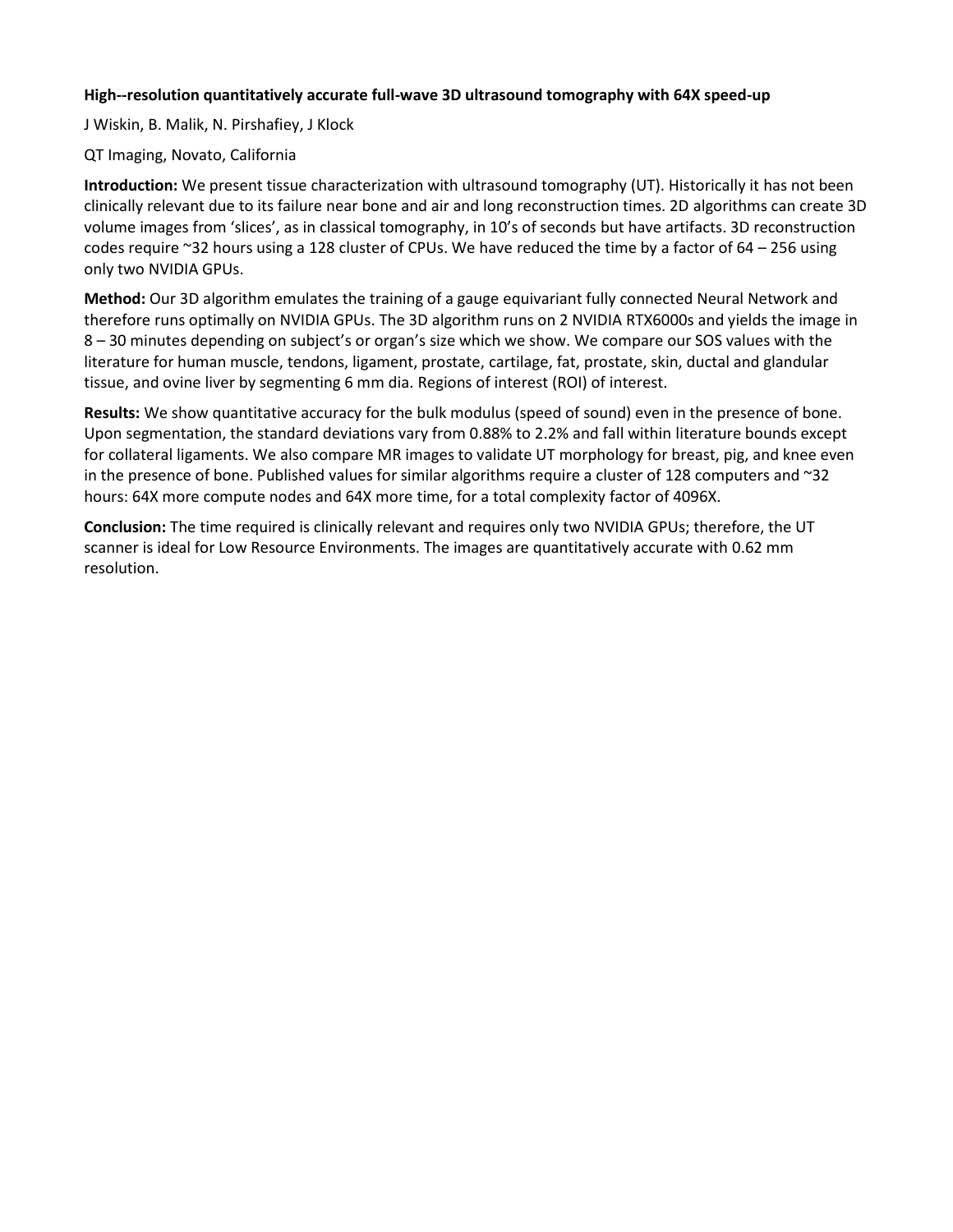# **Consecutively versus Simultaneously-tracked Displacement Profiles for Double Profile Intersection (DoPIo) Ultrasound**

Keita Yokoyama, Caterina Gallippi,

# *Joint Department of Biomedical Engineering, University of North Carolina at Chapel Hill, Chapel Hill, NC, USA and North Carolina State University, Raleigh, NC, USA, keita@unc.edu*

*Background:* Double-Profile Intersection (DoPIo) ultrasound estimates shear elastic moduli on-axis, pointwise, by exploiting differences in acoustic radiation force impulse (ARFI)-induced displacements measured using two different tracking focal configurations. The differences arise from scatterer shearing under the tracking PSF caused, in part, by the relationship between ARFI and tracking beam focal configurations. We evaluate whether DoPIo's performance can be improved by simultaneously beamforming two different tracking beams so identical scatterer realizations are represented in the compared displacement profiles.

*Methods:* Using the FEM software LS-DYNA, ARFI excitations focused at 25mm were applied onto homogeneous, elastic materials, and displacements were tracked using normalized cross correlation applied to Field-IIgenerated RF data. To simulate consecutive tracking, transmit and receive apertures were matched at F/1.5 or 3.0 to interrogate different scatterer realizations, each with a density of 1250/mm3 (25/resolution cell for F/# 1.5 at 6.15MHz). The times when the two resulting displacement profiles intersected were inputted into an empirically derived linear model to estimate moduli. To simulate simultaneous tracking, an F/3 transmit and F/1.5 or 3.0 receive was used to interrogate the same scatterer realizations with the density described above. The resulting displacement profiles were used as described for consecutive tracking to estimate shear elastic modulus, and estimated moduli were compared between consecutive and simultaneous tracking.

*Results/Conclusion:* For materials with true moduli from 3kPa to 35kPa, the median ± MAD errors of elasticity estimates were 0.3±0.7kPa for simultaneous tracking, versus -10.4±0.1 kPa for consecutive tracking. Modulus underestimation in simultaneous tracking arose in materials stiffer than 15kPa, where Bonferroni-corrected ANOVA failed to distinguish elasticities within 8kPa. This range lowered to 4kPa for simultaneous tracking, and simultaneous tracking performance was consistent across materials with low to high moduli. Thus, DoPIo may benefit from simultaneously tracking ARFI displacements using different focal configurations.